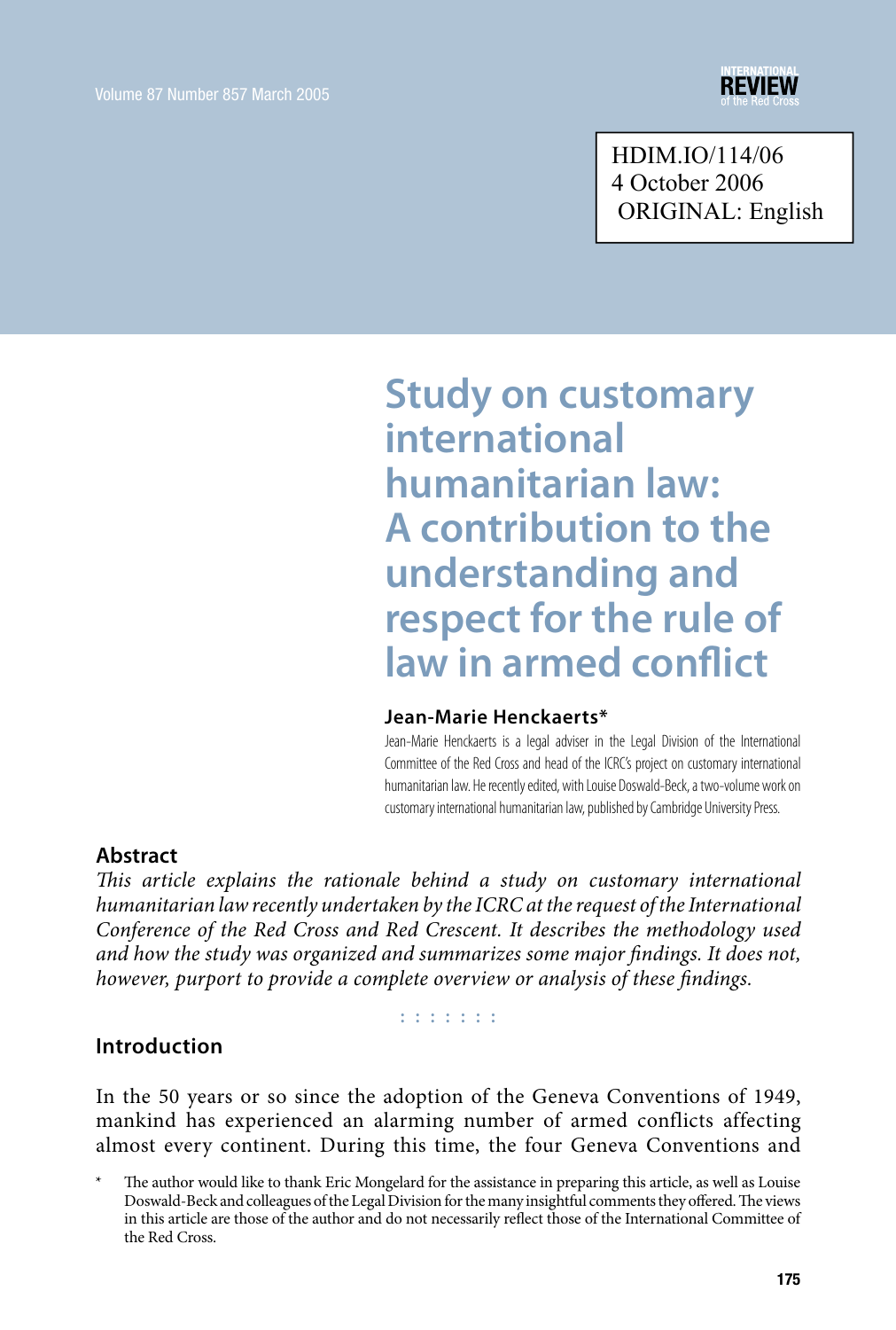their Additional Protocols of 1977 have provided legal protection to persons not or no longer participating directly in hostilities (the wounded, sick and shipwrecked, persons deprived of their liberty for reasons related to an armed conflict, and civilians). Even so, there have been numerous violations of these treaties, resulting in suffering and death which might have been avoided had international humanitarian law been better respected.

The general opinion is that violations of international humanitarian law are not due to the inadequacy of its rules. Rather, they stem from an unwillingness to respect the rules, from insufficient means to enforce them, from uncertainty as to their application in some circumstances and from a lack of awareness of them on the part of political leaders, commanders, combatants and the general public.

The International Conference for the Protection of War Victims, convened in Geneva in August–September 1993, discussed in particular ways to address violations of international humanitarian law but did not propose the adoption of new treaty provisions. Instead, in its Final Declaration adopted by consensus, the Conference reaffirmed "the necessity to make the implementation of humanitarian law more effective" and called upon the Swiss government "to convene an open-ended intergovernmental group of experts to study practical means of promoting full respect for and compliance with that law, and to prepare a report for submission to the States and to the next session of the International Conference of the Red Cross and Red Crescent."1

The Intergovernmental Group of Experts for the Protection of War Victims met in Geneva in January 1995 and adopted a series of recommendations aimed at enhancing respect for international humanitarian law, in particular by means of preventive measures that would ensure better knowledge and more effective implementation of the law. Recommendation II of the Intergovernmental Group of Experts proposed that:

The ICRC be invited to prepare, with the assistance of experts in IHL [international humanitarian law] representing various geographical regions and different legal systems, and in consultation with experts from governments and international organizations, a report on customary rules of IHL applicable in international and non-international armed conflicts, and to circulate the report to States and competent international bodies.<sup>2</sup>

In December 1995, the 26th International Conference of the Red Cross and Red Crescent endorsed this recommendation and officially mandated the ICRC to prepare a report on customary rules of international humanitarian law applicable in international and non-international armed conflicts.3 Nearly ten

<sup>1</sup> International Conference for the Protection of War Victims, Geneva, 30 August–1 September 1993, Final Declaration, *International Review of the Red Cross*, No. 296, 1993, p. 381.

<sup>2</sup> Meeting of the Intergovernmental Group of Experts for the Protection of War Victims, Geneva, 23–27 January 1995, Recommendation II, *International Review of the Red Cross*, No. 310, 1996, p. 84.

<sup>3 26</sup>th International Conference of the Red Cross and Red Crescent, Geneva, 3–7 December 1995, Resolution 1, International humanitarian law: From law to action; Report on the follow-up to the International Conference for the Protection of War Victims, *International Review of the Red Cross*, No. 310, 1996, p. 58.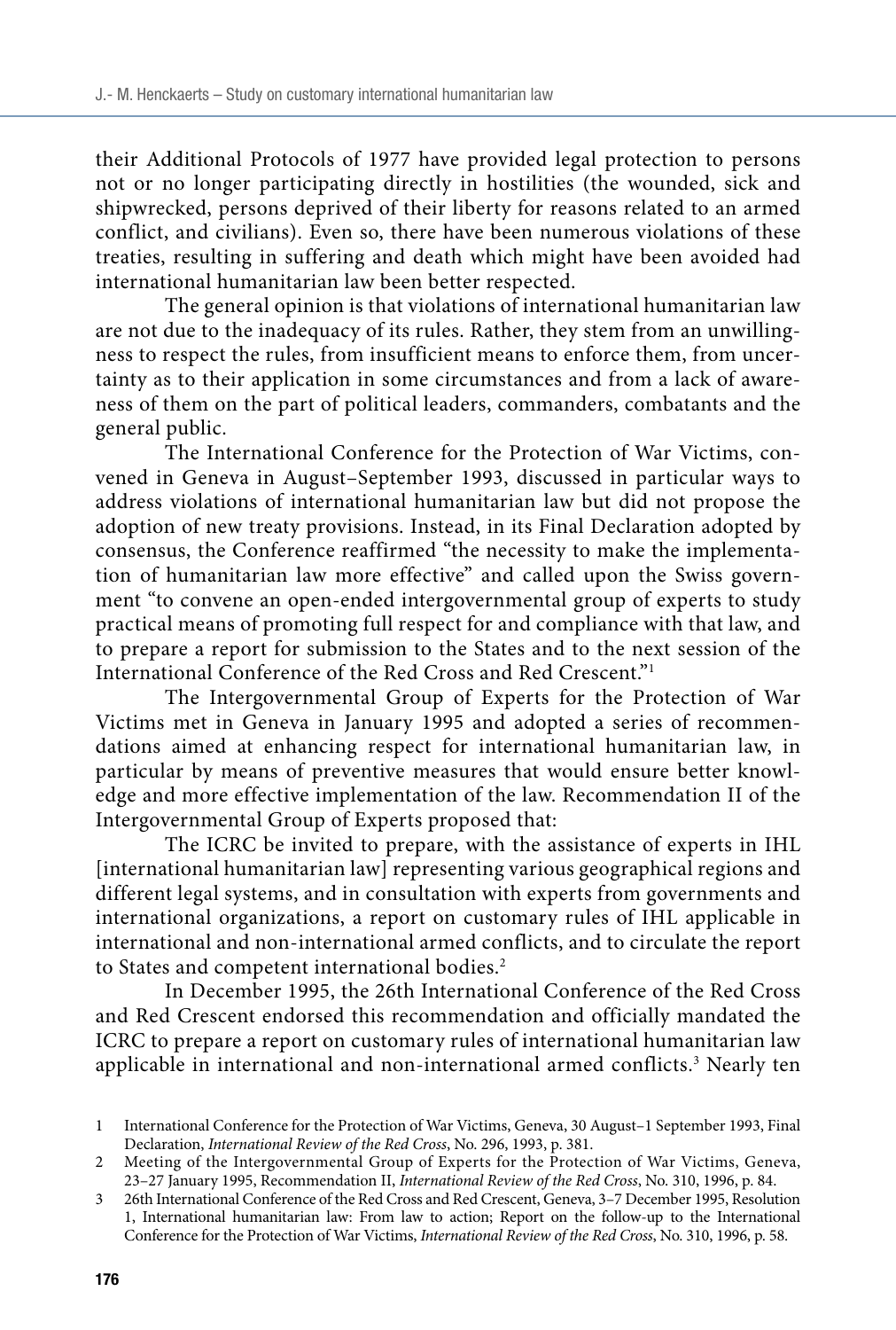

years later, in 2005, after extensive research and widespread consultation with experts, this report, now referred to as the study on customary international humanitarian law, has been published.<sup>4</sup>

### **Purpose**

The purpose of the study on customary international humanitarian law was to overcome some of the problems related to the application of international humanitarian treaty law. Treaty law is well developed and covers many aspects of warfare, affording protection to a range of persons during wartime and limiting permissible means and methods of warfare. The Geneva Conventions and their Additional Protocols provide an extensive regime for the protection of persons not or no longer participating directly in hostilities. The regulation of means and methods of warfare in treaty law goes back to the 1868 St. Petersburg Declaration, the 1899 and 1907 Hague Regulations and the 1925 Geneva Gas Protocol and has most recently been addressed in the 1972 Biological Weapons Convention, the 1977 Additional Protocols, the 1980 Convention on Certain Conventional Weapons and its five Protocols, the 1993 Chemical Weapons Convention and the 1997 Ottawa Convention on the Prohibition of Antipersonnel Mines. The protection of cultural property in the event of armed conflict is regulated in detail in the 1954 Hague Convention and its two Protocols. The 1998 Statute of the International Criminal Court contains, *inter alia*, a list of war crimes subject to the jurisdiction of the Court.

There are, however, two serious impediments to the application of these treaties in current armed conflicts which explain why a study on customary international humanitarian law is necessary and useful. First, treaties apply only to the States that have ratified them. This means that different treaties of international humanitarian law apply in different armed conflicts depending on which treaties the States involved have ratified. While the four Geneva Conventions of 1949 have been universally ratified, the same is not true for other treaties of humanitarian law, for example the Additional Protocols. Even though Additional Protocol I has been ratified by more than 160 States, its efficacy today is limited because several States that have been involved in international armed conflicts are not party to it. Similarly, while nearly 160 States have ratified Additional Protocol II, several States in which non-international armed conflicts are taking place have not done so. In these non-international armed conflicts, common Article 3 of the four Geneva Conventions often remains the only applicable humanitarian treaty provision. The first purpose of the study was therefore to determine which rules of international humanitarian law are part of customary international law and therefore applicable to all parties to a conflict, regardless of whether or not they have ratified the treaties containing the same or similar rules.

<sup>4</sup> Jean-Marie Henckaerts and Louise Doswald-Beck, *Customary International Humanitarian Law*, 2 volumes, Volume I. Rules, Volume II. Practice (2 Parts), Cambridge University Press, 2005.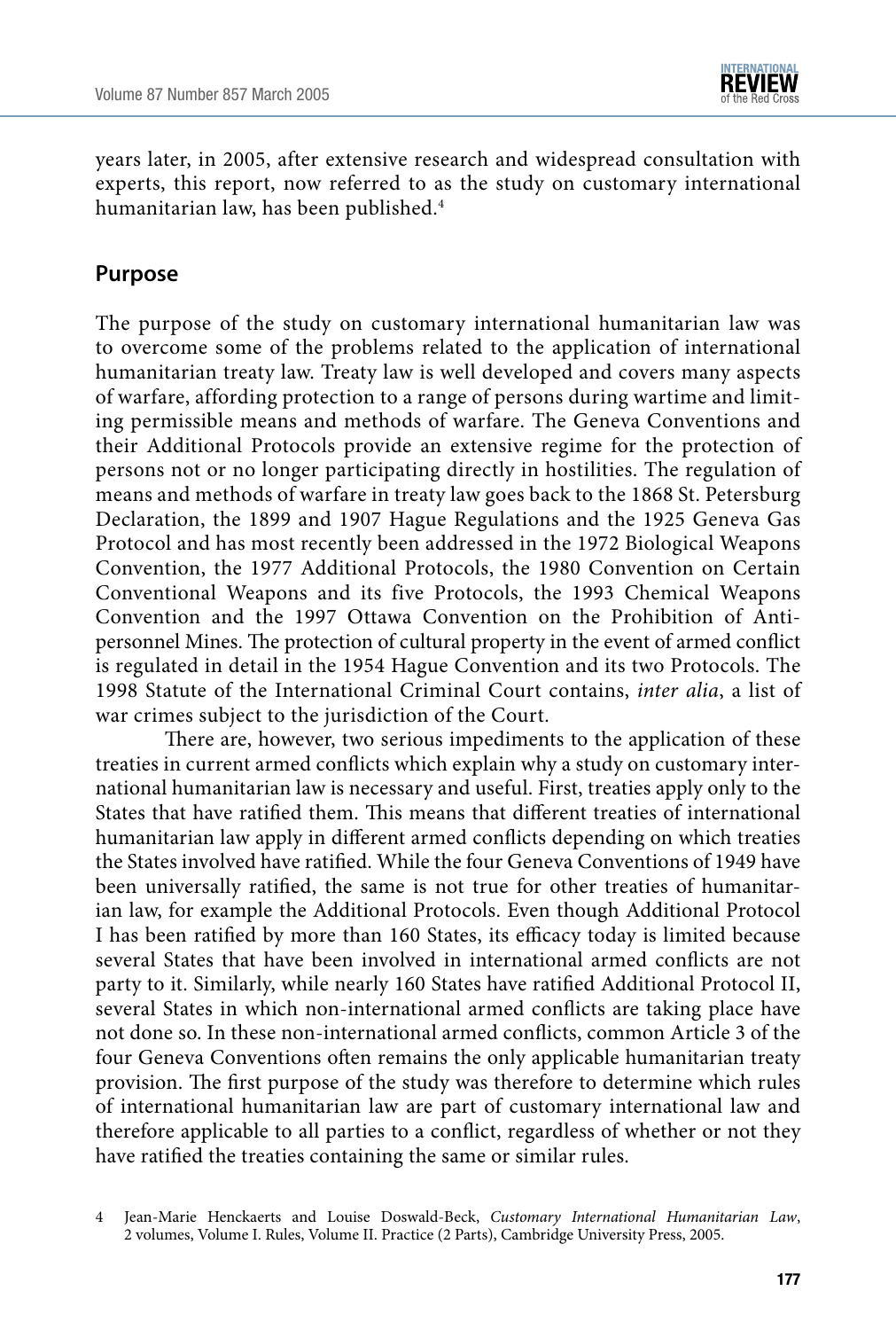Second, humanitarian treaty law does not regulate in sufficient detail a large proportion of today's armed conflicts, that is non-international armed conflicts, because these conflicts are subject to far fewer treaty rules than are international conflicts. Only a limited number of treaties apply to noninternational armed conflicts, namely the Convention on Certain Conventional Weapons as amended, the Statute of the International Criminal Court, the Ottawa Convention on the Prohibition of Anti-personnel Mines, the Chemical Weapons Convention, the Hague Convention for the Protection of Cultural Property and its Second Protocol and, as already mentioned, Additional Protocol II and Article 3 common to the four Geneva Conventions. While common Article 3 is of fundamental importance, it only provides a rudimentary framework of minimum standards. Additional Protocol II usefully supplements common Article 3, but it is still less detailed than the rules governing international armed conflicts in the Geneva Conventions and Additional Protocol I.

Additional Protocol II contains a mere 15 substantive articles, whereas Additional Protocol I has more than 80. While numbers alone do not tell the full story, they are an indication of a significant disparity in regulation by treaty law between international and non-international armed conflicts, particularly when it comes to detailed rules and definitions. The second purpose of the study was therefore to determine whether customary international law regulates non-international armed conflict in more detail than does treaty law and if so, to what extent.

# **Methodology**

The Statute of the International Court of Justice describes customary international law as "a general practice accepted as law."5 It is widely agreed that the existence of a rule of customary international law requires the presence of two elements, namely State practice (*usus*) and a belief that such practice is required, prohibited or allowed, depending on the nature of the rule, as a matter of law (*opinio juris sive necessitatis*). As the International Court of Justice stated in the *Continental Shelf case*: "It is of course axiomatic that the material of customary international law is to be looked for primarily in the actual practice and *opinio juris* of States."6 The exact meaning and content of these two elements have been the subject of much academic writing. The approach taken in the study to determine whether a rule of general customary international law exists was a classic one, set out by the International Court of Justice, in particular in the *North Sea Continental Shelf cases*. 7

<sup>5</sup> Statute of the International Court of Justice, Article 38(1)(b).

<sup>6</sup> International Court of Justice, *Continental Shelf case (Libyan Arab Jamahiriya* v. *Malta*), Judgment, 3 June 1985, *ICJ Reports 1985*, pp. 29–30, § 27.

<sup>7</sup> International Court of Justice, *North Sea Continental Shelf cases*, Judgment, 20 February 1969, *ICJ Reports 1969*, p. 3.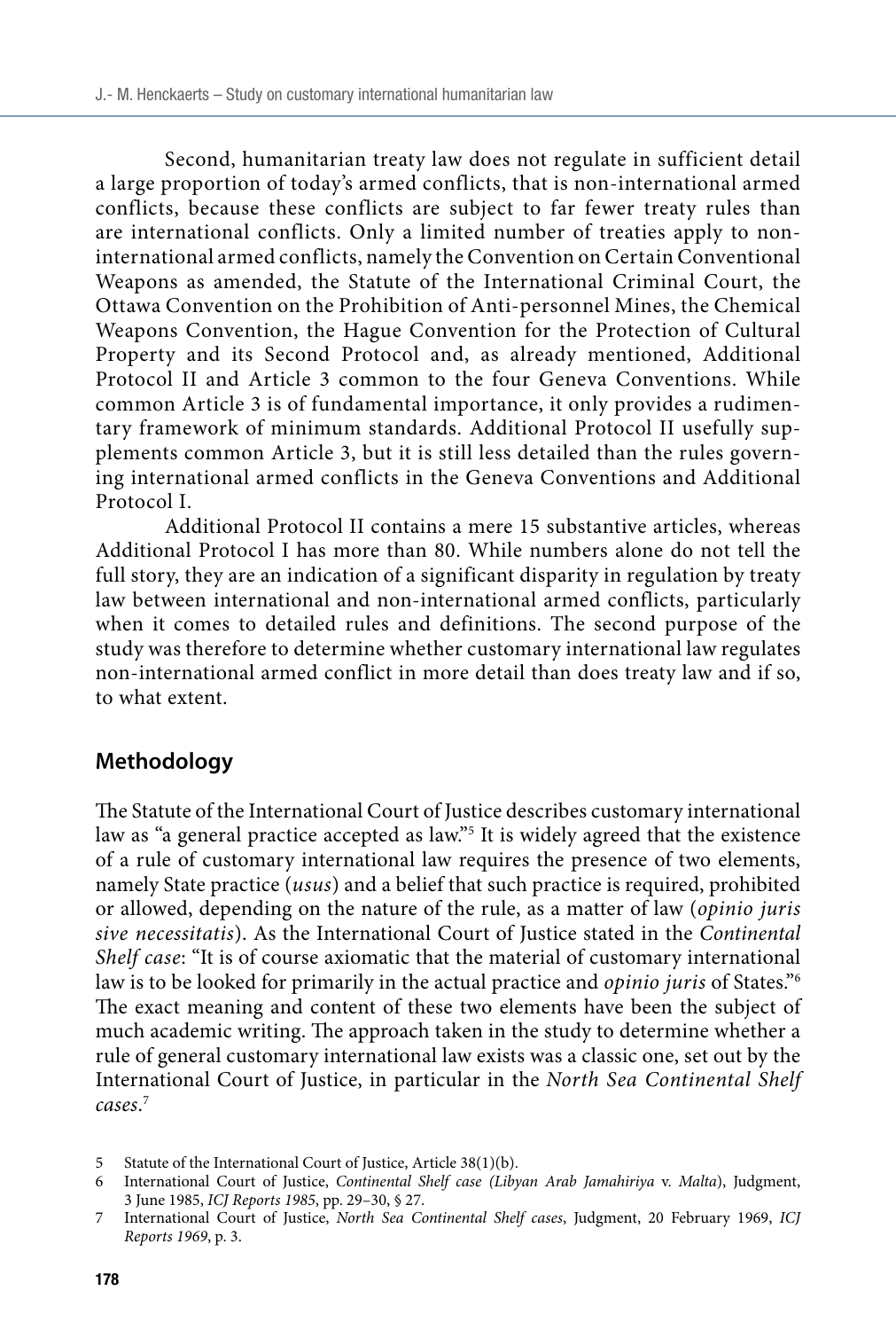

#### State practice

State practice must be looked at from two angles: firstly, what practice contributes to the creation of customary international law (selection of State practice); and secondly whether this practice establishes a rule of customary international law (assessment of State practice).

#### *Selection of State practice*

Both physical and verbal acts of States constitute practice that contributes to the creation of customary international law. Physical acts include, for example, battlefield behaviour, the use of certain weapons and the treatment afforded to different categories of persons. Verbal acts include military manuals, national legislation, national case-law, instructions to armed and security forces, military communiqués during war, diplomatic protests, opinions of official legal advisers, comments by governments on draft treaties, executive decisions and regulations, pleadings before international tribunals, statements in international fora, and government positions on resolutions adopted by international organizations. This list shows that the practice of the executive, legislative and judicial organs of a State can contribute to the formation of customary international law.

The negotiation and adoption of resolutions by international organizations or conferences, together with the explanations of vote, are acts of the States involved. It is recognized that, with a few exceptions, resolutions are normally not binding in themselves and therefore the value accorded to any particular resolution in the assessment of the formation of a rule of customary international law depends on its content, its degree of acceptance and the consistency of related State practice.<sup>8</sup> The greater the support for the resolution, the more importance it is to be accorded.

Although decisions of international courts are subsidiary sources of international law,<sup>9</sup> they do not constitute State practice. This is because, unlike national courts, international courts are not State organs. Decisions of international courts are nevertheless significant because a finding by an international court that a rule of customary international law exists constitutes persuasive evidence to that effect. In addition, because of the precedential value of their decisions, international courts can also contribute to the emergence of a rule of customary international law by influencing the subsequent practice of States and international organizations.

The practice of armed opposition groups, such as codes of conduct, commitments made to observe certain rules of international humanitarian law and other statements, does not constitute State practice as such. While such practice

<sup>8</sup> The importance of these conditions was stressed by the International Court of Justice, *Legality of the Threat or Use of Nuclear Weapons*, Advisory Opinion, 8 July 1996, *ICJ Reports 1996*, pp. 254–255, §§ 70–73.

<sup>9</sup> Statute of the International Court of Justice, Article 38(1)(d).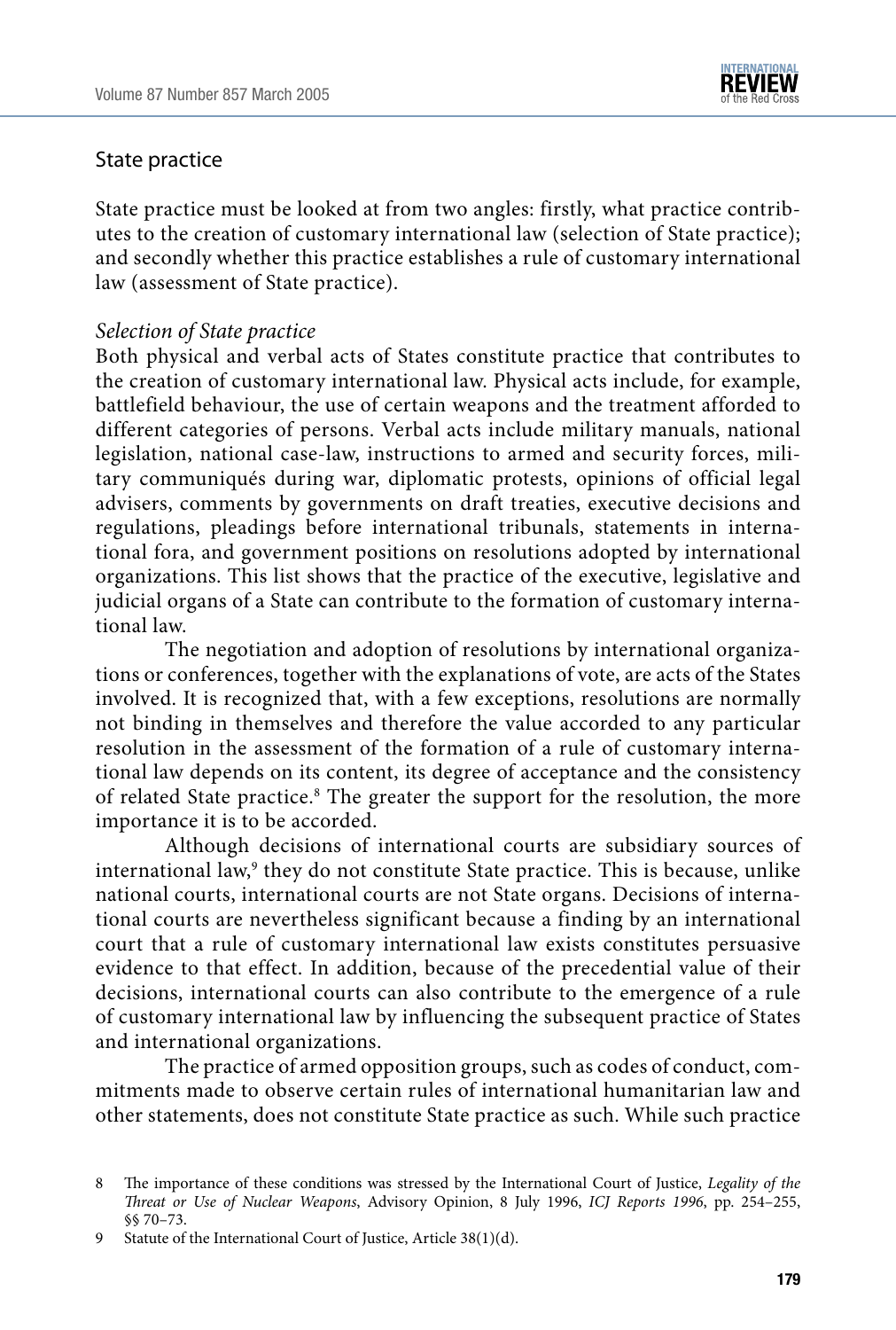may contain evidence of the acceptance of certain rules in non-international armed conflicts, its legal significance is unclear and, as a result, was not relied upon to prove the existence of customary international law. Examples of such practice were listed under "other practice" in Volume II of the study.

#### *Assessment of State practice*

State practice has to be weighed to assess whether it is sufficiently "dense" to create a rule of customary international law.10 To establish a rule of customary international law, State practice has to be virtually uniform, extensive and representative.11 Let us look more closely at what this means.

First, for State practice to create a rule of customary international law, it must be *virtually uniform*. Different States must not have engaged in substantially different conduct. The jurisprudence of the International Court of Justice shows that contrary practice which, at first sight, appears to undermine the uniformity of the practice concerned, does not prevent the formation of a rule of customary international law as long as this contrary practice is condemned by other States or denied by the government itself. Through such condemnation or denial, the rule in question is actually confirmed.12

This is particularly relevant for a number of rules of international humanitarian law for which there is overwhelming evidence of State practice in support of a rule, alongside repeated evidence of violations of that rule. Where violations have been accompanied by excuses or justifications by the party concerned and/or condemnation by other States, they are not of a nature to challenge the existence of the rule in question. States wishing to change an existing rule of customary international law have to do so through their official practice and claim to be acting as of right.

Second, for a rule of general customary international law to come into existence, the State practice concerned must be both *extensive and representative*. It does not, however, need to be universal; a "general" practice suffices.13 No precise number or percentage of States is required. One reason it is impossible to put an exact figure on the extent of participation required is that the criterion is in a sense *qualitative* rather than quantitative. That is to say, it is not simply a question of how many States participate in the practice, but also which States.<sup>14</sup> In the words of the International Court of Justice in the *North Sea Continental Shelf cases*, the practice must "include that of States whose interests are specially affected."15

<sup>10</sup> The expression "dense" in this context comes from Sir Humphrey Waldock, "General Course on Public International Law", *Collected Courses of the Hague Academy of International Law*, Vol. 106, 1962, p. 44.

<sup>11</sup> International Court of Justice, *North Sea Continental Shelf cases*, *op. cit.* (note 7), p. 43, § 74.

<sup>12</sup> See International Court of Justice, *Case concerning Military and Paramilitary Activities in and against Nicaragua* (*Nicaragua* v. *United States*), Merits, Judgment, 27 June 1986, ICJ Reports 1986, p. 98, § 186.

<sup>13</sup> International Law Association, Final Report of the Committee on the Formation of Customary (General) International Law, Statement of Principles Applicable to the Formation of General Customary International Law, Report of the Sixty-Ninth Conference, London, 2000, Principle 14, p. 734 (hereinafter "ILA Report").

<sup>14</sup> *Ibid*., commentary (d) and (e) to Principle 14, pp. 736–737.

<sup>15</sup> International Court of Justice, *North Sea Continental Shelf cases*, *op. cit.* (note 7), p. 43, § 74.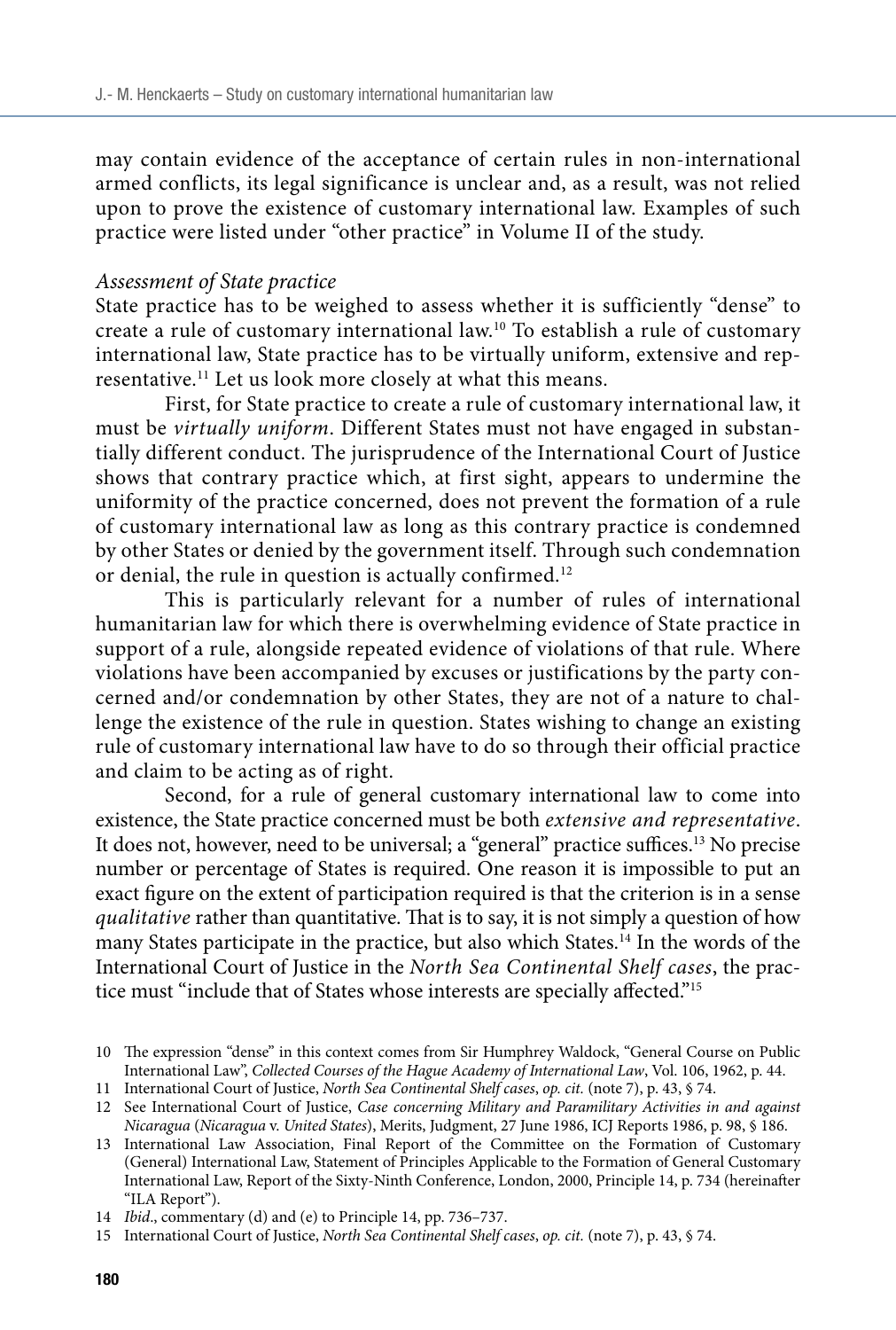

This consideration has two implications: (1) if all "specially affected States" are represented, it is not essential for a majority of States to have actively participated, but they must have at least acquiesced in the practice of "specially affected States"; and (2) if "specially affected States" do not accept the practice, it cannot mature into a rule of customary international law, even though unanimity is not required as explained.<sup>16</sup> Who is "specially affected" under international humanitarian law may vary according to circumstances. Concerning the legality of the use of blinding laser weapons, for example, "specially affected States" include those identified as having been in the process of developing such weapons, even though other States could potentially suffer from their use. Similarly, States whose population is in need of humanitarian aid are "specially affected" just as are States which frequently provide such aid. With respect to any rule of international humanitarian law, countries that participated in an armed conflict are "specially affected" when their practice examined for a certain rule was relevant to that armed conflict. Although there may be specially affected States in certain areas of international humanitarian law, it is also true that all States have a legal interest in requiring respect for international humanitarian law by other States, even if they are not a party to the conflict.<sup>17</sup> In addition, all States can suffer from means or methods of warfare deployed by other States. As a result, the practice of all States must be considered, whether or not they are "specially affected" in the strict sense of that term.

The study took no view on whether it is legally possible to be a "persistent objector" in relation to customary rules of international humanitarian law. While many commentators believe that it is not possible to be a persistent objector in the case of rules of *jus cogens*, there are others who doubt the continued validity of the persistent objector concept altogether.<sup>18</sup> If one accepts that it is legally possible to be a persistent objector, the State concerned must have objected to the emergence of a new norm during its formation and continue to object persistently afterwards; it is not possible to be a "subsequent objector."19

While some time will normally elapse before a rule of customary international law emerges, there is no specified timeframe. Rather, it is the accumulation of a practice of sufficient density, in terms of uniformity, extent and representativeness, which is the determining factor.20

#### Opinio juris

The requirement of *opinio juris* in establishing the existence of a rule of customary international law refers to the legal conviction that a particular practice is carried out "as of right". The form in which the practice and the legal conviction

18 For an in-depth discussion of this issue, see Maurice H. Mendelson, "The Formation of Customary International Law", *Collected Courses of the Hague Academy of International Law*, Vol. 272, 1998, pp. 227–244.

<sup>16</sup> ILA Report, *op. cit.* (note 13), commentary (e) to Principle 14, p. 737.

<sup>17</sup> See *Customary International Humanitarian Law*, *op. cit.* (note 4), Vol. I, commentary to Rule 144.

<sup>19</sup> ILA Report, *op. cit.* (note 13), commentary (b) to Principle 15, p. 738.

<sup>20</sup> *Ibid*., commentary (b) to Principle 12, p. 731.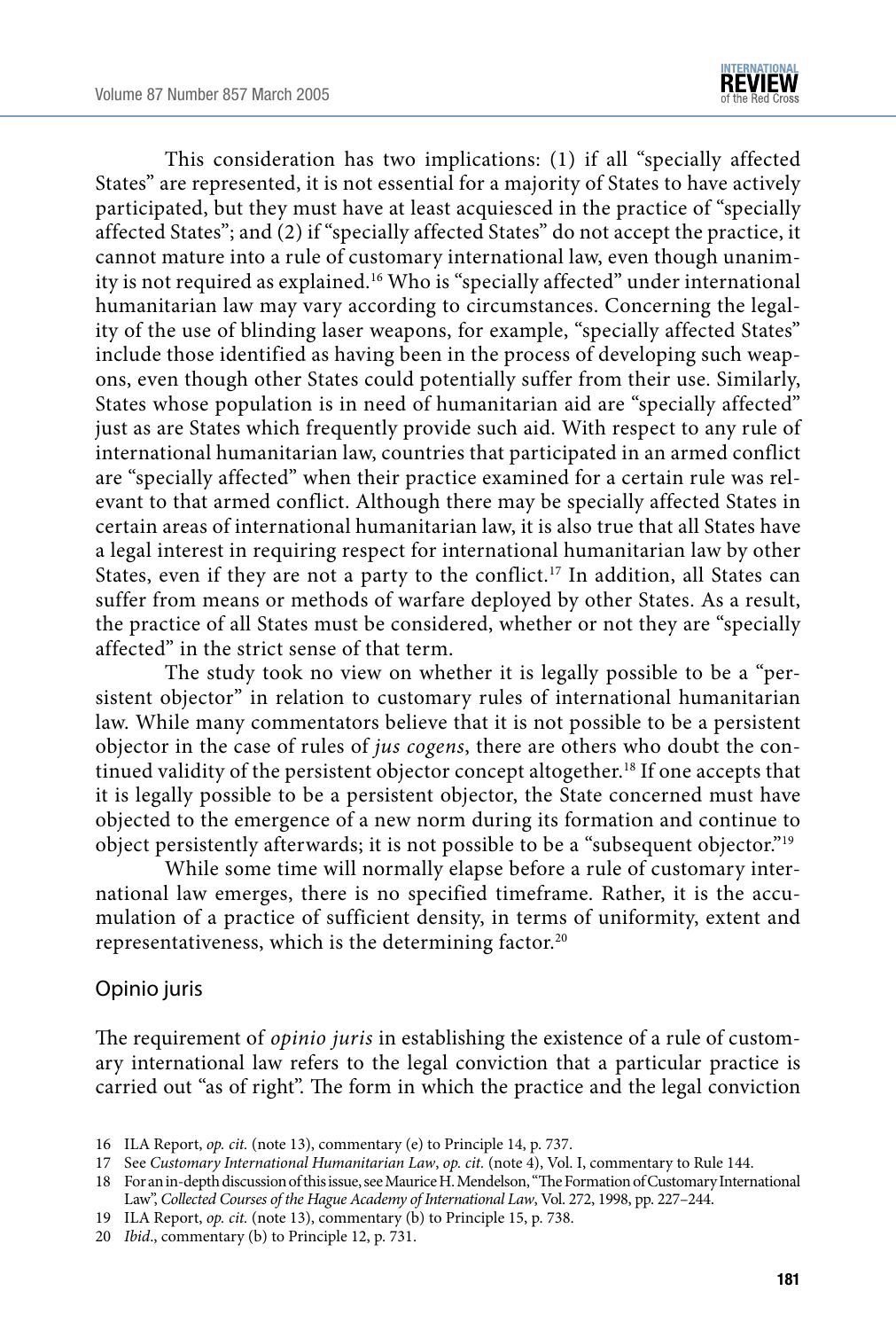are expressed may well differ depending on whether the rule concerned contains a prohibition, an obligation or merely a right to behave in a certain manner.

During work on the study, it proved very difficult and largely theoretical to strictly separate elements of practice and legal conviction. Often, the same act reflects both practice and legal conviction. As the International Law Association pointed out, the International Court of Justice "has not in fact said in so many words that just because there are (allegedly) distinct elements in customary law the same conduct cannot manifest both. It is in fact often difficult or even impossible to disentangle the two elements."<sup>21</sup> This is particularly so because verbal acts, such as military manuals, count as State practice and often reflect the legal conviction of the State involved at the same time.

When there is sufficiently dense practice, an *opinio juris* is generally contained within that practice and, as a result, it is not usually necessary to demonstrate separately the existence of an *opinio juris*. In situations where practice is ambiguous, however, *opinio juris* plays an important role in determining whether or not that practice counts towards the formation of custom. This is often the case with omissions, when States do not act or react but it is not clear why. It is in such cases that both the International Court of Justice and its predecessor, the Permanent Court of International Justice, have sought to establish the separate existence of an *opinio juris* in order to determine whether instances of ambiguous practice counted towards the establishment of customary international law.22

In the area of international humanitarian law, where many rules require abstention from certain conduct, omissions pose a particular problem in the assessment of *opinio juris* because it has to be proved that the abstention is not a coincidence but based on a legitimate expectation. When such a requirement of abstention is indicated in international instruments and official statements, the existence of a legal requirement to abstain from the conduct in question can usually be proved. In addition, such abstentions may occur after the behaviour in question created a certain controversy, which also helps to show that the abstention was not coincidental, although it is not always easy to prove that the abstention occurred out of a sense of legal obligation.

#### Impact of treaty law

Treaties are also relevant in determining the existence of customary international law because they help shed light on how States view certain rules of

<sup>21</sup> *Ibid*., p. 718, § 10(c). For an in-depth analysis of this question, see Peter Haggenmacher, "La doctrine des deux éléments du droit coutumier dans la pratique de la Cour internationale", *Revue générale de droit international public*, Vol. 90, 1986, p. 5.

<sup>22</sup> See, e.g., Permanent Court of International Justice, *Lotus case* (*France* v. *Turkey*), Judgment, 7 September 1927, *PCIJ Ser*. A, No. 10, p. 28 (the Court found that States had not abstained from prosecuting wrongful acts aboard ships because they felt prohibited from doing so); International Court of Justice, *North Sea Continental Shelf cases, op. cit.* (note 7), pp. 43–44, §§ 76–77 (the Court found that States that had delimited their continental shelf on the basis of the equidistance principle had not done so because they felt obliged to); ILA Report, *op. cit.* (note 13), Principle 17(iv) and commentary.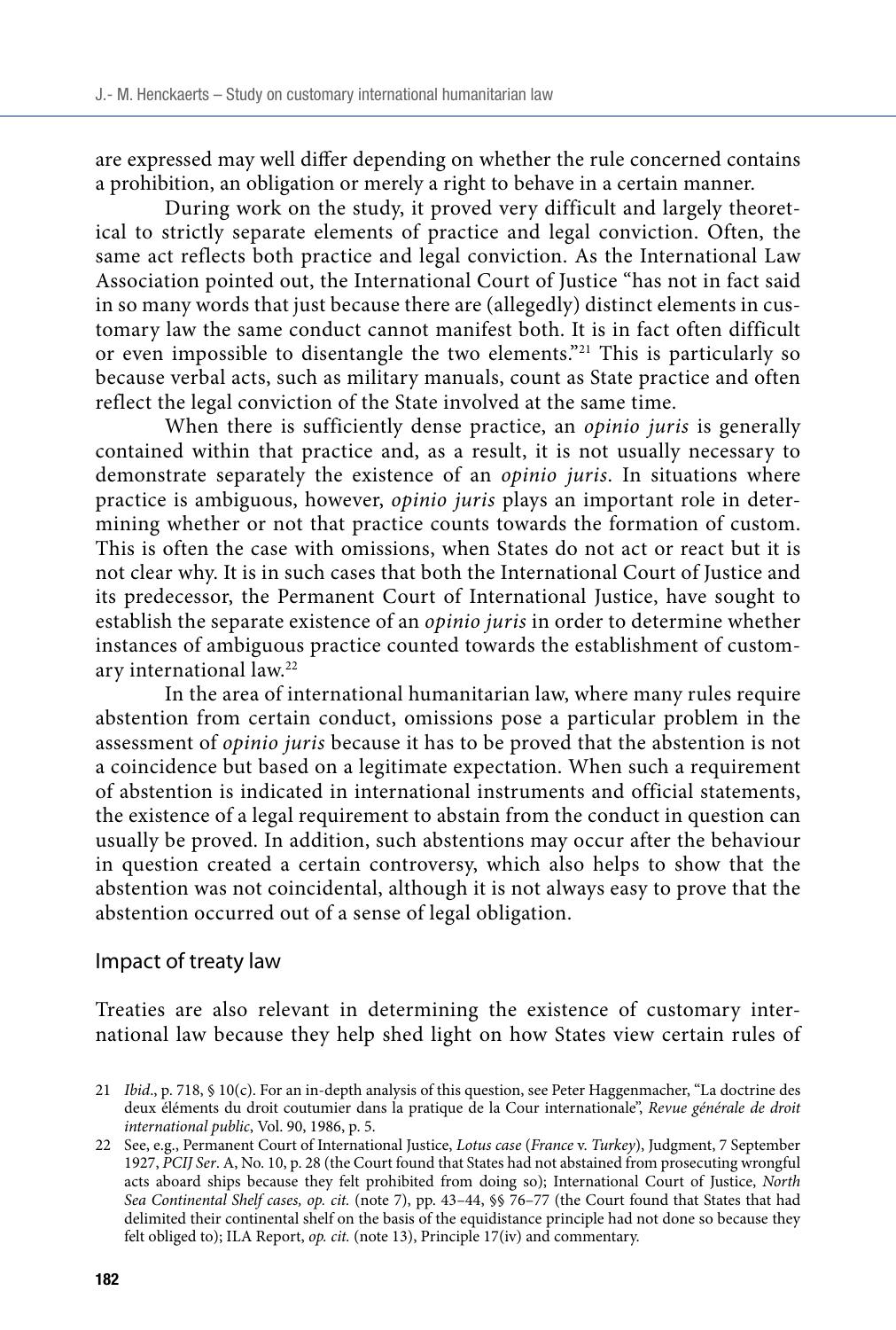

international law. Hence, the ratification, interpretation and implementation of a treaty, including reservations and statements of interpretation made upon ratification, were included in the study. In the *North Sea Continental Shelf* cases, the International Court of Justice clearly considered the degree of ratification of a treaty to be relevant to the assessment of customary international law. In that case, the Court stated that "the number of ratifications and accessions so far secured [39] is, though respectable, hardly sufficient", especially in a context where practice outside the treaty was contradictory.23 Conversely, in the *Nicaragua case*, the Court placed a great deal of weight, when assessing the customary status of the non-intervention rule, on the fact that the Charter of the United Nations was almost universally ratified.<sup>24</sup> It can even be the case that a treaty provision reflects customary law, even though the treaty is not yet in force, provided that there is sufficiently similar practice, including by specially affected States, so that there remains little likelihood of significant opposition to the rule in question.<sup>25</sup>

In practice, the drafting of treaty norms helps to focus world legal opinion and has an undeniable influence on the subsequent behaviour and legal conviction of States. The International Court of Justice recognized this in its judgment in the *Continental Shelf* case in which it stated that "multilateral conventions may have an important role to play in recording and defining rules deriving from custom, or indeed in developing them."26 The Court thus confirmed that treaties may codify pre-existing customary international law but may also lay the foundation for the development of new customs based on the norms contained in those treaties. The Court has even gone so far as to state that "it might be that … a very widespread and representative participation in [a] convention might suffice of itself, provided it included that of States whose interests were specially affected."27

The study took the cautious approach that widespread ratification is only an indication and has to be assessed in relation to other elements of practice, in particular the practice of States not party to the treaty in question. Consistent practice of States not party was considered as important positive evidence. Contrary practice of States not party, however, was considered as important negative evidence. The practice of States party to a treaty vis-à-vis States not party is also particularly relevant.

- 23 International Court of Justice, *North Sea Continental Shelf cases*, *op. cit.* (note 7), p. 42, § 73.
- 24 International Court of Justice, *Case concerning Military and Paramilitary Activities in and against Nicaragua, op. cit.* (note 12), pp. 99–100, § 188. Another important factor in the decision of the Court was that relevant UN General Assembly resolutions had been widely approved, in particular Resolution 2625 (XXV) on friendly relations between States, which was adopted without a vote.

25 International Court of Justice, *Continental Shelf case, op. cit.* (note 6), p. 33, § 34. (The Court considered that the concept of an exclusive economic zone had become part of customary international law, even though the United Nations Convention on the Law of the Sea had not yet entered into force, because the number of claims to an exclusive economic zone had risen to 56, which included several specially affected States.)

- 26 International Court of Justice, *Continental Shelf case*, *op. cit.* (note 6), pp. 29–30, § 27.
- 27 International Court of Justice, *North Sea Continental Shelf cases*, *op. cit.* (note 7), p. 42, § 73; see also ILA Report, *op. cit.* (note 13), Principles 20–21, 24, 26 and 27, pp. 754–765.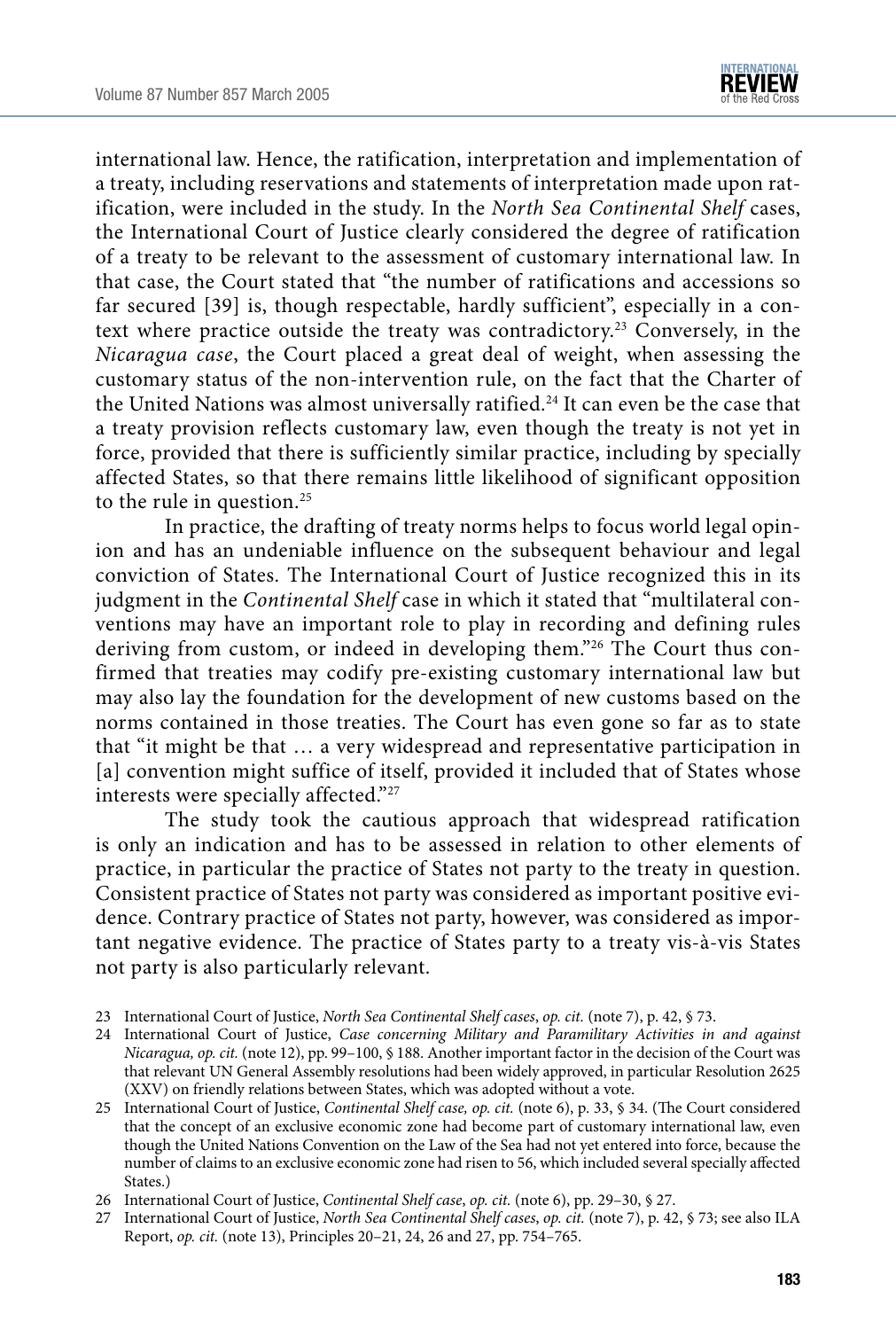Thus, the study did not limit itself to the practice of States not party to the relevant treaties of international humanitarian law. To limit the study to a consideration of the practice of only the 30-odd States that have not ratified the Additional Protocols, for example, would not comply with the requirement that customary international law be based on widespread and representative practice. Therefore, the assessment of the existence of customary law took into account that, at the time the study was published, Additional Protocol I had been ratified by 162 States and Additional Protocol II by 157 States.

It should be stressed that the study did not seek to determine the customary nature of each treaty rule of international humanitarian law and, as a result, did not necessarily follow the structure of existing treaties. Rather, it sought to analyse issues in order to establish what rules of customary international law can be found inductively on the basis of State practice in relation to these issues. As the approach chosen does not analyse each treaty provision with a view to establishing whether or not it is customary, it cannot be concluded that any particular treaty rule is not customary merely because it does not appear as such in the study.

# **Organization of the study**

To determine the best way of fulfilling the mandate entrusted to the ICRC, the authors consulted a group of academic experts in international humanitarian law, who formed the Steering Committee of the study.<sup>28</sup> The Steering Committee adopted a plan of action in June 1996, and research started the following October. Research was conducted using both national and international sources reflecting State practice and focused on the six parts of the study identified in the plan of action:

- Principle of distinction
- Specifically protected persons and objects
- Specific methods of warfare
- Weapons
- Treatment of civilians and persons *hors de combat*
- Implementation

### Research in national sources

Since national sources are more easily accessible from within a country, it was decided to seek the cooperation of national researchers. To this end, a researcher or group of researchers was identified in nearly 50 States (9 in Africa, 11 in the Americas, 15 in Asia, 1 in Australasia and 11 in Europe) and asked to produce a

<sup>28</sup> The Steering Committee consisted of Professors Georges Abi-Saab, Salah El-Din Amer, Ove Bring, Eric David, John Dugard, Florentino Feliciano, Horst Fischer, Françoise Hampson, Theodor Meron, Djamchid Momtaz, Milan Šahović and Raúl Emilio Vinuesa.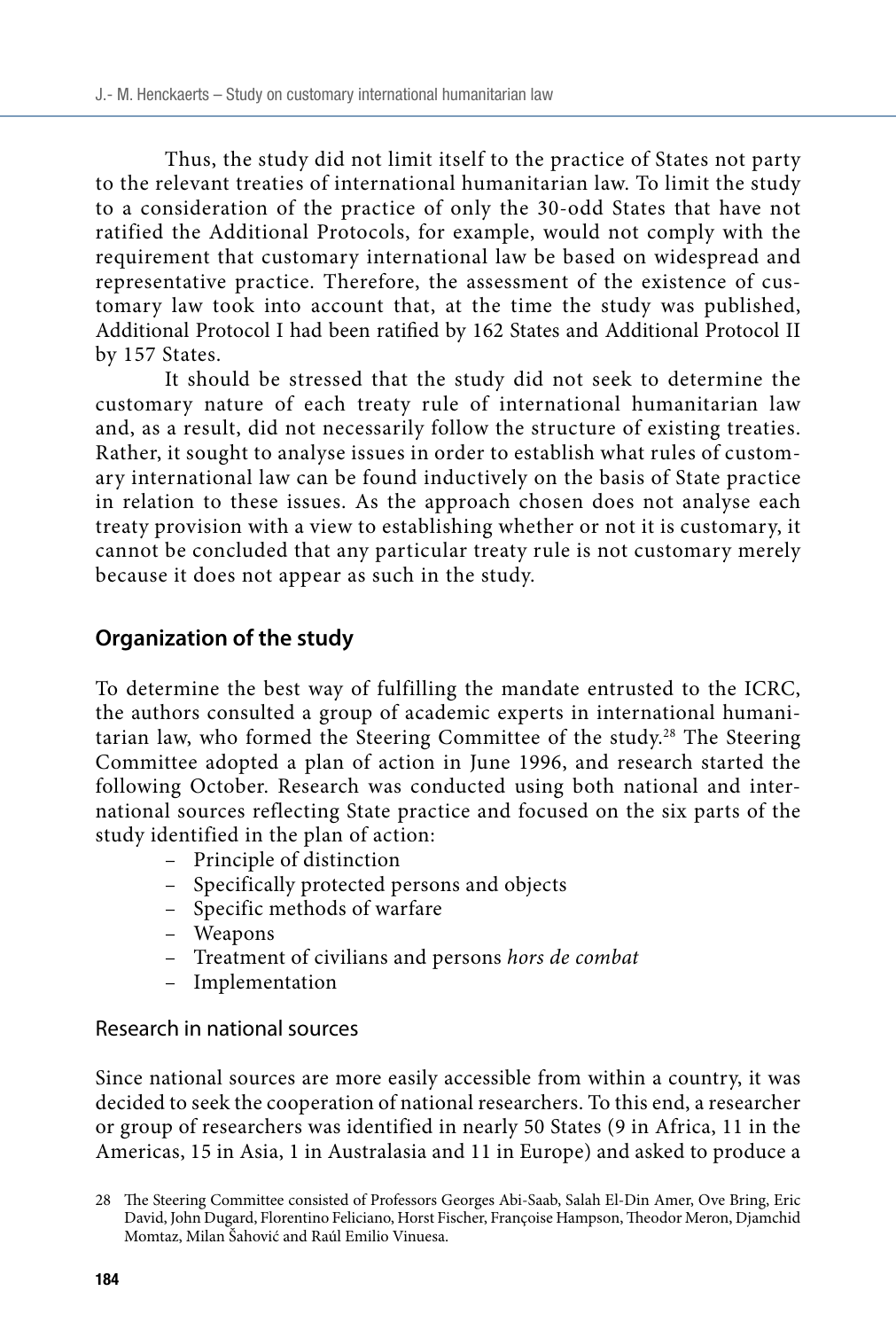

report on their respective State's practice.<sup>29</sup> Countries were selected on the basis of geographic representation, as well as recent experience of different kinds of armed conflict in which a variety of methods of warfare had been used.

The military manuals and national legislation of countries not covered by the reports on State practice were also researched and collected. This work was facilitated by the network of ICRC delegations around the world and the extensive collection of national legislation gathered by the ICRC Advisory Service on International Humanitarian Law.

#### Research in international sources

State practice gleaned from international sources was collected by six teams, each of which concentrated on one part of the study.30 These teams researched practice in the framework of the United Nations and other international organizations, including the African Union (formerly the Organization of African Unity), the Council of Europe, the Gulf Cooperation Council, the European Union, the League of Arab States, the Organization of American States, the Organization of the Islamic Conference and the Organization for Security and Co-operation in Europe. International case-law was also collected to the extent that it provides evidence of the existence of rules of customary international law.

#### Research in International Committee of the Red Cross archives

To complement the research carried out in national and international sources, the ICRC looked into its own archives relating to nearly 40 recent armed conflicts (21 in Africa, 2 in the Americas, 8 in Asia and 8 in Europe).<sup>31</sup> In general,

- 29 Africa: Algeria, Angola, Botswana, Egypt, Ethiopia, Nigeria, Rwanda, South Africa and Zimbabwe; Americas: Argentina, Brazil, Canada, Chile, Colombia, Cuba, El Salvador, Nicaragua, Peru, United States of America and Uruguay; Asia: China, India, Indonesia, Iran, Iraq, Israel, Japan, Jordan, Republic of Korea, Kuwait, Lebanon, Malaysia, Pakistan, Philippines and Syria; Australasia: Australia; Europe: Belgium, Bosnia and Herzegovina, Croatia, France, Germany, Italy, Netherlands, Russian Federation, Spain, United Kingdom and Yugoslavia.
- 30 Principle of distinction: Professor Georges Abi-Saab (rapporteur) and Jean-François Quéguiner (researcher); Specifically protected persons and objects: Professor Horst Fischer (rapporteur) and Gregor Schotten and Heike Spieker (researchers); Specific methods of warfare: Professor Theodor Meron (rapporteur) and Richard Desgagné (researcher); Weapons: Professor Ove Bring (rapporteur) and Gustaf Lind (researcher); Treatment of civilians and persons *hors de combat*: Françoise Hampson (rapporteur) and Camille Giffard (researcher); Implementation: Eric David (rapporteur) and Richard Desgagné (researcher).
- 31 Africa: Angola, Burundi, Chad, Chad–Libya, Democratic Republic of the Congo, Djibouti, Eritrea–Yemen, Ethiopia (1973–1994), Liberia, Mozambique, Namibia, Nigeria–Cameroon, Rwanda, Senegal, Senegal– Mauritania, Sierra Leone, Somalia, Somalia–Ethiopia, Sudan, Uganda and Western Sahara; Americas: Guatemala and Mexico; Asia: Afghanistan, Cambodia, India (Jammu and Kashmir), Papua New Guinea, Sri Lanka, Tajikistan, Yemen and Yemen–Eritrea (also under Africa); Europe: Armenia–Azerbaijan (Nagorno-Karabakh), Cyprus, Former Yugoslavia (conflict in Yugoslavia (1991–1992), conflict in Bosnia and Herzegovina (1992–1996), conflict in Croatia (Krajinas) (1992–1995)), Georgia (Abkhazia), Russian Federation (Chechnya) and Turkey.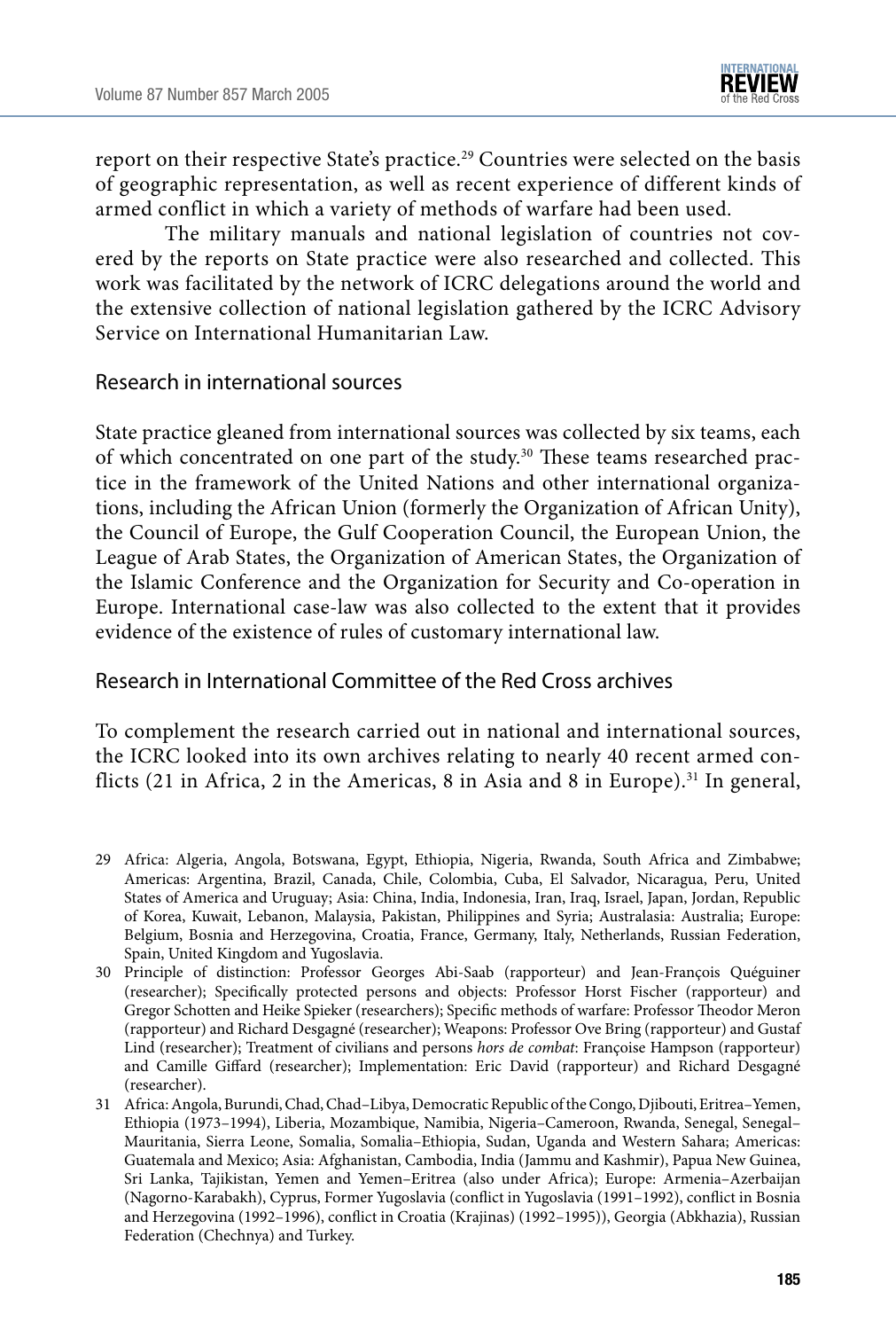these conflicts were selected so that countries and conflicts not dealt with by a report on State practice would also be covered.

The result of this three-pronged approach — research in national, international and ICRC sources — is that practice from all parts of the world is cited. In the nature of things, however, this research cannot purport to be complete. The study focused in particular on practice from the last 30 years to ensure that the result would be a restatement of contemporary customary international law, but, where still relevant, older practice was also cited.

### Expert consultations

In a first round of consultations, the ICRC invited the international research teams to produce an executive summary containing a preliminary assessment of customary international humanitarian law on the basis of the practice collected. These executive summaries were discussed within the Steering Committee at three meetings in Geneva in 1998. The executive summaries were duly revised and, during a second round of consultations, submitted to a group of academic and governmental experts from all regions of the world. These experts were invited in their personal capacity by the ICRC to attend two meetings with the Steering Committee in Geneva in 1999, during which they helped to evaluate the practice collected and indicated particular practice that had been missed.32

### Writing of the report

The assessment by the Steering Committee, as reviewed by the group of academic and governmental experts, served as a basis for the writing of the final report. The authors of the study re-examined the practice, reassessed the existence of custom, reviewed the formulation and the order of the rules and drafted the commentaries. These draft texts were submitted to the Steering Committee, the group of academic and governmental experts and the ICRC Legal Division for comment. The text was further updated and finalized, taking into account the comments received.

32 The following academic and governmental experts participated in their personal capacity in this consultation: Abdallah Ad-Douri (Iraq), Paul Berman (United Kingdom), Sadi Çaycý (Turkey), Michael Cowling (South Africa), Edward Cummings (United States of America), Antonio de Icaza (Mexico), Yoram Dinstein (Israel), Jean-Michel Favre (France), William Fenrick (Canada), Dieter Fleck (Germany), Juan Carlos Gómez Ramírez (Colombia), Jamshed A. Hamid (Pakistan), Arturo Hernández-Basave (Mexico), Ibrahim Idriss (Ethiopia), Hassan Kassem Jouni (Lebanon), Kenneth Keith (New Zealand), Githu Muigai (Kenya), Rein Müllerson (Estonia), Bara Niang (Senegal), Mohamed Olwan (Jordan), Raul C. Pangalangan (Philippines), Stelios Perrakis (Greece), Paulo Sergio Pinheiro (Brazil), Arpád Prandler (Hungary), Pemmaraju Sreenivasa Rao (India), Camilo Reyes Rodríguez (Colombia), Itse E. Sagay (Nigeria), Harold Sandoval (Colombia), Somboon Sangianbut (Thailand), Marat A. Sarsembayev (Kazakhstan), Muhammad Aziz Shukri (Syria), Parlaungan Sihombing (Indonesia), Geoffrey James Skillen (Australia), Guoshun Sun (China), Bakhtyar Tuzmukhamedov (Russia) and Karol Wolfke (Poland).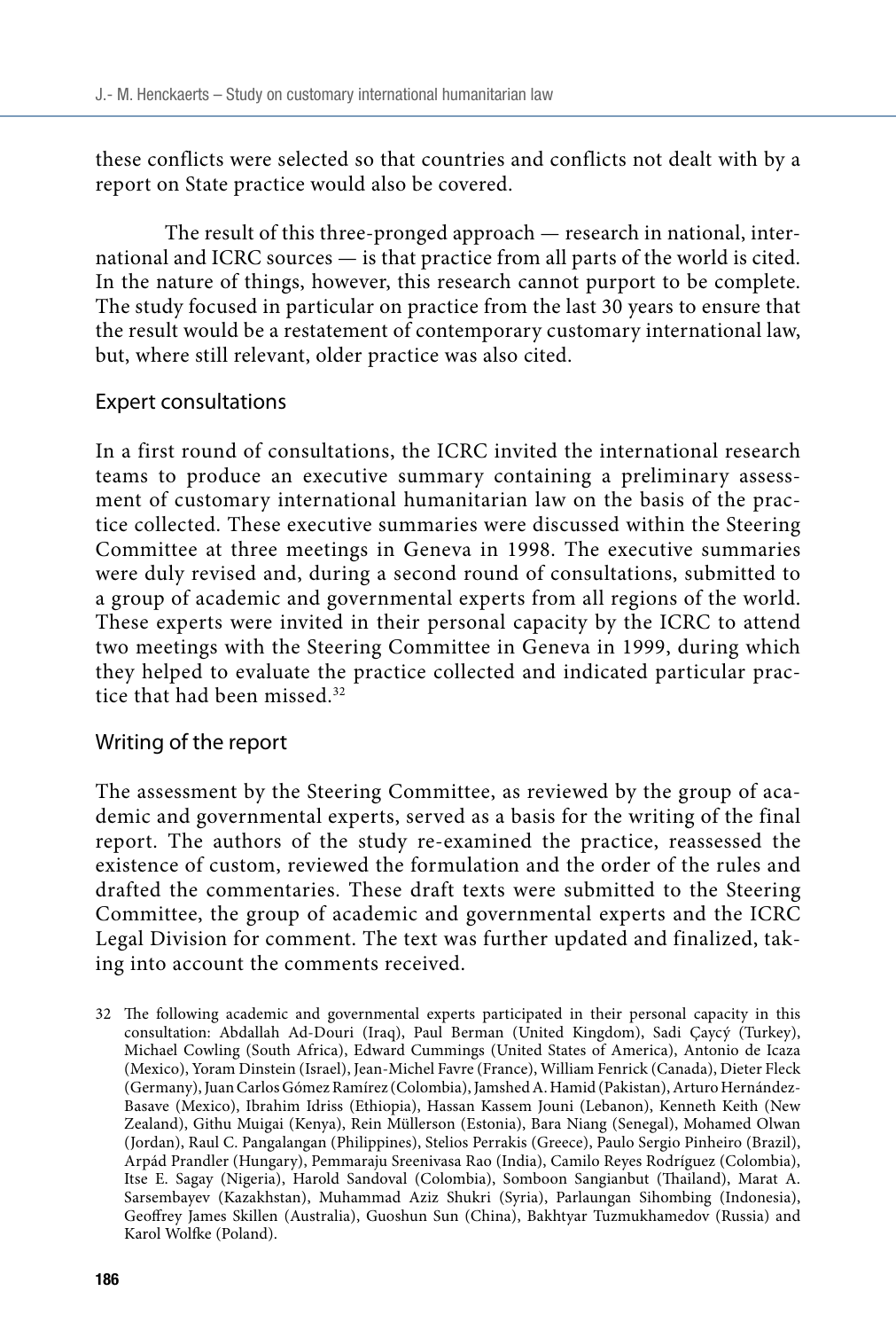

#### **Summary of Findings**

The great majority of the provisions of the Geneva Conventions, including common Article 3, are considered to be part of customary international law.<sup>33</sup> Furthermore, given that there are now 192 parties to the Geneva Conventions, they are binding on nearly all States as a matter of treaty law. Therefore, the customary nature of the provisions of the Conventions was not the subject as such of the study. Rather, the study focused on issues regulated by treaties that have not been universally ratified, in particular the Additional Protocols, the Hague Convention for the Protection of Cultural Property and a number of specific conventions regulating the use of weapons.

The description below of rules of customary international law does not seek to explain why these rules were found to be customary, nor does it present the practice on the basis of which this conclusion was reached. The explanation of why a rule is considered customary can be found in Volume I of the study, while the corresponding practice can be found in Volume II.

#### International armed conflicts

Additional Protocol I codified pre-existing rules of customary international law but also laid the foundation for the formation of new customary rules. The practice collected in the framework of the study bears witness to the profound impact of Additional Protocol I on the practice of States, not only in international but also in non-international armed conflicts (see below). In particular, the study found that the basic principles of Additional Protocol I have been very widely accepted, more widely than the ratification record of Additional Protocol I would suggest.

Even though the study did not seek to determine the customary nature of specific treaty provisions, in the end it became clear that there are many customary rules which are identical or similar to those found in treaty law. Examples of rules found to be customary and which have corresponding provisions in Additional Protocol I include: the principle of distinction between civilians and combatants and between civilian objects and military objectives;<sup>34</sup> the prohibition of indiscriminate attacks;<sup>35</sup> the principle of proportionality in attack;36 the obligation to take feasible precautions in attack and against the effects of attack;<sup>37</sup> the obligation to respect and protect medical and religious personnel, medical units and transports,<sup>38</sup> humanitarian relief personnel and

<sup>33</sup> International Court of Justice, *Legality of the Threat or Use of Nuclear Weapons, op. cit.* (note 8), pp. 257–258, §§ 79 and 82 (with respect to the Geneva Conventions) and *Case concerning Military and Paramilitary Activities in and against Nicaragua, op. cit.* (note12), p. 114, § 218 (with respect to common Article 3).

<sup>34</sup> See *Customary International Humanitarian Law*, *op. cit.* (note 4), Vol. I, Rules 1 and 7.

<sup>35</sup> *Ibid*., Rules 11–13.

<sup>36</sup> *Ibid*., Rule 14.

<sup>37</sup> *Ibid*., Rules 15–24.

<sup>38</sup> *Ibid*., Rules 25 and 27–30.

<sup>39</sup> *Ibid*., Rules 31–32.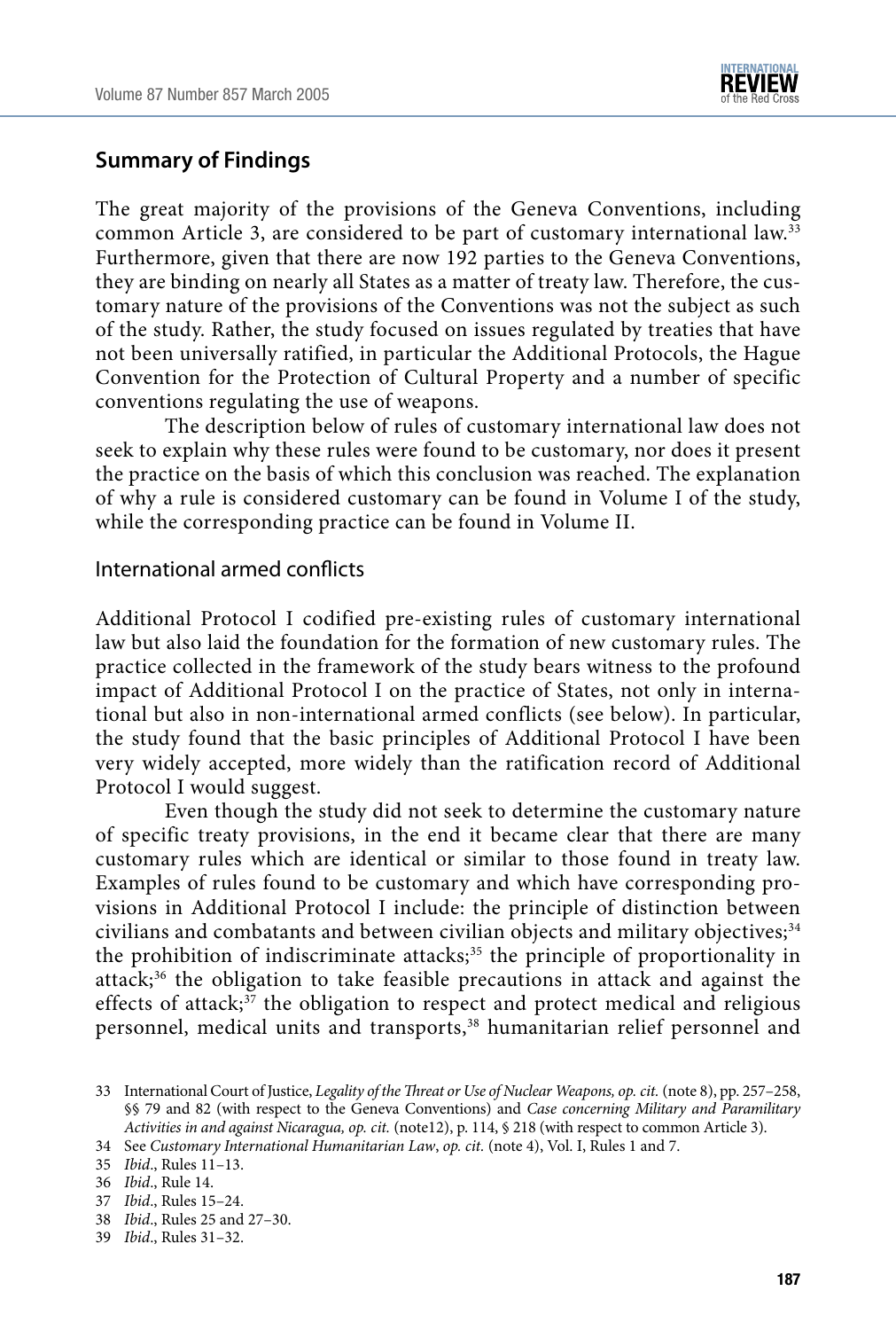objects, $39$  and civilian journalists; $40$  the obligation to protect medical duties; $41$ the prohibition of attacks on non-defended localities and demilitarized zones;<sup>42</sup> the obligation to provide quarter and to safeguard an enemy *hors de combat*; 43 the prohibition of starvation;<sup>44</sup> the prohibition of attacks on objects indispensable to the survival of the civilian population;<sup>45</sup> the prohibition of improper use of emblems and perfidy;<sup>46</sup> the obligation to respect the fundamental guarantees of civilians and persons *hors de combat*; 47 the obligation to account for missing persons;<sup>48</sup> and the specific protections afforded to women and children.<sup>49</sup>

#### Non-international armed conflicts

Over the last few decades, there has been a considerable amount of practice insisting on the protection of international humanitarian law in this type of conflicts. This body of practice has had a significant influence on the formation of customary law applicable in non-international armed conflicts. Like Additional Protocol I, Additional Protocol II has had a far-reaching effect on this practice and, as a result, many of its provisions are now considered to be part of customary international law. Examples of rules found to be customary and which have corresponding provisions in Additional Protocol II include: the prohibition of attacks on civilians;<sup>50</sup> the obligation to respect and protect medical and religious personnel, medical units and transports;<sup>51</sup> the obligation to protect medical duties;<sup>52</sup> the prohibition of starvation;53 the prohibition of attacks on objects indispensable to the survival of the civilian population;54 the obligation to respect the fundamental guarantees of civilians and persons *hors de combat*; 55 the obligation to search for and respect and protect the wounded, sick and shipwrecked;<sup>56</sup> the obligation to search for and protect the dead;<sup>57</sup> the obligation to protect persons deprived of their liberty;<sup>58</sup> the prohibition of forced movement of civilians;<sup>59</sup> and the specific protections afforded to women and children.<sup>60</sup>

*Ibid*., Rule 34. *Ibid*., Rule 26. *Ibid*., Rules 36–37. *Ibid*., Rules 46–48. *Ibid*., Rule 53. *Ibid*., Rule 54. *Ibid*., Rules 57–65. *Ibid*., Rules 87–105. *Ibid*., Rule 117. *Ibid*., Rules 134–137. *Ibid*., Rule 1. *Ibid*., Rules 25 and 27–30. *Ibid*., Rule 26. *Ibid*., Rule 53. *Ibid*., Rule 54. *Ibid*., Rules 87–105. *Ibid*., Rules 109–111. *Ibid*.,Rules 112–113. *Ibid*., Rules 118–119, 121 and 125. *Ibid*., Rule 129. *Ibid*., Rules 134–137.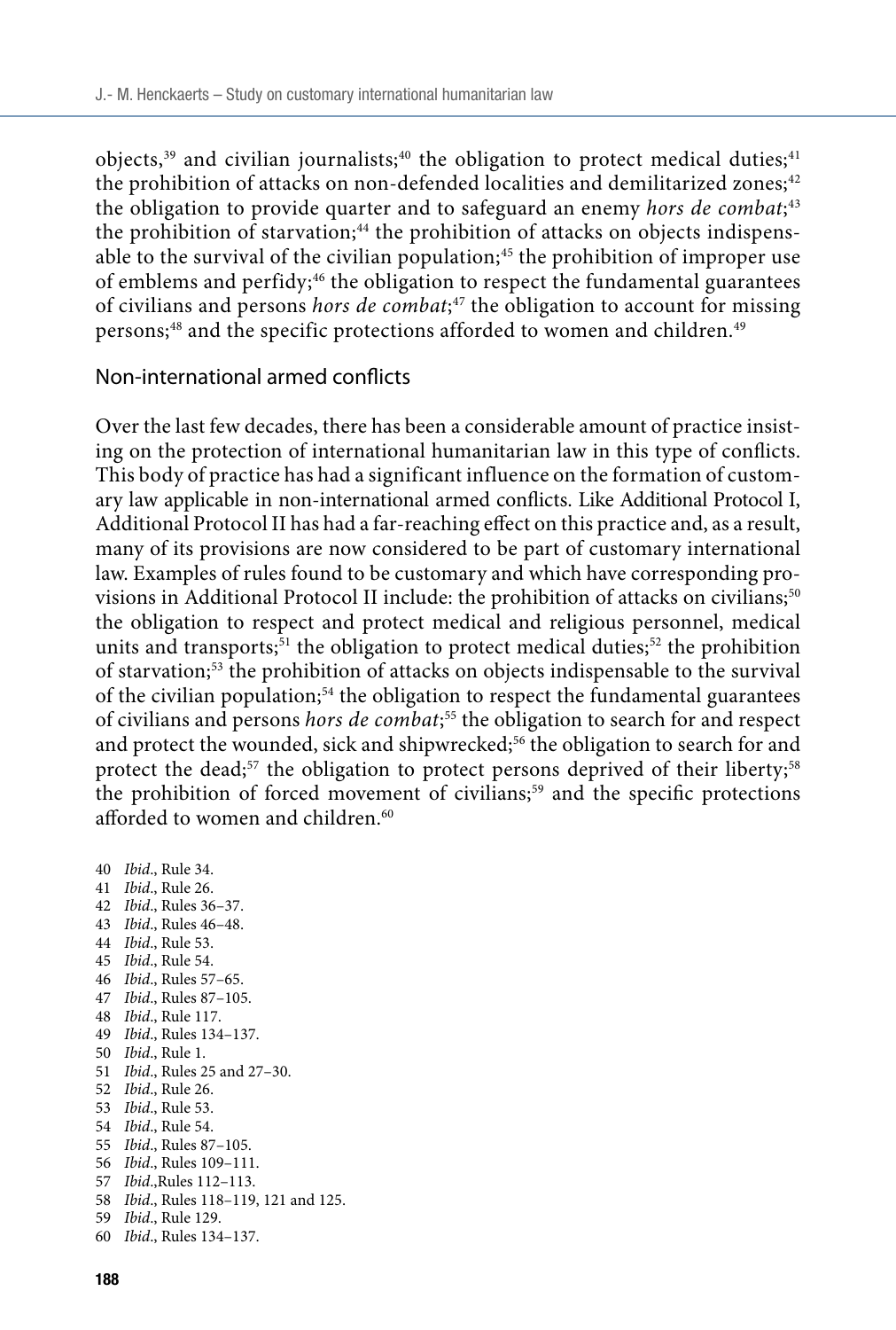

However, the most significant contribution of customary international humanitarian law to the regulation of internal armed conflicts is that it goes beyond the provisions of Additional Protocol II. Indeed, practice has created a substantial number of customary rules that are more detailed than the often rudimentary provisions in Additional Protocol II and has thus filled important gaps in the regulation of internal conflicts.

For example, Additional Protocol II contains only a rudimentary regulation of the conduct of hostilities. Article 13 provides that "the civilian population as such, as well as individual civilians, shall not be the object of attack … unless and for such time as they take a direct part in hostilities". Unlike Additional Protocol I, Additional Protocol II does not contain specific rules and definitions with respect to the principles of distinction and proportionality.

The gaps in the regulation of the conduct of hostilities in Additional Protocol II have, however, largely been filled through State practice, which has led to the creation of rules parallel to those in Additional Protocol I, but applicable as customary law to non-international armed conflicts. This covers the basic principles on the conduct of hostilities and includes rules on specifically protected persons and objects and specific methods of warfare.<sup>61</sup>

Similarly, Additional Protocol II contains only a very general provision on humanitarian relief for civilian populations in need. Article 18(2) provides that "if the civilian population is suffering undue hardship owing to a lack of the supplies essential for its survival … relief actions for the civilian population which are of an exclusively humanitarian and impartial nature and which are conducted without any adverse distinction shall be undertaken". Unlike Additional Protocol I, Additional Protocol II does not contain specific provisions requiring respect for and protection of humanitarian relief personnel and objects and obliging parties to the conflict to allow and facilitate rapid and unimpeded passage of humanitarian relief for civilians in need and to ensure the freedom of movement of authorized humanitarian relief personnel, although it can be argued that such requirements are implicit in Article 18(2) of the Protocol. These requirements have crystallized, however, into customary international law applicable in both international and non-international armed conflicts as a result of widespread, representative and virtually uniform practice to that effect.

In this respect it should be noted that while both Additional Protocols I and II require the consent of the parties concerned for relief actions to take place,<sup>62</sup> most of the practice collected does not mention this requirement. It is nonetheless self-evident that a humanitarian organization cannot operate without the consent of the party concerned. However, such consent must not

<sup>61</sup> See, e.g., *ibid*., Rules 7–10 (distinction between civilian objects and military objectives), Rules 11–13 (indiscriminate attacks), Rule 14 (proportionality in attack), Rules 15–21 (precautions in attack); Rules 22–24 (precautions against the effects of attack); Rules 31–32 (humanitarian relief personnel and objects); Rule 34 (civilian journalists); Rules 35–37 (protected zones); Rules 46–48 (denial of quarter); Rules 55–56 (access to humanitarian relief) and Rules 57–65 (deception).

<sup>62</sup> See Additional Protocol I, Article 70(1) and Additional Protocol II, Article 18(2).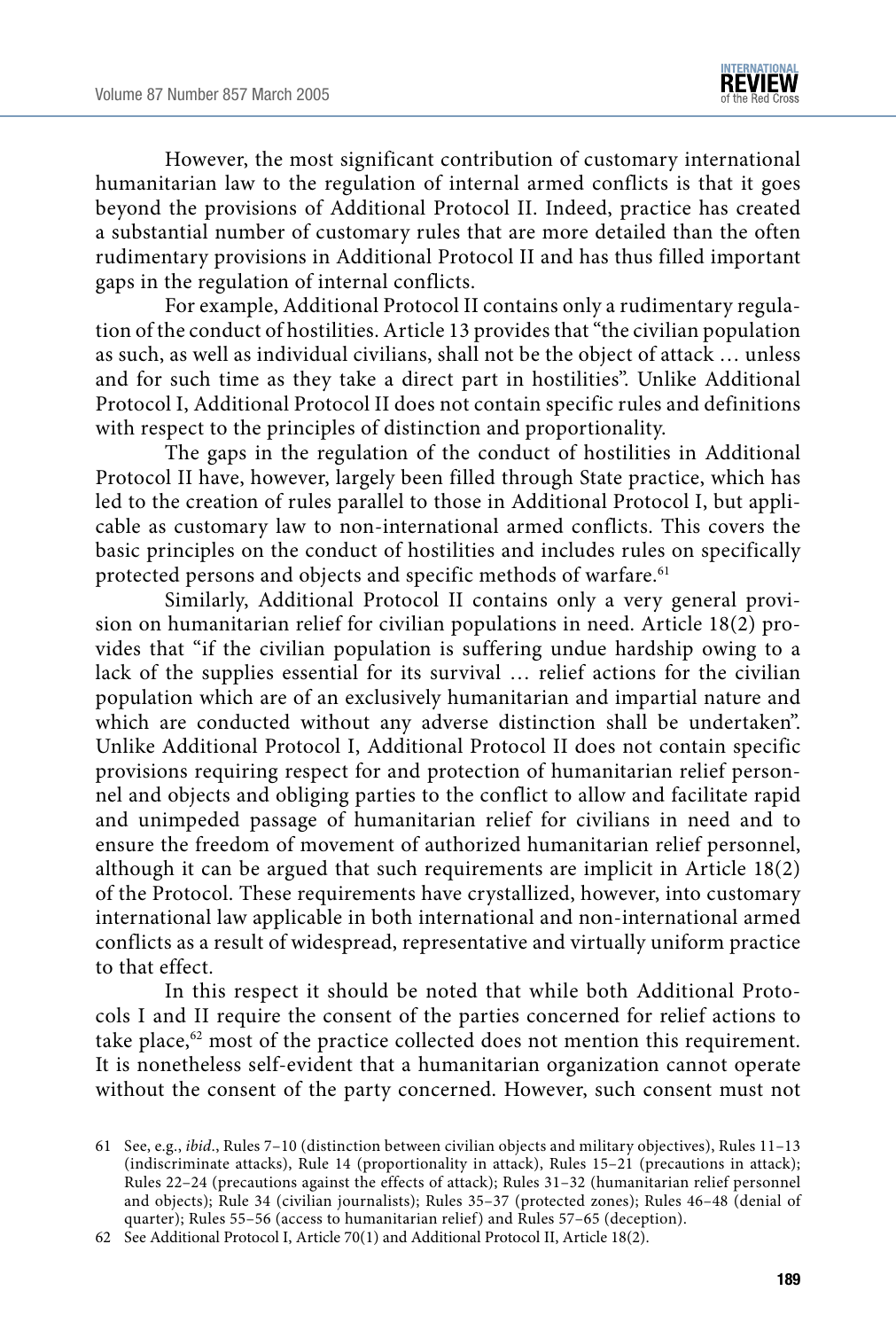be refused on arbitrary grounds. If it is established that a civilian population is threatened with starvation and a humanitarian organization which provides relief on an impartial and non-discriminatory basis is able to remedy the situation, a party is obliged to give consent.63 While consent may not be withheld for arbitrary reasons, practice recognizes that the party concerned may exercise control over the relief action and that humanitarian relief personnel must respect domestic law on access to territory and security requirements in force.

#### Issues requiring further clarification

The study also revealed a number of areas where practice is not clear. For example, while the terms "combatants" and "civilians" are clearly defined in international armed conflicts,<sup>64</sup> in non-international armed conflicts practice is ambiguous as to whether, for purposes of the conduct of hostilities, members of armed opposition groups are considered members of armed forces or civilians. In particular, it is not clear whether members of armed opposition groups are civilians who lose their protection from attack when directly participating in hostilities or whether members of such groups are liable to attack as such. This lack of clarity is also reflected in treaty law. Additional Protocol II, for example, does not contain a definition of civilians or of the civilian population even though these terms are used in several provisions.<sup>65</sup> Subsequent treaties, applicable in non-international armed conflicts, similarly use the terms civilians and civilian population without defining them.<sup>66</sup>

A related area of uncertainty affecting the regulation of both international and non-international armed conflicts is the absence of a precise definition of the term "direct participation in hostilities". Loss of protection against attack is clear and uncontested when a civilian uses weapons or other means to commit acts of violence against human or material enemy forces. But there is also considerable practice which gives little or no guidance on the interpretation of the term "direct participation", stating, for example, that an assessment has to be made on a case-by-case basis or simply repeating the general rule that direct participation in hostilities causes civilians to lose protection against attack. Related to this issue is the question of how to qualify a person in case of doubt. Because of these uncertainties, the ICRC is seeking to clarify the notion of direct participation by means of a series of expert meetings that began in 2003.<sup>67</sup>

<sup>63</sup> See Yves Sandoz, Christophe Swinarski, Bruno Zimmermann (eds.), *Commentary on the Additional Protocols*, ICRC, Geneva, 1987, § 4885; see also § 2805.

<sup>64</sup> See *Customary International Humanitarian Law, op. cit.* (note 4), Vol. I, Rule 3 (combatants), Rule 4 (armed forces) and Rule 5 (civilians and civilian population).

<sup>65</sup> Additional Protocol II, Articles 13–15 and 17–18.

<sup>66</sup> See, e.g., Amended Protocol II to the Convention on Certain Conventional Weapons, Article 3(7)– (11); Protocol III to the Convention on Certain Conventional Weapons, Article 2; Ottawa Convention on the Prohibition of Anti-personnel Mines, preamble; Statute of the International Criminal Court, Article  $8(2)(e)(i)$ , (iii) and (viii).

<sup>67</sup> See, e.g., Direct Participation in Hostilities under International Humanitarian Law, Report prepared by the International Committee of the Red Cross, Geneva, September 2003, available on www.icrc.org.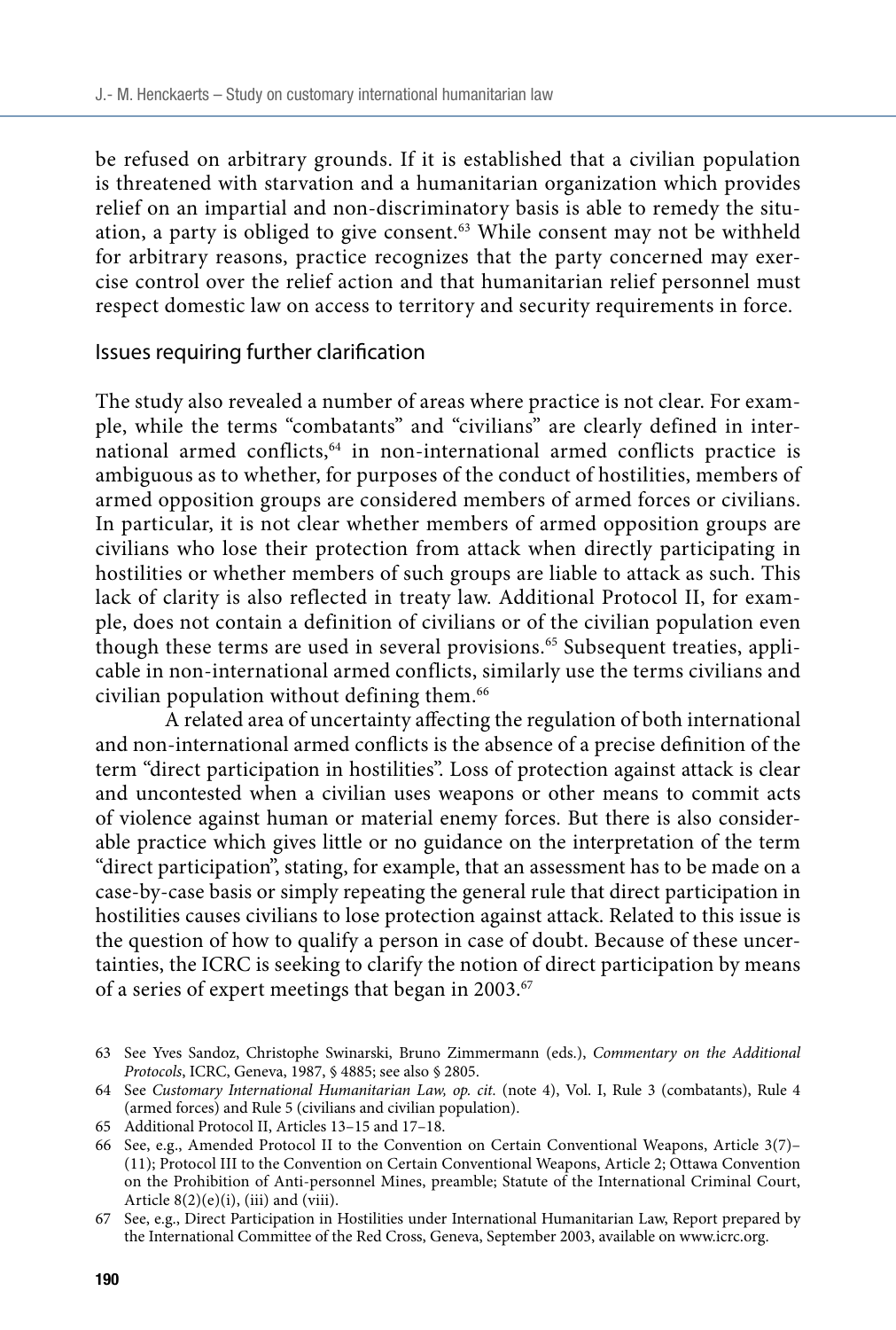

Another issue still open to question is the exact scope and application of the principle of proportionality in attack. While the study revealed widespread support for this principle, it does not provide more clarification than that contained in treaty law as to how to balance military advantage against incidental civilian losses.

#### Selected issues on the conduct of hostilities

Additional Protocols I and II introduced a new rule prohibiting attacks on works and installations containing dangerous forces, even where these objects are military objectives, if such attack may cause the release of dangerous forces and consequent severe losses among the civilian population.<sup>68</sup> While it is not clear whether these specific rules have become part of customary law, practice shows that States are conscious of the high risk of severe incidental losses which can result from attacks against such works and installations when they constitute military objectives. Consequently, they recognize that in any armed conflict particular care must be taken in case of attack in order to avoid the release of dangerous forces and consequent severe losses among the civilian population, and this requirement was found to be part of customary international law applicable in any armed conflict.

Another new rule introduced in Additional Protocol I is the prohibition of the use of methods or means of warfare that are intended, or may be expected, to cause widespread, long-term and severe damage to the natural environment. Since the adoption of Additional Protocol I, this prohibition has received such extensive support in State practice that it has crystallized into customary law, even though some States have persistently maintained that the rule does not apply to nuclear weapons and that they may, therefore, not be bound by it in respect of nuclear weapons.<sup>69</sup> Beyond this specific rule, the study found that the natural environment is considered to be a civilian object and as such it is protected by the same principles and rules that protect other civilian objects, in particular the principles of distinction and proportionality and the requirement to take precautions in attack. This means that no part of the natural environment may be made the object of attack, unless it is a military objective, and that an attack against a military objective which may be expected to cause incidental damage to the environment which would be excessive in relation to the concrete and direct military advantage anticipated is prohibited. In its advisory opinion in the *Nuclear Weapons case*, for example, the International Court of Justice stated that "States must take environmental considerations into account when assessing what is necessary and proportionate in the pursuit of legitimate military objectives."70 In addition, parties to a conflict are required to take all

<sup>68</sup> Additional Protocol I, Article 56(1) (followed, however, by exceptions in paragraph 2) and Additional Protocol II, Article 15 (with no exceptions).

<sup>69</sup> See *Customary International Humanitarian Law, op. cit.* (note 4), Vol. I, Rule 45.

<sup>70</sup> International Court of Justice, *Legality of the Threat or Use of Nuclear Weapons, op. cit.* (note 8), § 30.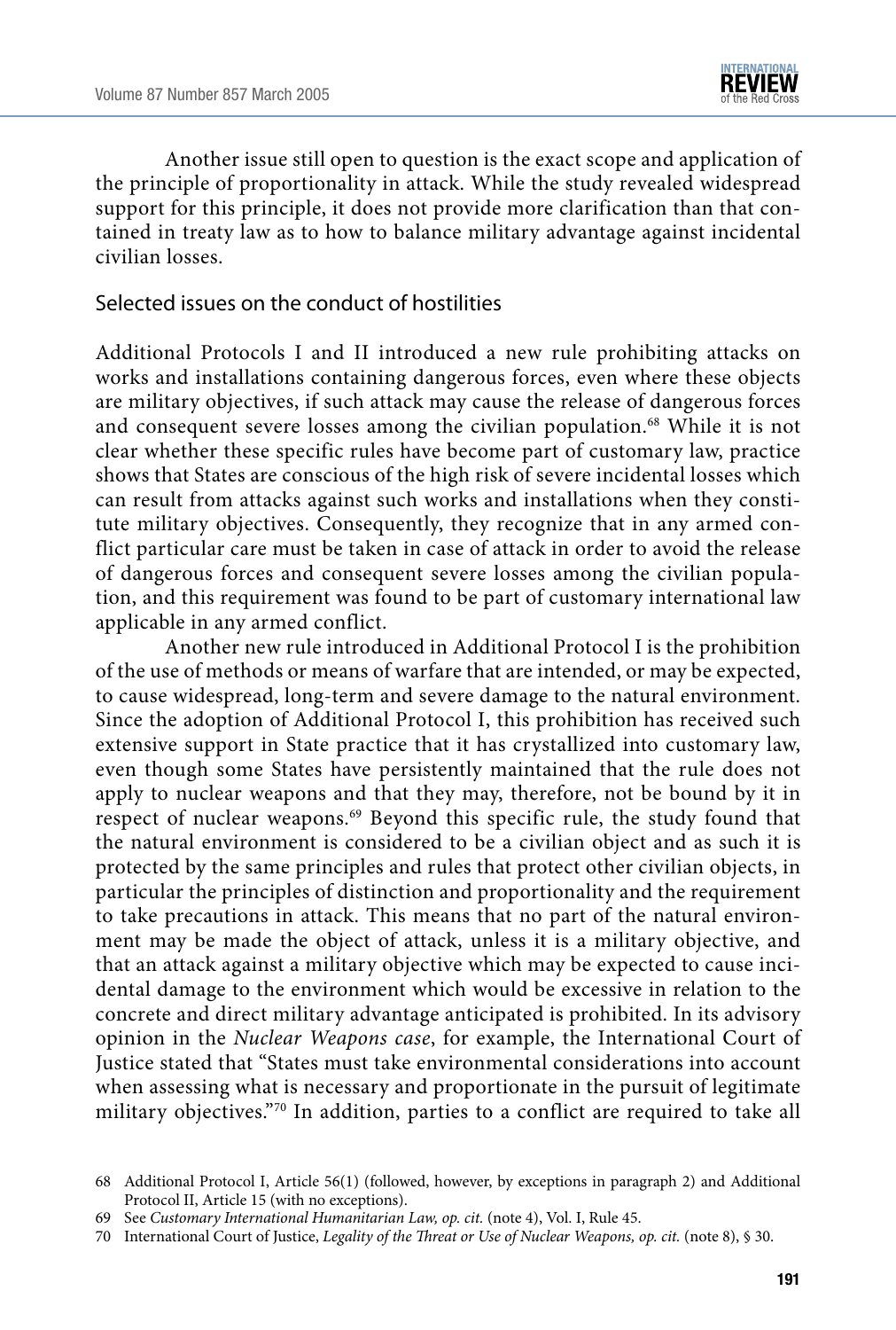feasible precautions in the conduct of hostilities to avoid, and in any event to minimize, incidental damage to the environment. Lack of scientific certainty as to the effects on the environment of certain military operations does not absolve a party to the conflict from taking such precautions.<sup>71</sup>

There are also issues that are not as such addressed in the Additional Protocols. For example, the Additional Protocols do not contain any specific provision concerning the protection of personnel and objects involved in a peacekeeping mission. In practice, however, such personnel and objects were given protection against attack equivalent to that of civilians and civilian objects respectively. As a result, a rule prohibiting attacks against personnel and objects involved in a peacekeeping mission in accordance with the Charter of the United Nations, as long as they are entitled to the protection given to civilians and civilian objects under international humanitarian law, developed in State practice and was included in the Statute of the International Criminal Court. It is now part of customary international law applicable in any type of armed conflict.<sup>72</sup>

A number of issues related to the conduct of hostilities are regulated by the Hague Regulations. These regulations have long been considered customary in international armed conflict.73 Some of their rules, however, are now also accepted as customary in non-international armed conflict. For example, the long-standing rules of customary international law that prohibit (1) destruction or seizure of the property of an adversary, unless required by imperative military necessity, and (2) pillage apply equally in non-international armed conflicts. Pillage is the forcible taking of private property from the enemy's subjects for private or personal use.<sup>74</sup> Both prohibitions do not affect the customary practice of seizing as war booty military equipment belonging to an adverse party.

Under customary international law, commanders may enter into nonhostile contact through any means of communication, but such contact must be based on good faith. Practice indicates that communication may be carried out via intermediaries known as *parlementaires* but also by various other means, such as telephone and radio. A *parlementaire* is a person belonging to a party to the conflict who has been authorized to enter into communication with another party to the conflict and who is, as a result, inviolable. The traditional method of making oneself known as a *parlementaire* by advancing bearing a white flag has been found to be still valid. In addition, it is recognized practice that the parties may appeal to a third party to facilitate communication, for example a protecting power or an impartial and neutral humanitarian organization acting as a substitute, in particular the ICRC, but also an international organization or a peacekeeping force. Collected practice shows that various institutions and organizations have acted as intermediaries in negotiations in both international

<sup>71</sup> See *Customary International Humanitarian Law, op. cit.* (note 4), Vol. I, Rule 44.

<sup>72</sup> *Ibid*., Rule 33.

<sup>73</sup> See, e.g., International Military Tribunal at Nuremberg, *Case of the Major War Criminals*, Judgment, 1 October 1946, *Official Documents*, Vol. I, pp. 253–254.

<sup>74</sup> See Elements of Crimes for the International Criminal Court, Pillage as a war crime (Article 8(2)(b)(xvi) and (e)(v) of the Statute of the International Criminal Court).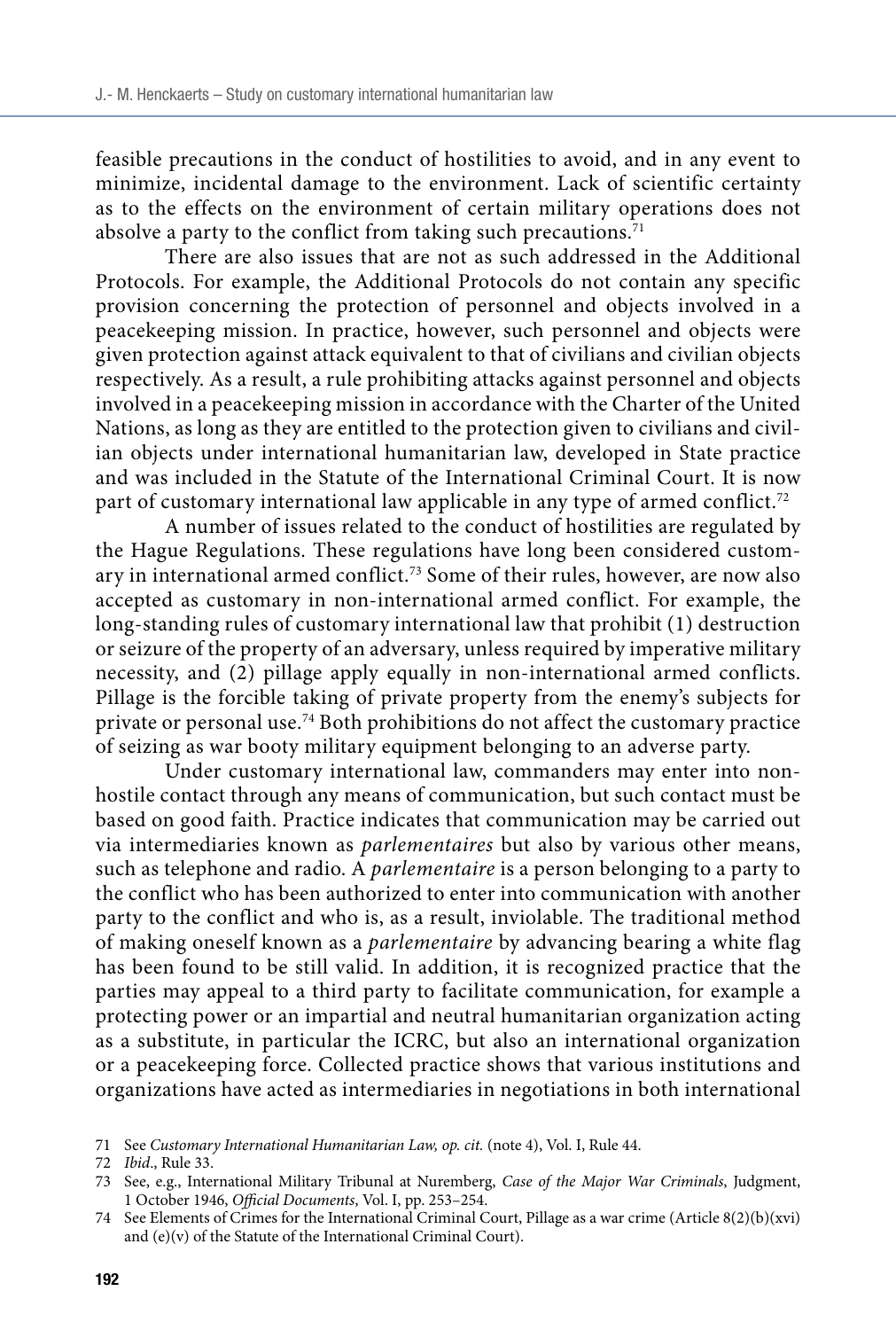and non-international armed conflicts, and that this is generally accepted. The rules governing *parlementaires* go back to the Hague Regulations and have long been considered customary in international armed conflict. On the basis of practice in the last 50 years or so, they have become customary in non-international armed conflicts as well.75

Practice reveals two strains of law that protect cultural property. A first strain dates back to the Hague Regulations and requires that special care be taken in military operations to avoid damage to buildings dedicated to religion, art, science, education or charitable purposes and historic monuments, unless they are military objectives. It also prohibits seizure of or destruction or wilful damage to such buildings and monuments. While these rules have long been considered customary in international armed conflicts, they are now also accepted as customary in non-international armed conflicts.

A second strain is based on the specific provisions of the 1954 Hague Convention for the Protection of Cultural Property, which protects "property of great importance to the cultural heritage of every people" and introduces a specific distinctive sign to identify such property. Customary law today requires that such objects not be attacked nor used for purposes which are likely to expose them to destruction or damage, unless imperatively required by military necessity. It also prohibits any form of theft, pillage or misappropriation of, and any acts of vandalism directed against, such property. These prohibitions correspond to provisions set forth in the Hague Convention and are evidence of the influence the Convention has had on State practice concerning the protection of important cultural property.

#### **Weapons**

The general principles prohibiting the use of weapons that cause superfluous injury or unnecessary suffering and weapons that are by nature indiscriminate were found to be customary in any armed conflict. In addition, and largely on the basis of these principles, State practice has prohibited the use (or certain types of use) of a number of specific weapons under customary international law: poison or poisoned weapons; biological weapons; chemical weapons; riotcontrol agents as a method of warfare; herbicides as a method of warfare;<sup>76</sup> bullets which expand or flatten easily in the human body; anti-personnel use of bullets which explode within the human body; weapons the primary effect of which is to injure by fragments which are not detectable by X-rays in the human body; booby-traps which are in any way attached to or associated with objects

<sup>75</sup> See *Customary International Humanitarian Law, op. cit.* (note 4), Vol. I, Rules 67–69.

<sup>76</sup> This rule incorporates a reference to a number of other rules of customary international law, namely the prohibition of biological and chemical weapons; the prohibition of attacks against vegetation that is not a military objective; the prohibition of attacks that would cause incidental loss of civilian life, injury to civilians, damage to civilian objects, or a combination thereof, which may be expected to be excessive in relation to the concrete and direct military advantage anticipated; and the prohibition on causing widespread, long-term and severe damage to the natural environment. See *ibid*., Rule 76.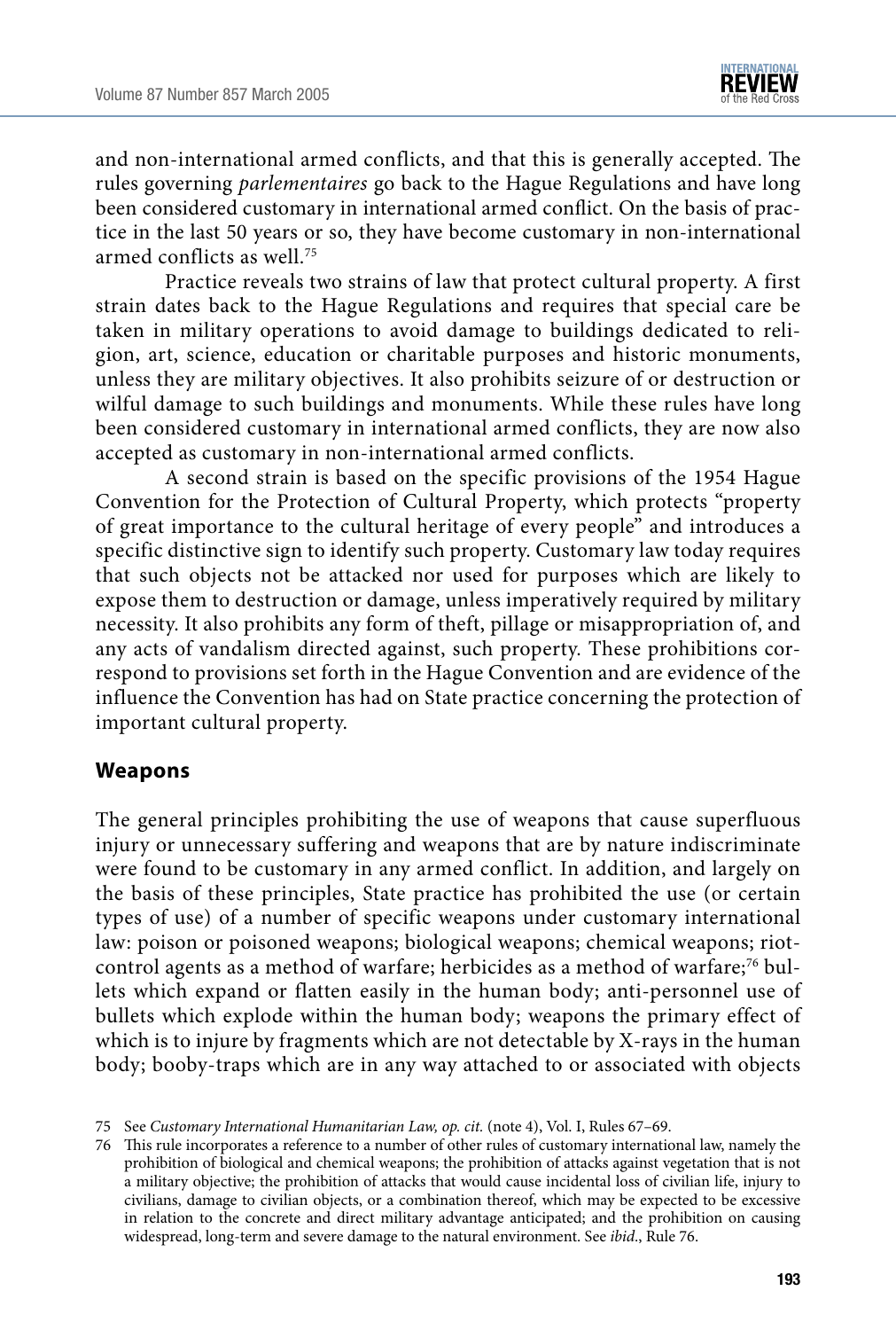or persons entitled to special protection under international humanitarian law or objects that are likely to attract civilians; and laser weapons that are specifically designed, as their sole combat function or as one of their combat functions, to cause permanent blindness to unenhanced vision.

Some weapons which are not prohibited as such by customary law are nevertheless subject to restrictions. This is the case, for example, for landmines and incendiary weapons.

Particular care must be taken to minimize the indiscriminate effects of landmines. This includes, for example, the principle that a party to the conflict using landmines must record their placement, as far as possible. Also, at the end of active hostilities, a party to the conflict which has used landmines must remove or otherwise render them harmless to civilians, or facilitate their removal.

With over 140 ratifications of the Ottawa Convention, and others on the way, the majority of States are treaty-bound no longer to use, produce, stockpile and transfer anti-personnel landmines. While this prohibition is not currently part of customary international law because of significant contrary practice of States not party to the Convention, almost all States, including those that are not party to the Ottawa Convention and are not in favour of their immediate ban, have recognized the need to work towards the eventual elimination of antipersonnel landmines.

The anti-personnel use of incendiary weapons is prohibited, unless it is not feasible to use a less harmful weapon to render a person *hors de combat*. In addition, if they are used, particular care must be taken to avoid, and in any event to minimize, incidental loss of civilian life, injury to civilians and damage to civilian objects.

Most of these rules correspond to treaty provisions that originally applied only to international armed conflicts. That trend has gradually been reversed, for example by the amendment of Protocol II to the Convention on Certain Conventional Weapons in 1996, which also applies to non-international armed conflicts and, most recently, by the amendment of the Convention on Certain Conventional Weapons in 2001 to extend the scope of application of Protocols I–IV to non-international armed conflicts. The customary prohibitions and restrictions referred to above apply in any armed conflict.

When the ICRC received the mandate to undertake the study on customary international humanitarian law, the International Court of Justice was considering the legality of the threat or use of nuclear weapons, following a request for an advisory opinion on the issue from the UN General Assembly. The ICRC decided therefore not to embark on its own analysis of this question. In its advisory opinion, the International Court of Justice held unanimously that "a threat or use of nuclear weapons should also be compatible with the requirements of the international law applicable in armed conflict, particularly those of the principles and rules of international humanitarian law."77

<sup>77</sup> International Court of Justice, *Legality of the Threat or Use of Nuclear Weapons, op. cit.* (note 8), p. 226.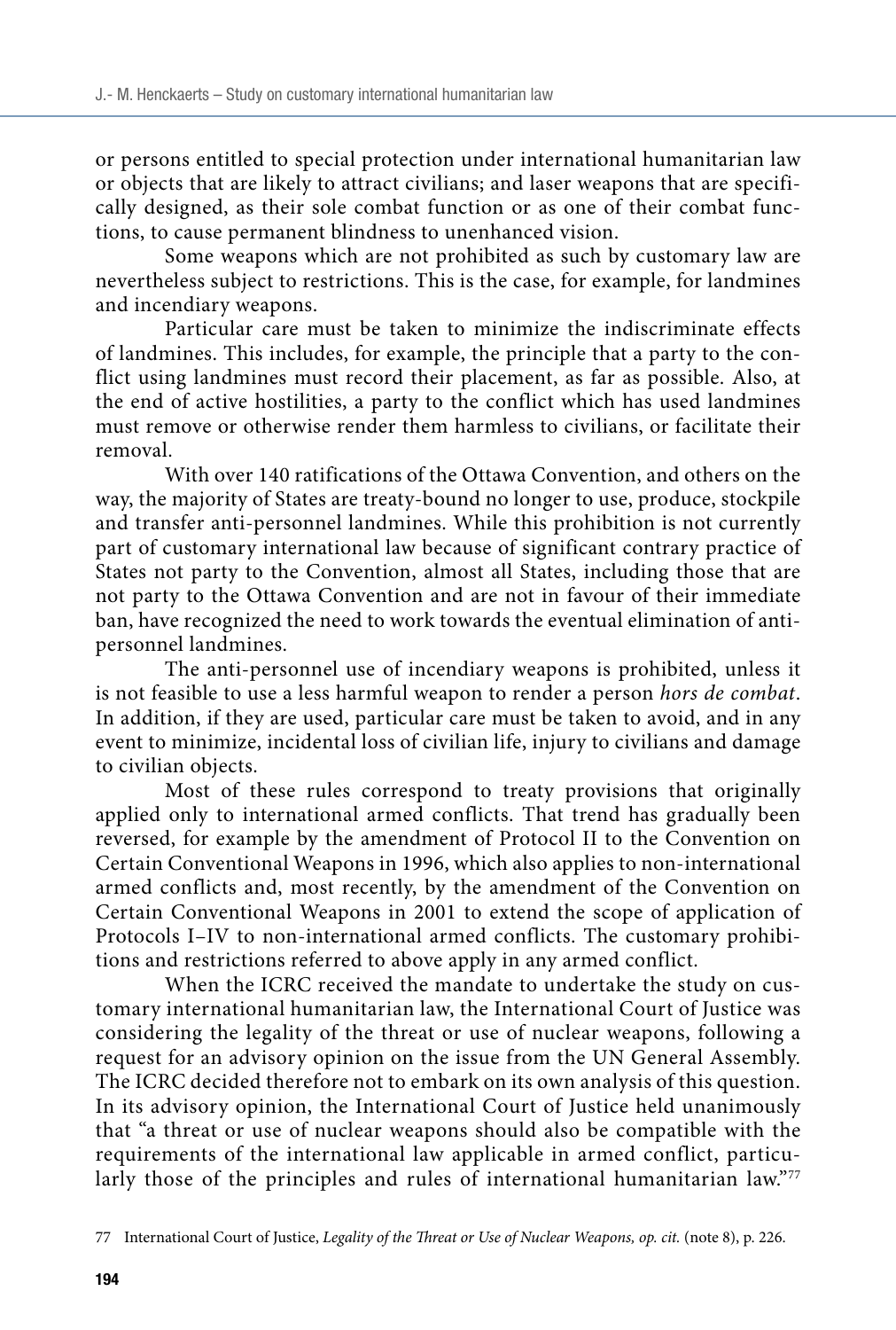

This finding is significant given that a number of States undertook the negotiation of Additional Protocol I on the understanding that the Protocol would not apply to the use of nuclear weapons. The opinion of the Court, however, means that the rules on the conduct of hostilities and the general principles on the use of weapons apply to the use of nuclear weapons. In application of these principles and rules, the Court concluded that "the threat or use of nuclear weapons would generally be contrary to the rules of international law applicable in armed conflict, and in particular the principles and rules of humanitarian law."78

#### Fundamental guarantees

Fundamental guarantees apply to all civilians in the power of a party to the conflict and who do not or have ceased to take a direct part in hostilities, as well as to all persons who are *hors de combat*. Because fundamental guarantees are overarching rules that apply to all persons, they were not sub-divided in the study into specific rules relating to different types of persons.

These fundamental guarantees all have a firm basis in international humanitarian law applicable in both international and non-international armed conflicts. In the study, most of the rules relating to fundamental guarantees are couched in traditional humanitarian law language, because this best reflected the substance of the corresponding customary rule.<sup>79</sup> Some rules, however, were drafted so as to capture the essence of a range of detailed provisions relating to a specific subject, in particular the rules prohibiting uncompensated or abusive forced labour, enforced disappearances and arbitrary detention and the rule requiring respect for family life.<sup>80</sup>

Where relevant, practice under international human rights law was included in the study and in particular in the chapter on fundamental guarantees. This was done because international human rights law continues to apply during armed conflicts, as expressly stated in the human rights treaties themselves, although some provisions may, subject to certain conditions, be derogated from in time of public emergency. The continued applicability of human rights law during armed conflict has been confirmed on numerous

- 78 *Ibid*.; see also United Nations General Assembly, 51st session, First Committee, Statement by the *International Committee of the Red Cross*, UN Doc. A/C.1/51/PV.8, 18 October 1996, p. 10, reproduced in International Review of the Red Cross, No. 316, 1997, pp. 118–119 ("the ICRC finds it difficult to envisage how a use of nuclear weapons could be compatible with the rules of international law").
- 79 These rules include the fundamental guarantees that civilians and persons *hors de combat* be treated humanely and without adverse distinction; the prohibition of murder; the prohibition of torture, cruel or inhuman treatment and outrages upon personal dignity, in particular humiliating and degrading treatment; the prohibition of corporal punishment; the prohibition of mutilation, medical or scientific experiments; the prohibition of rape and other forms of sexual violence; the prohibition of slavery and the slave trade in all their forms; the prohibition of hostage-taking; the prohibition of the use of human shields; fair trial guarantees; the prohibition of collective punishments; and the requirement to respect the convictions and religious practices of civilians and persons *hors de combat*. See *Customary International Humanitarian Law, supra* note 4, Vol. I, Rules 87–94, 96–97 and 100–104.

80 *Ibid*., Rules 95, 98–99 and 105.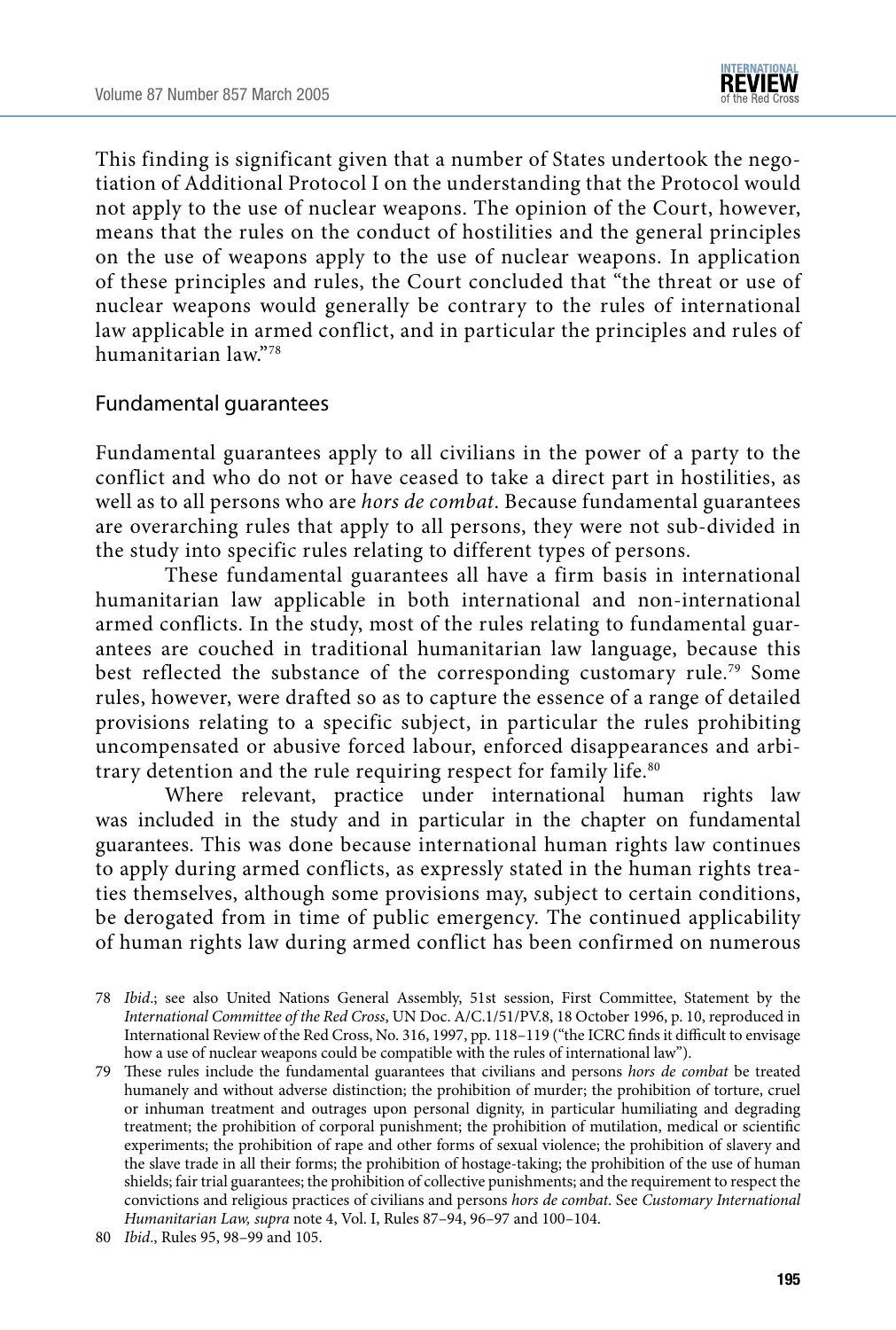occasions in State practice and by human rights bodies and the International Court of Justice.<sup>81</sup> Most recently, the Court, in its advisory opinion on the legal consequences of the construction of a wall in the occupied Palestinian territories, confirmed that "the protection offered by human rights conventions does not cease in case of armed conflict" and that while there may be rights that are exclusively matters of international humanitarian law or of human rights law, there are others that "may be matters of both these branches of international law."82 The study does not set out, however, to provide an assessment of customary human rights law. Instead, practice under human rights law has been included in order to support, strengthen and clarify analogous principles of international humanitarian law.

#### Implementation

A number of rules on the implementation of international humanitarian law have become part of customary international law. In particular, each party to the conflict must respect and ensure respect for international humanitarian law by its armed forces and other persons or groups acting in fact on its instructions or under its direction or control. As a result, each party to the conflict, including armed opposition groups, must provide instruction in international humanitarian law to its armed forces. Beyond these general obligations, it is less clear to what extent other specific implementation mechanisms that are binding upon States are also binding upon armed opposition groups. For example, the obligation to issue orders and instructions to the armed forces which ensure respect for international humanitarian law is clearly set forth in international law for States but not so for armed opposition groups. Similarly, there is an obligation on States to make legal advisers available, when necessary, to advise military commanders at the appropriate level on the application of international humanitarian law, but not on armed opposition groups.

Furthermore, a State is responsible for violations of international humanitarian law attributable to it and is required to make full reparation for the loss or injury caused by such violations. It is unclear whether armed opposition groups incur an equivalent responsibility for violations committed by their members and what the consequences of such responsibility would be. As stated above, armed opposition groups must respect international humanitarian law and they must operate under a "responsible command."83 As a result, it can be argued that armed opposition groups incur responsibility for acts committed by persons forming part of such groups. The consequences of such responsibility, however, are not clear. In particular, it is unclear to what extent armed opposition groups are under an obligation to make full reparation, even though in many countries victims can bring a civil suit for damages against the offenders.

<sup>81</sup> See *ibid*., Introduction to Chapter 32, Fundamental Guarantees.

<sup>82</sup> International Court of Justice, *Legal Consequences of the Construction of a Wall in the Occupied Palestinian Territory*, Advisory Opinion, 9 July 2004, § 106.

<sup>83</sup> Additional Protocol II, Article 1(1).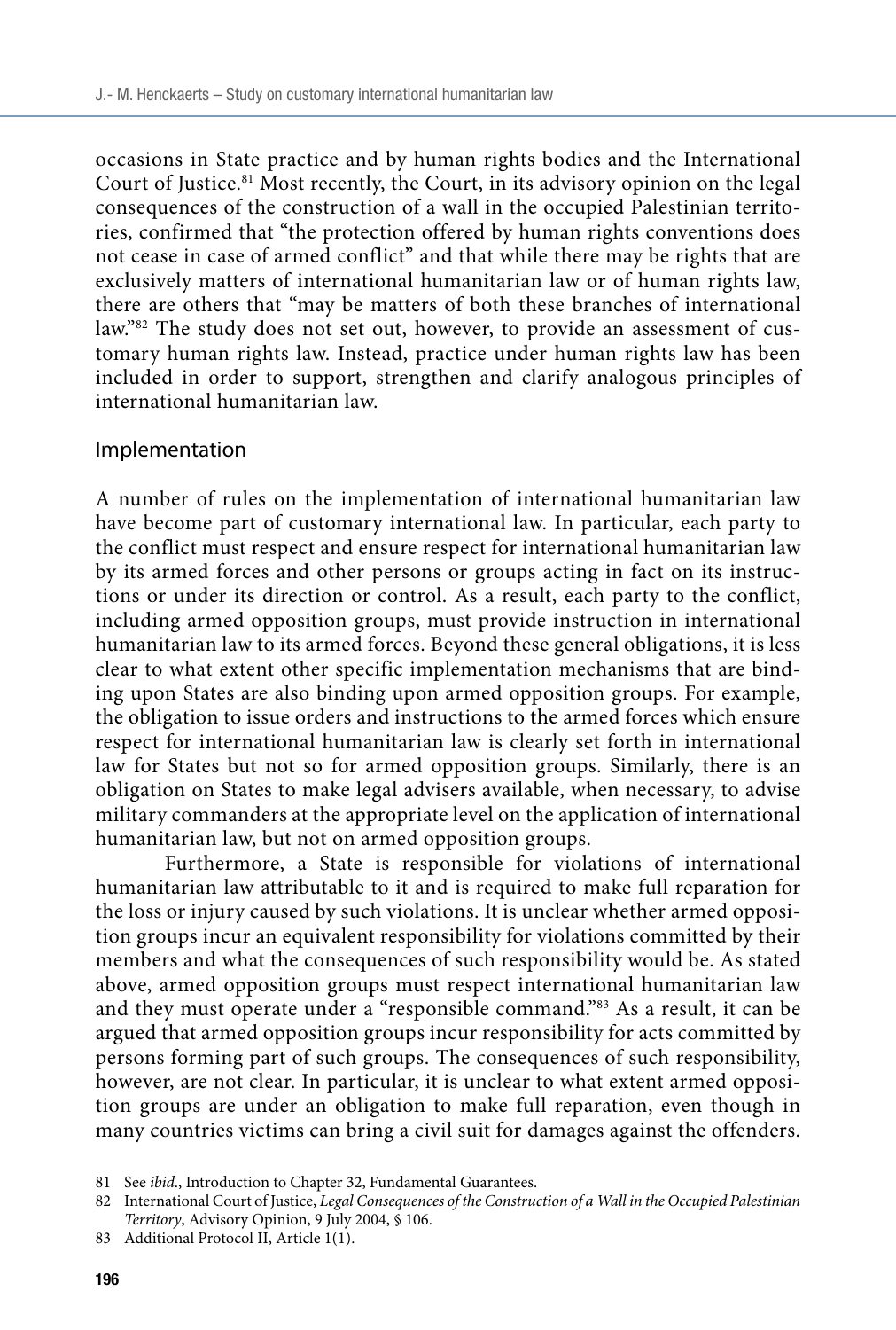

When it comes to individual responsibility, customary international humanitarian law places criminal responsibility on all persons who commit, who order the commission of or who are otherwise responsible as commanders or superiors for the commission of war crimes. The implementation of the war crimes regime, that is, the investigation of war crimes and the prosecution of the suspects, is an obligation incumbent upon States. States may discharge this obligation by setting up international or mixed tribunals to that effect.

# **Conclusion**

The study did not attempt to determine the customary nature of each treaty rule of international humanitarian law but sought to analyse issues in order to establish what rules of customary international law can be found inductively on the basis of State practice in relation to these issues. A brief overview of some of the findings of the study nevertheless shows that the principles and rules contained in treaty law have received widespread acceptance in practice and have greatly influenced the formation of customary international law. Many of these principles and rules are now part of customary international law. As such, they are binding on all States regardless of ratification of treaties and also on armed opposition groups in case of rules applicable to all parties to a non-international armed conflict.

The study also indicates that many rules of customary international law apply in both international and non-international armed conflicts and shows the extent to which State practice has gone beyond existing treaty law and expanded the rules applicable to non-international armed conflicts. The regulation of the conduct of hostilities and the treatment of persons in internal armed conflicts is thus more detailed and complete than that which exists under treaty law. It remains to be explored to what extent, from a humanitarian and military perspective, this more detailed and complete regulation is sufficient or whether further developments in the law are required.

As is the case for treaty law, effective implementation of the rules of customary international humanitarian law is required through dissemination, training and enforcement. These rules should be incorporated into military manuals and national legislation, wherever this is not already the case.

The study also reveals areas where the law is not clear and points to issues which require further clarification, such as the definition of civilians in noninternational armed conflicts, the concept of direct participation in hostilities and the scope and application of the principle of proportionality.

In the light of the achievements to date and the work that remains to be done, the study should not be seen as the end but rather as the beginning of a new process aimed at improving understanding of and agreement on the principles and rules of international humanitarian law. In this process, the study can form the basis of a rich discussion and dialogue on the implementation, clarification and possible development of the law.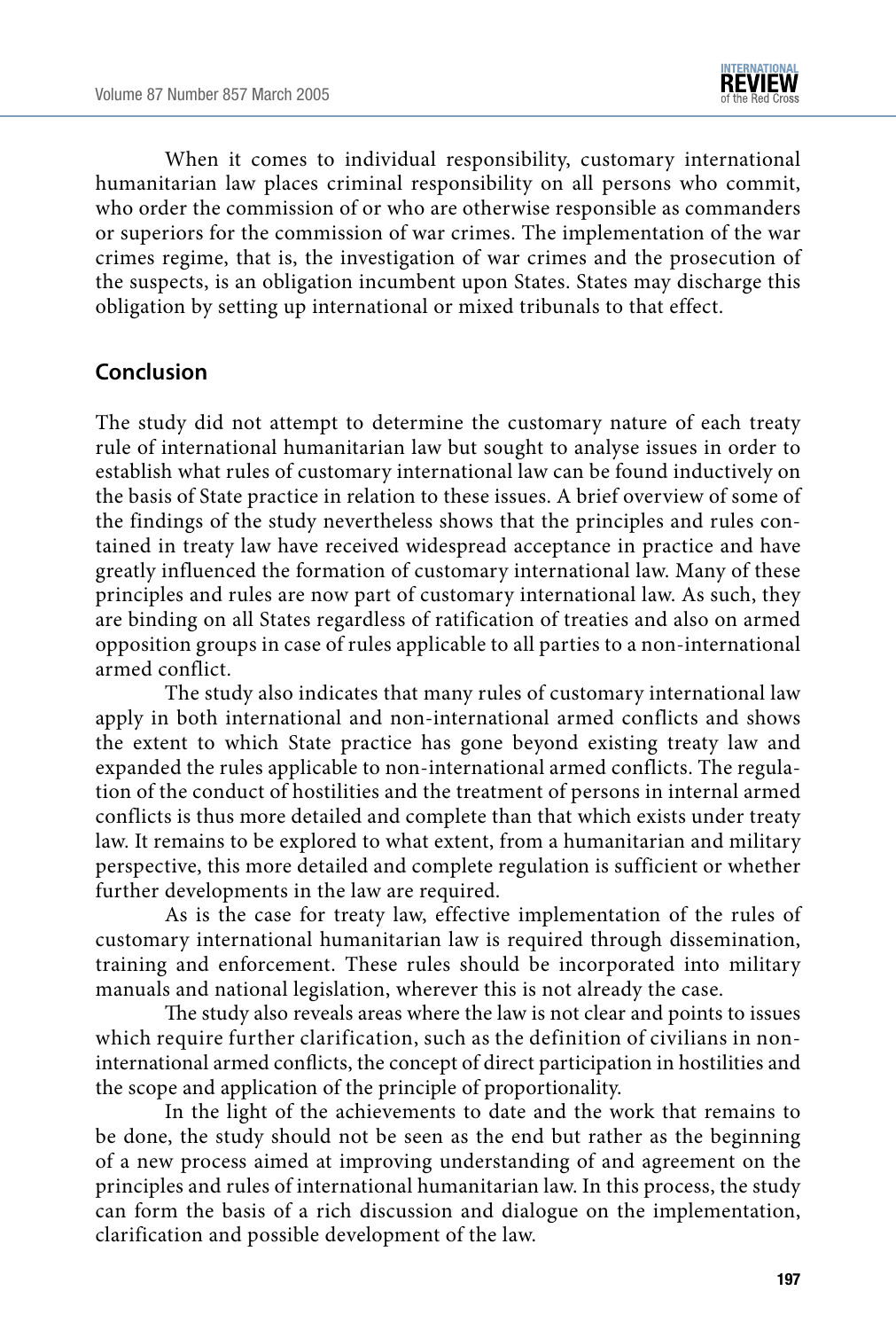# **Annex. List of Customary Rules of International Humanitarian Law**

*This list is based on the conclusions set out in Volume I of the study on customary international humanitarian law. As the study did not seek to determine the customary nature of each treaty rule of international humanitarian law, it does not necessarily follow the structure of existing treaties. The scope of application of the rules is indicated in square brackets. The abbreviation IAC refers to customary rules applicable in international armed conflicts and the abbreviation NIAC to customary rules applicable in non-international armed conflicts. In the latter case, some rules are indicated as being "arguably" applicable because practice generally pointed in that direction but was less extensive.*

# **The Principle of Distinction**

Distinction between Civilians and Combatants

**Rule 1**. The parties to the conflict must at all times distinguish between civilians and combatants. Attacks may only be directed against combatants. Attacks must not be directed against civilians. [IAC/NIAC]

**Rule 2**. Acts or threats of violence the primary purpose of which is to spread terror among the civilian population are prohibited. [IAC/NIAC]

**Rule 3**. All members of the armed forces of a party to the conflict are combatants, except medical and religious personnel. [IAC]

**Rule 4**. The armed forces of a party to the conflict consist of all organized armed forces, groups and units which are under a command responsible to that party for the conduct of its subordinates. [IAC]

**Rule 5**. Civilians are persons who are not members of the armed forces. The civilian population comprises all persons who are civilians. [IAC/NIAC]

**Rule 6**. Civilians are protected against attack, unless and for such time as they take a direct part in hostilities. [IAC/NIAC]

Distinction between Civilian Objects and Military Objectives

**Rule 7**. The parties to the conflict must at all times distinguish between civilian objects and military objectives. Attacks may only be directed against military objectives. Attacks must not be directed against civilian objects. [IAC/NIAC]

**Rule 8**. In so far as objects are concerned, military objectives are limited to those objects which by their nature, location, purpose or use make an effective contribution to military action and whose partial or total destruction, capture or neutralization, in the circumstances ruling at the time, offers a definite military advantage. [IAC/NIAC]

**Rule 9**. Civilian objects are all objects that are not military objectives. [IAC/NIAC] **Rule 10**. Civilian objects are protected against attack, unless and for such time as they are military objectives. [IAC/NIAC]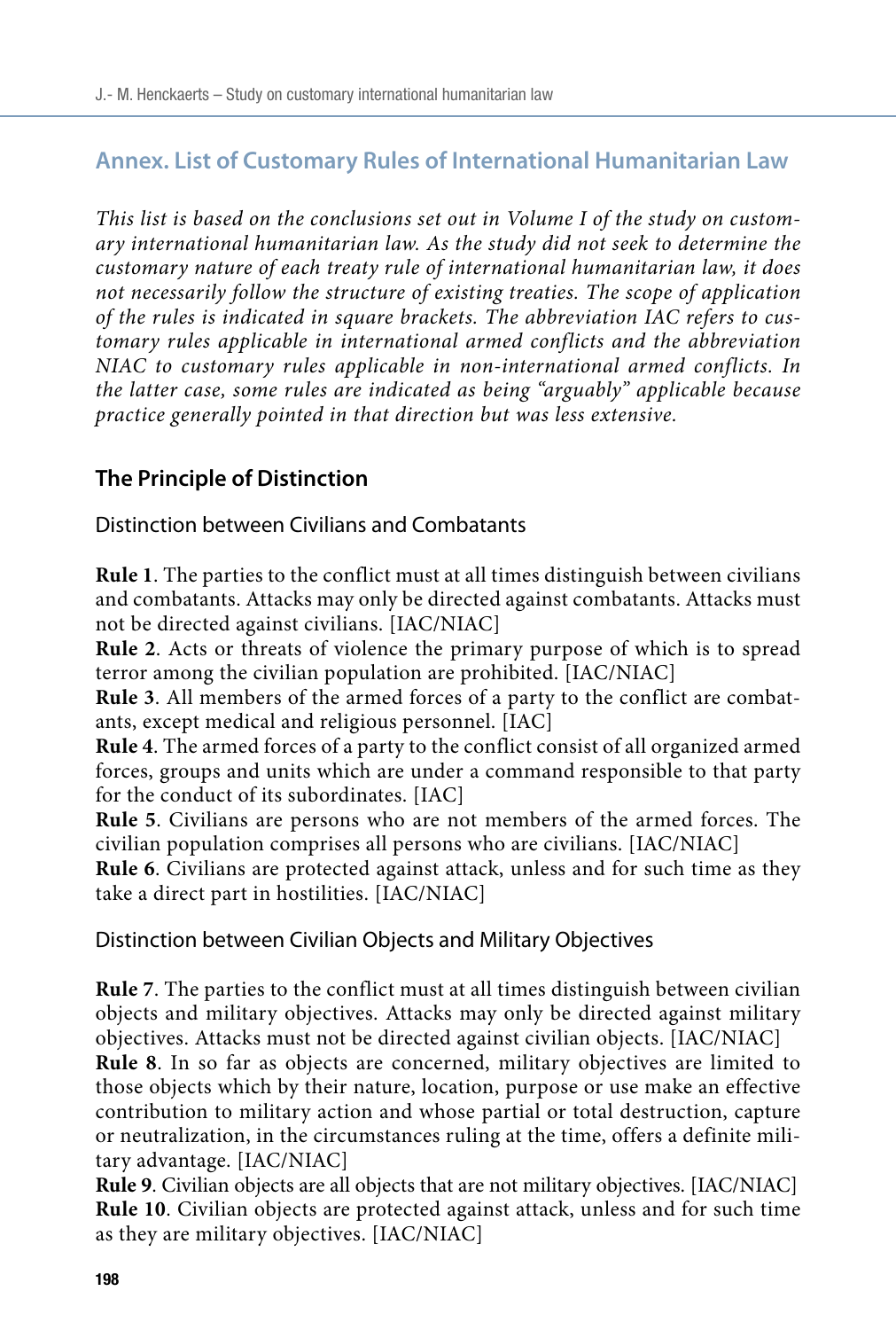

#### Indiscriminate Attacks

**Rule 11**. Indiscriminate attacks are prohibited. [IAC/NIAC]

**Rule 12**. Indiscriminate attacks are those:

- (a) which are not directed at a specific military objective;
- (b) which employ a method or means of combat which cannot be directed at a specific military objective; or
- (c) which employ a method or means of combat the effects of which cannot be limited as required by international humanitarian law;

and consequently, in each such case, are of a nature to strike military objectives and civilians or civilian objects without distinction. [IAC/NIAC]

**Rule 13**. Attacks by bombardment by any method or means which treats as a single military objective a number of clearly separated and distinct military objectives located in a city, town, village or other area containing a similar concentration of civilians or civilian objects are prohibited. [IAC/NIAC]

### Proportionality in Attack

**Rule 14**. Launching an attack which may be expected to cause incidental loss of civilian life, injury to civilians, damage to civilian objects, or a combination thereof, which would be excessive in relation to the concrete and direct military advantage anticipated, is prohibited. [IAC/NIAC]

### Precautions in Attack

**Rule 15**. In the conduct of military operations, constant care must be taken to spare the civilian population, civilians and civilian objects. All feasible precautions must be taken to avoid, and in any event to minimize, incidental loss of civilian life, injury to civilians and damage to civilian objects. [IAC/NIAC]

**Rule 16**. Each party to the conflict must do everything feasible to verify that targets are military objectives. [IAC/NIAC]

**Rule 17**. Each party to the conflict must take all feasible precautions in the choice of means and methods of warfare with a view to avoiding, and in any event to minimizing, incidental loss of civilian life, injury to civilians and damage to civilian objects. [IAC/NIAC]

**Rule 18**. Each party to the conflict must do everything feasible to assess whether the attack may be expected to cause incidental loss of civilian life, injury to civilians, damage to civilian objects, or a combination thereof, which would be excessive in relation to the concrete and direct military advantage anticipated. [IAC/NIAC]

**Rule 19**. Each party to the conflict must do everything feasible to cancel or suspend an attack if it becomes apparent that the target is not a military objective or that the attack may be expected to cause incidental loss of civilian life, injury to civilians, damage to civilian objects, or a combination thereof, which would be excessive in relation to the concrete and direct military advantage anticipated. [IAC/NIAC]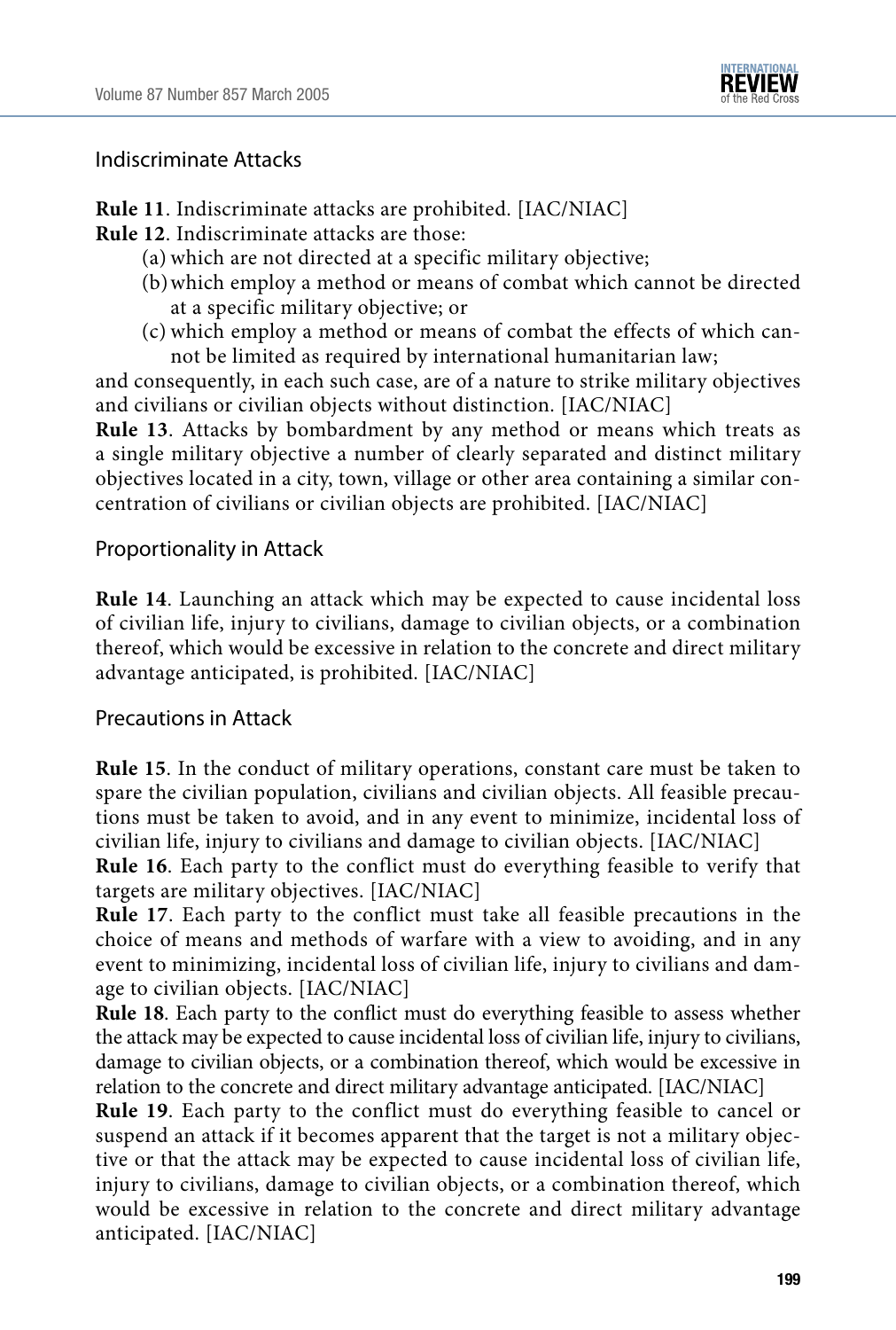**Rule 20**. Each party to the conflict must give effective advance warning of attacks which may affect the civilian population, unless circumstances do not permit. [IAC/NIAC]

**Rule 21**. When a choice is possible between several military objectives for obtaining a similar military advantage, the objective to be selected must be that the attack on which may be expected to cause the least danger to civilian lives and to civilian objects. [IAC/arguably NIAC]

Precautions against the Effects of Attacks

**Rule 22**. The parties to the conflict must take all feasible precautions to protect the civilian population and civilian objects under their control against the effects of attacks. [IAC/NIAC]

**Rule 23**. Each party to the conflict must, to the extent feasible, avoid locating military objectives within or near densely populated areas. [IAC/arguably NIAC]

**Rule 24**. Each party to the conflict must, to the extent feasible, remove civilian persons and objects under its control from the vicinity of military objectives. [IAC/arguably NIAC]

# **Specifically Protected Persons and Objects**

Medical and Religious Personnel and Objects

**Rule 25**. Medical personnel exclusively assigned to medical duties must be respected and protected in all circumstances. They lose their protection if they commit, outside their humanitarian function, acts harmful to the enemy. [IAC/NIAC]

**Rule 26**. Punishing a person for performing medical duties compatible with medical ethics or compelling a person engaged in medical activities to perform acts contrary to medical ethics is prohibited. [IAC/NIAC]

**Rule 27**. Religious personnel exclusively assigned to religious duties must be respected and protected in all circumstances. They lose their protection if they commit, outside their humanitarian function, acts harmful to the enemy. [IAC/NIAC]

**Rule 28**. Medical units exclusively assigned to medical purposes must be respected and protected in all circumstances. They lose their protection if they are being used, outside their humanitarian function, to commit acts harmful to the enemy. [IAC/NIAC]

**Rule 29**. Medical transports assigned exclusively to medical transportation must be respected and protected in all circumstances. They lose their protection if they are being used, outside their humanitarian function, to commit acts harmful to the enemy. [IAC/NIAC]

**Rule 30**. Attacks directed against medical and religious personnel and objects displaying the distinctive emblems of the Geneva Conventions in conformity with international law are prohibited. [IAC/NIAC]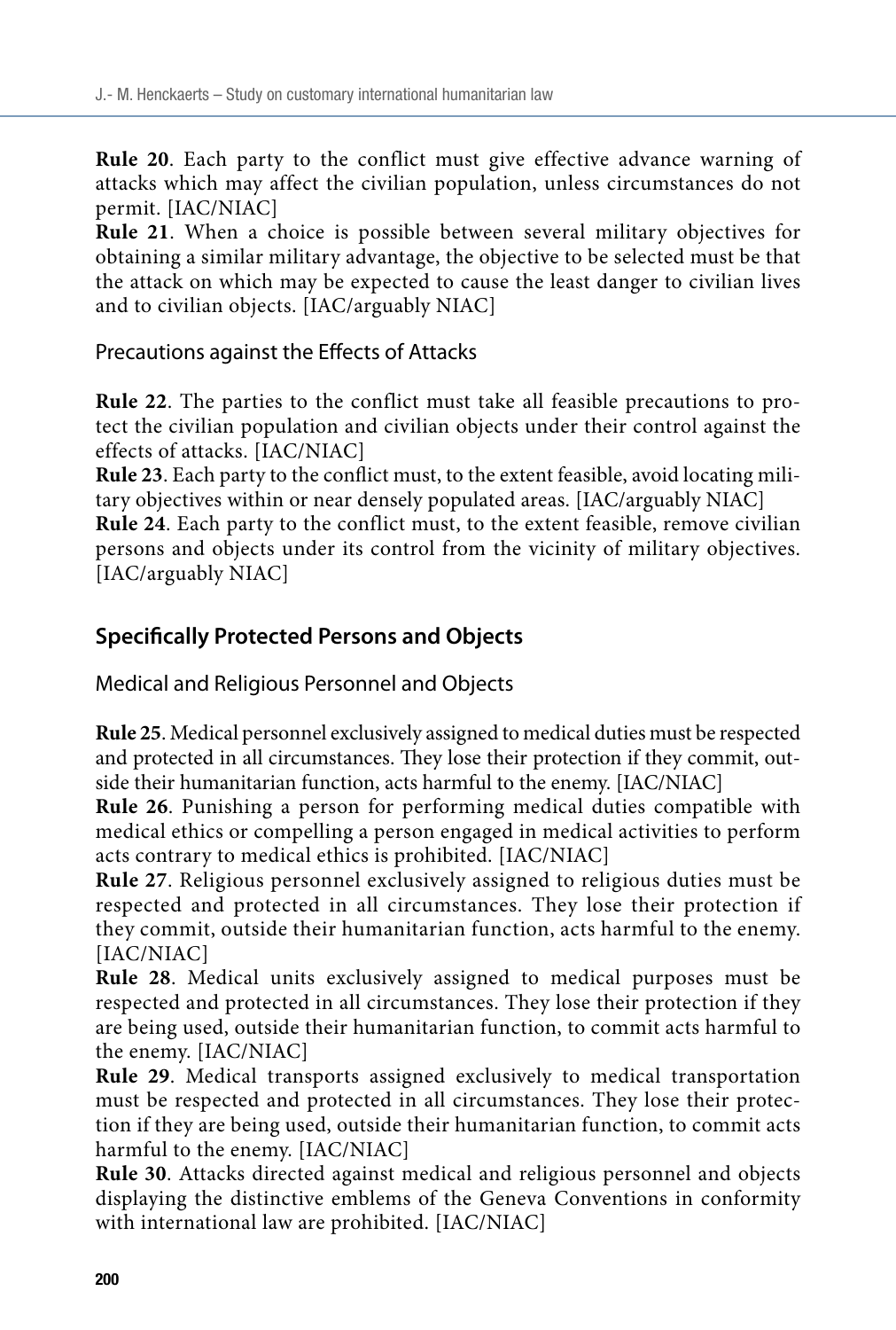

## Humanitarian Relief Personnel and Objects

**Rule 31**. Humanitarian relief personnel must be respected and protected. [IAC/NIAC]

**Rule 32**. Objects used for humanitarian relief operations must be respected and protected. [IAC/NIAC]

Personnel and Objects Involved in a Peacekeeping Mission

**Rule 33**. Directing an attack against personnel and objects involved in a peacekeeping mission in accordance with the Charter of the United Nations, as long as they are entitled to the protection given to civilians and civilian objects under international humanitarian law, is prohibited. [IAC/NIAC]

### Journalists

**Rule 34**. Civilian journalists engaged in professional missions in areas of armed conflict must be respected and protected as long as they are not taking a direct part in hostilities. [IAC/NIAC]

### Protected Zones

**Rule 35**. Directing an attack against a zone established to shelter the wounded, the sick and civilians from the effects of hostilities is prohibited. [IAC/NIAC]

**Rule 36**. Directing an attack against a demilitarized zone agreed upon between the parties to the conflict is prohibited. [IAC/NIAC]

**Rule 37**. Directing an attack against a non-defended locality is prohibited. [IAC/NIAC]

Cultural Property

**Rule 38**. Each party to the conflict must respect cultural property:

- A. Special care must be taken in military operations to avoid damage to buildings dedicated to religion, art, science, education or charitable purposes and historic monuments unless they are military objectives.
- B. Property of great importance to the cultural heritage of every people must not be the object of attack unless imperatively required by military necessity.

### [IAC/NIAC]

**Rule 39**. The use of property of great importance to the cultural heritage of every people for purposes which are likely to expose it to destruction or damage is prohibited, unless imperatively required by military necessity. [IAC/NIAC]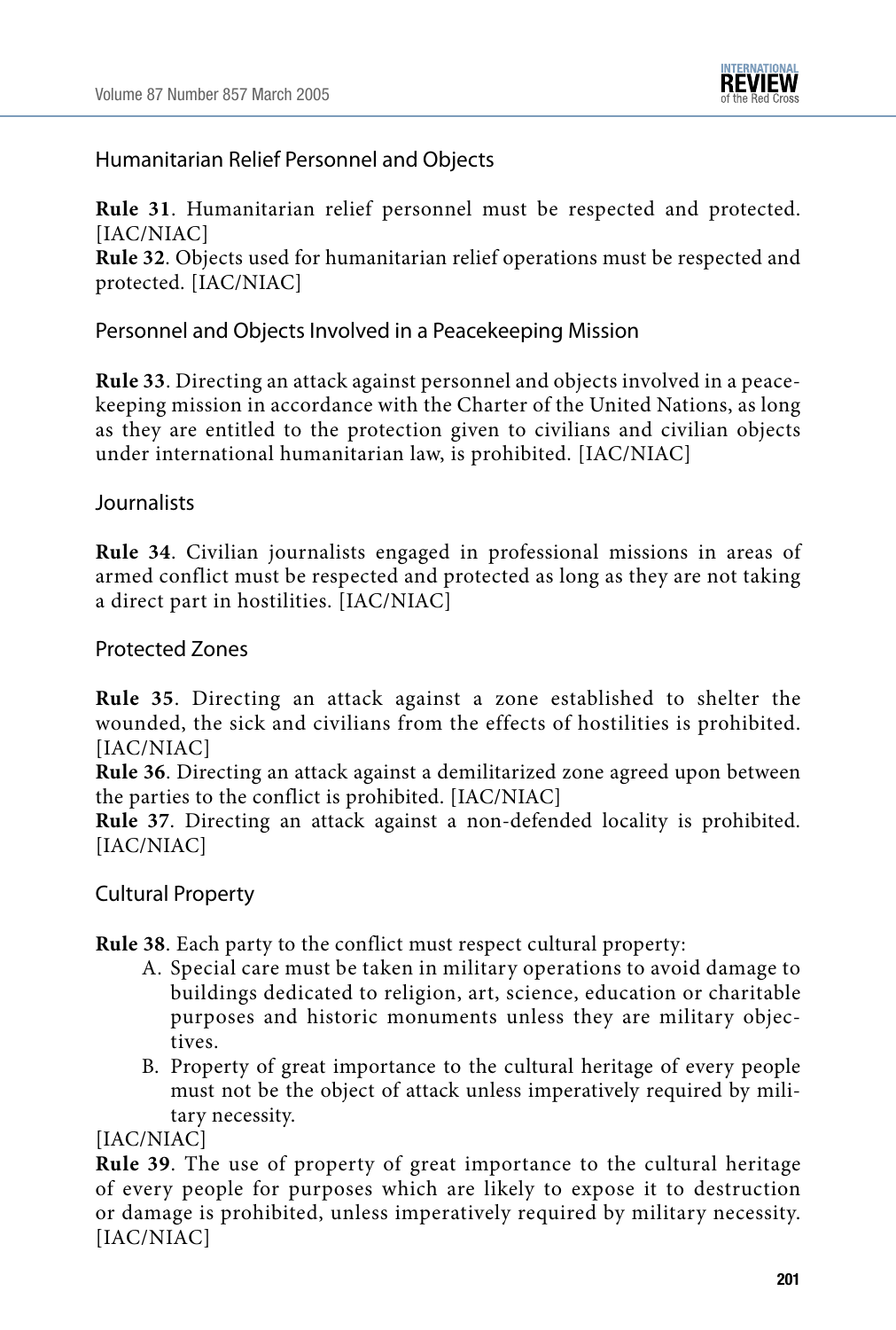**Rule 40**. Each party to the conflict must protect cultural property:

- A. All seizure of or destruction or wilful damage done to institutions dedicated to religion, charity, education, the arts and sciences, historic monuments and works of art and science is prohibited.
- B. Any form of theft, pillage or misappropriation of, and any acts of vandalism directed against, property of great importance to the cultural heritage of every people is prohibited.

### [IAC/NIAC]

**Rule 41**. The occupying power must prevent the illicit export of cultural property from occupied territory and must return illicitly exported property to the competent authorities of the occupied territory. [IAC]

### Works and Installations Containing Dangerous Forces

**Rule 42**. Particular care must be taken if works and installations containing dangerous forces, namely dams, dykes and nuclear electrical generating stations, and other installations located at or in their vicinity are attacked, in order to avoid the release of dangerous forces and consequent severe losses among the civilian population. [IAC/NIAC]

### The Natural Environment

**Rule 43**. The general principles on the conduct of hostilities apply to the natural environment:

- A. No part of the natural environment may be attacked, unless it is a military objective.
- B. Destruction of any part of the natural environment is prohibited, unless required by imperative military necessity.
- C. Launching an attack against a military objective which may be expected to cause incidental damage to the environment which would be excessive in relation to the concrete and direct military advantage anticipated is prohibited.

[IAC/NIAC]

**Rule 44**. Methods and means of warfare must be employed with due regard to the protection and preservation of the natural environment. In the conduct of military operations, all feasible precautions must be taken to avoid, and in any event to minimize, incidental damage to the environment. Lack of scientific certainty as to the effects on the environment of certain military operations does not absolve a party to the conflict from taking such precautions. [IAC/ arguably NIAC]

**Rule 45**. The use of methods or means of warfare that are intended, or may be expected, to cause widespread, long-term and severe damage to the natural environment is prohibited. Destruction of the natural environment may not be used as a weapon. [IAC/arguably NIAC]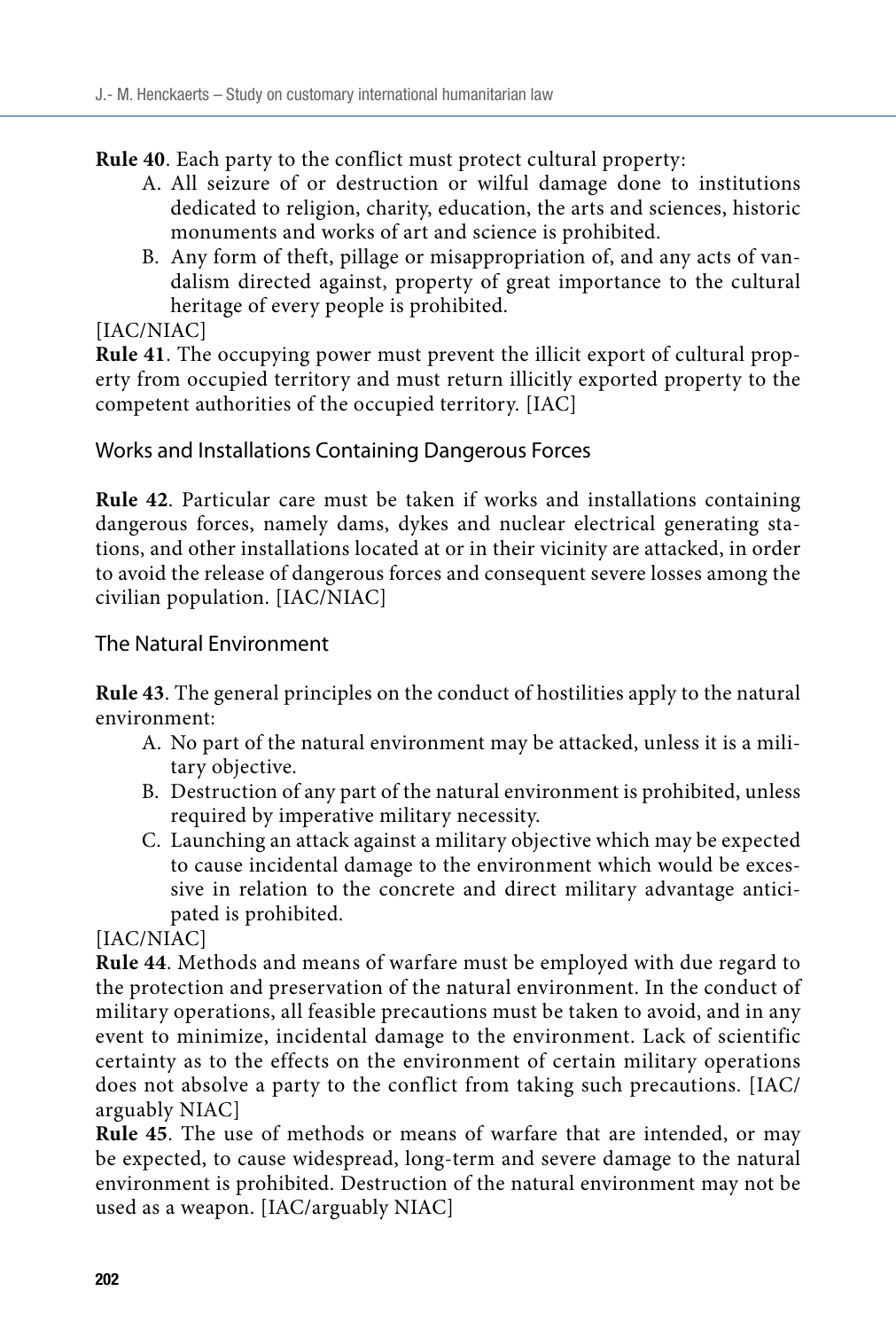

# **Specific Methods of Warfare**

Denial of Quarter

**Rule 46**. Ordering that no quarter will be given, threatening an adversary therewith or conducting hostilities on this basis is prohibited. [IAC/NIAC] **Rule 47**. Attacking persons who are recognized as *hors de combat* is prohibited. A person *hors de combat* is:

- (a) anyone who is in the power of an adverse party;
- (b) anyone who is defenceless because of unconsciousness, shipwreck, wounds or sickness; or
- (c) anyone who clearly expresses an intention to surrender;

provided he or she abstains from any hostile act and does not attempt to escape. [IAC/NIAC]

**Rule 48**. Making persons parachuting from an aircraft in distress the object of attack during their descent is prohibited. [IAC/NIAC]

Destruction and Seizure of Property

**Rule 49**. The parties to the conflict may seize military equipment belonging to an adverse party as war booty. [IAC]

**Rule 50**. The destruction or seizure of the property of an adversary is prohibited, unless required by imperative military necessity. [IAC/NIAC]

**Rule 51**. In occupied territory:

- (a) movable public property that can be used for military operations may be confiscated;
- (b) immovable public property must be administered according to the rule of usufruct; and
- (c) private property must be respected and may not be confiscated except where destruction or seizure of such property is required by imperative military necessity. [IAC]

**Rule 52**. Pillage is prohibited. [IAC/NIAC]

Starvation and Access to Humanitarian Relief

**Rule 53**. The use of starvation of the civilian population as a method of warfare is prohibited. [IAC/NIAC]

**Rule 54**. Attacking, destroying, removing or rendering useless objects indispensable to the survival of the civilian population is prohibited. [IAC/NIAC] **Rule 55**. The parties to the conflict must allow and facilitate rapid and unimpeded passage of humanitarian relief for civilians in need, which is impartial in character and conducted without any adverse distinction, subject to their right of control. [IAC/NIAC]

**Rule 56**. The parties to the conflict must ensure the freedom of movement of authorized humanitarian relief personnel essential to the exercise of their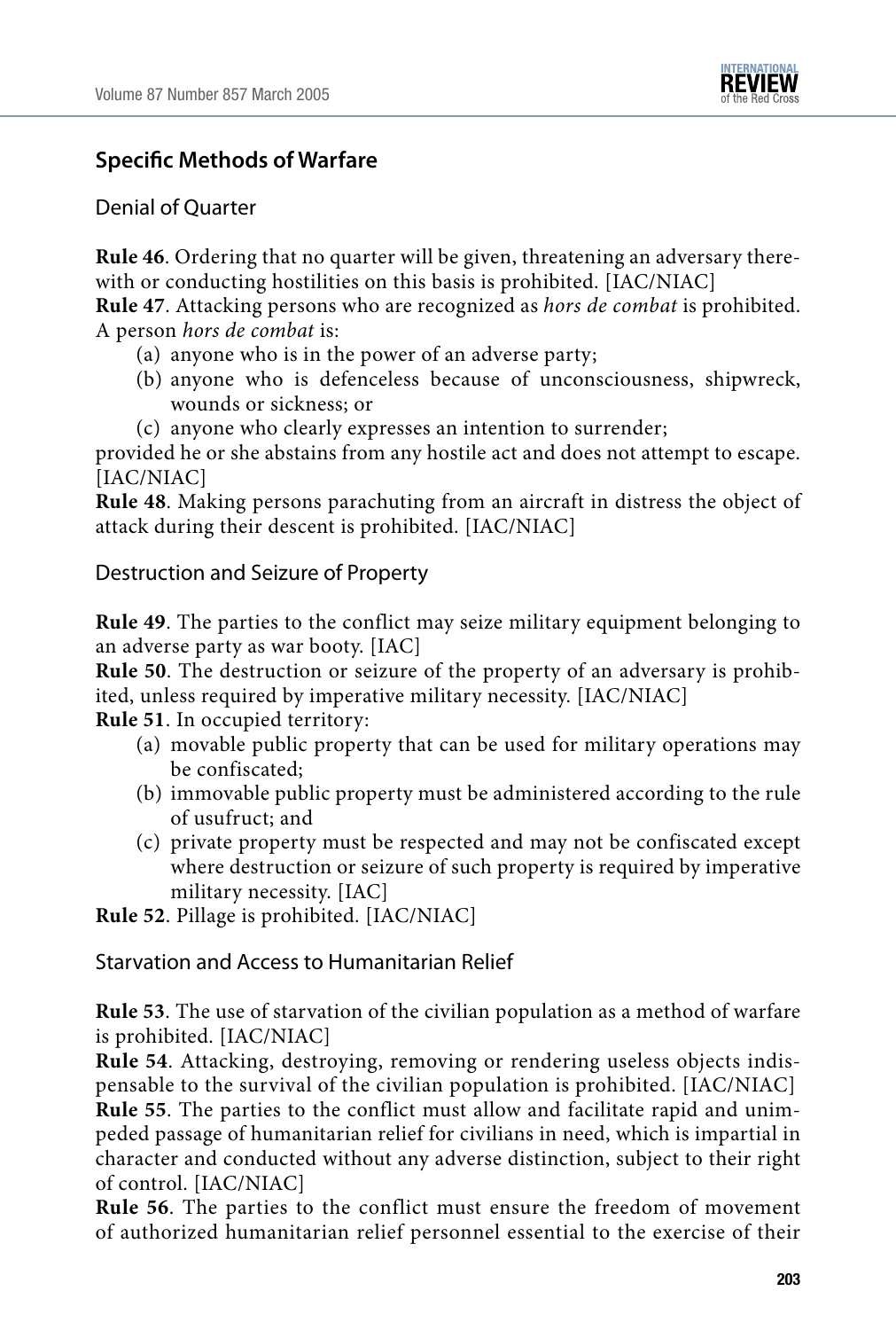functions. Only in case of imperative military necessity may their movements be temporarily restricted. [IAC/NIAC]

# Deception

**Rule 57**. Ruses of war are not prohibited as long as they do not infringe a rule of international humanitarian law. [IAC/NIAC]

**Rule 58**. The improper use of the white flag of truce is prohibited. [IAC/NIAC] **Rule 59**. The improper use of the distinctive emblems of the Geneva Conventions is prohibited. [IAC/NIAC]

**Rule 60**. The use of the United Nations emblem and uniform is prohibited, except as authorized by the organization. [IAC/NIAC]

**Rule 61**. The improper use of other internationally recognized emblems is prohibited. [IAC/NIAC]

**Rule 62**. Improper use of the flags or military emblems, insignia or uniforms of the adversary is prohibited. [IAC/arguably NIAC]

**Rule 63**. Use of the flags or military emblems, insignia or uniforms of neutral or other States not party to the conflict is prohibited. [IAC/arguably NIAC]

**Rule 64**. Concluding an agreement to suspend combat with the intention of attacking by surprise the enemy relying on that agreement is prohibited. [IAC/NIAC]

**Rule 65**. Killing, injuring or capturing an adversary by resort to perfidy is prohibited. [IAC/NIAC]

Communication with the Enemy

**Rule 66**. Commanders may enter into non-hostile contact through any means of communication. Such contact must be based on good faith. [IAC/NIAC]

**Rule 67**. *Parlementaires* are inviolable. [IAC/NIAC]

**Rule 68**. Commanders may take the necessary precautions to prevent the presence of a *parlementaire* from being prejudicial. [IAC/NIAC]

**Rule 69**. *Parlementaires* taking advantage of their privileged position to commit an act contrary to international law and detrimental to the adversary lose their inviolability. [IAC/NIAC]

# **Weapons**

General Principles on the Use of Weapons

**Rule 70**. The use of means and methods of warfare which are of a nature to cause superfluous injury or unnecessary suffering is prohibited. [IAC/NIAC] **Rule 71**. The use of weapons which are by nature indiscriminate is prohibited. [IAC/NIAC]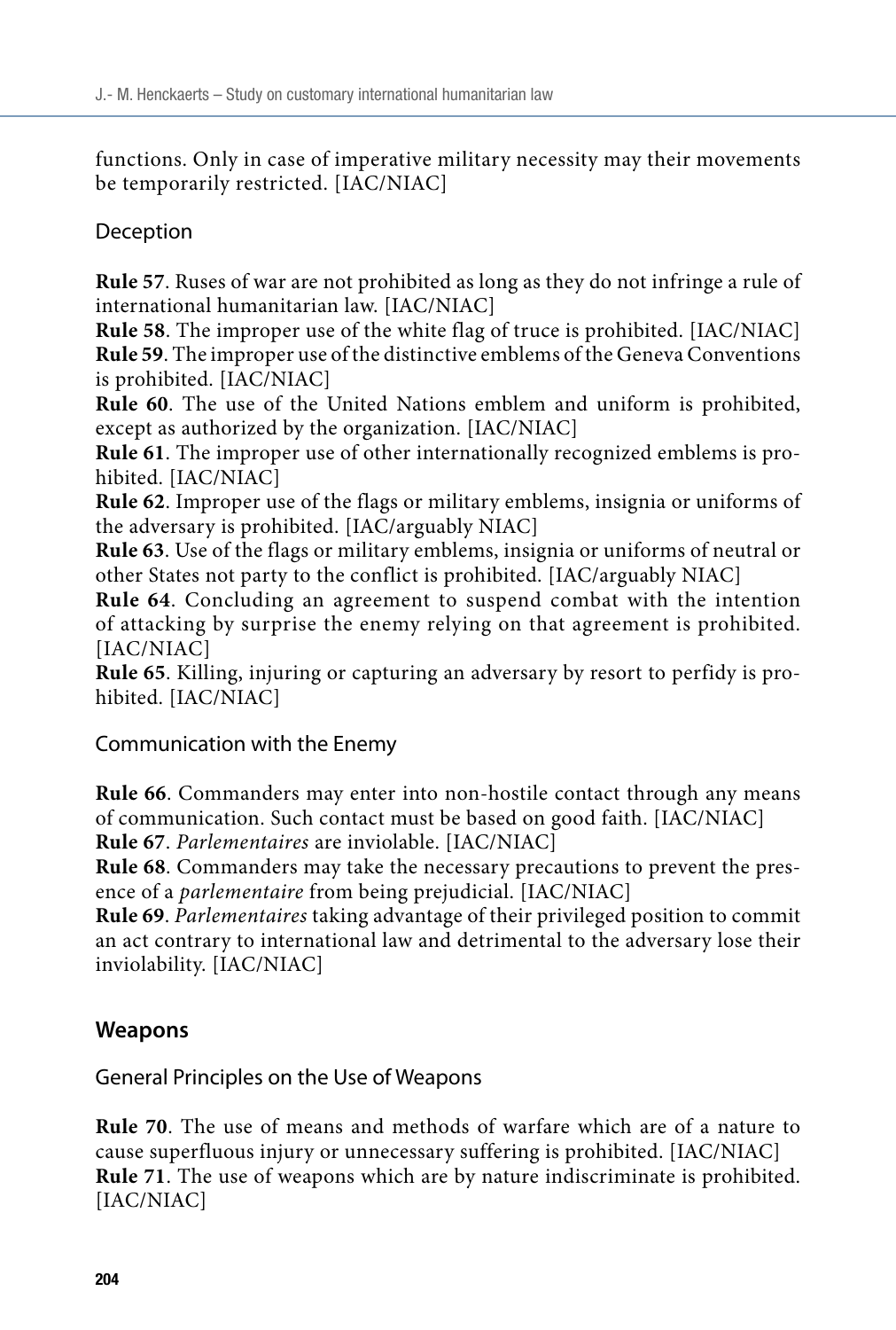

Poison

**Rule 72**. The use of poison or poisoned weapons is prohibited. [IAC/NIAC]

Biological Weapons

**Rule 73**. The use of biological weapons is prohibited. [IAC/NIAC]

Chemical Weapons

**Rule 74**. The use of chemical weapons is prohibited. [IAC/NIAC] **Rule 75**. The use of riot-control agents as a method of warfare is prohibited. [IAC/NIAC]

**Rule 76**. The use of herbicides as a method of warfare is prohibited if they:

- (a) are of a nature to be prohibited chemical weapons;
- (b) are of a nature to be prohibited biological weapons;
- (c) are aimed at vegetation that is not a military objective;
- (d) would cause incidental loss of civilian life, injury to civilians, damage to civilian objects, or a combination thereof, which may be expected to be excessive in relation to the concrete and direct military advantage anticipated; or
- (e) would cause widespread, long-term and severe damage to the natural environment.

[IAC/NIAC]

# Expanding Bullets

**Rule 77**. The use of bullets which expand or flatten easily in the human body is prohibited. [IAC/NIAC]

Exploding Bullets

**Rule 78**. The anti-personnel use of bullets which explode within the human body is prohibited. [IAC/NIAC]

Weapons Primarily Injuring by Non-detectable Fragments

**Rule 79**. The use of weapons the primary effect of which is to injure by fragments which are not detectable by X-rays in the human body is prohibited. [IAC/NIAC]

# Booby-traps

**Rule 80**. The use of booby-traps which are in any way attached to or associated with objects or persons entitled to special protection under international humanitarian law or with objects that are likely to attract civilians is prohibited. [IAC/NIAC]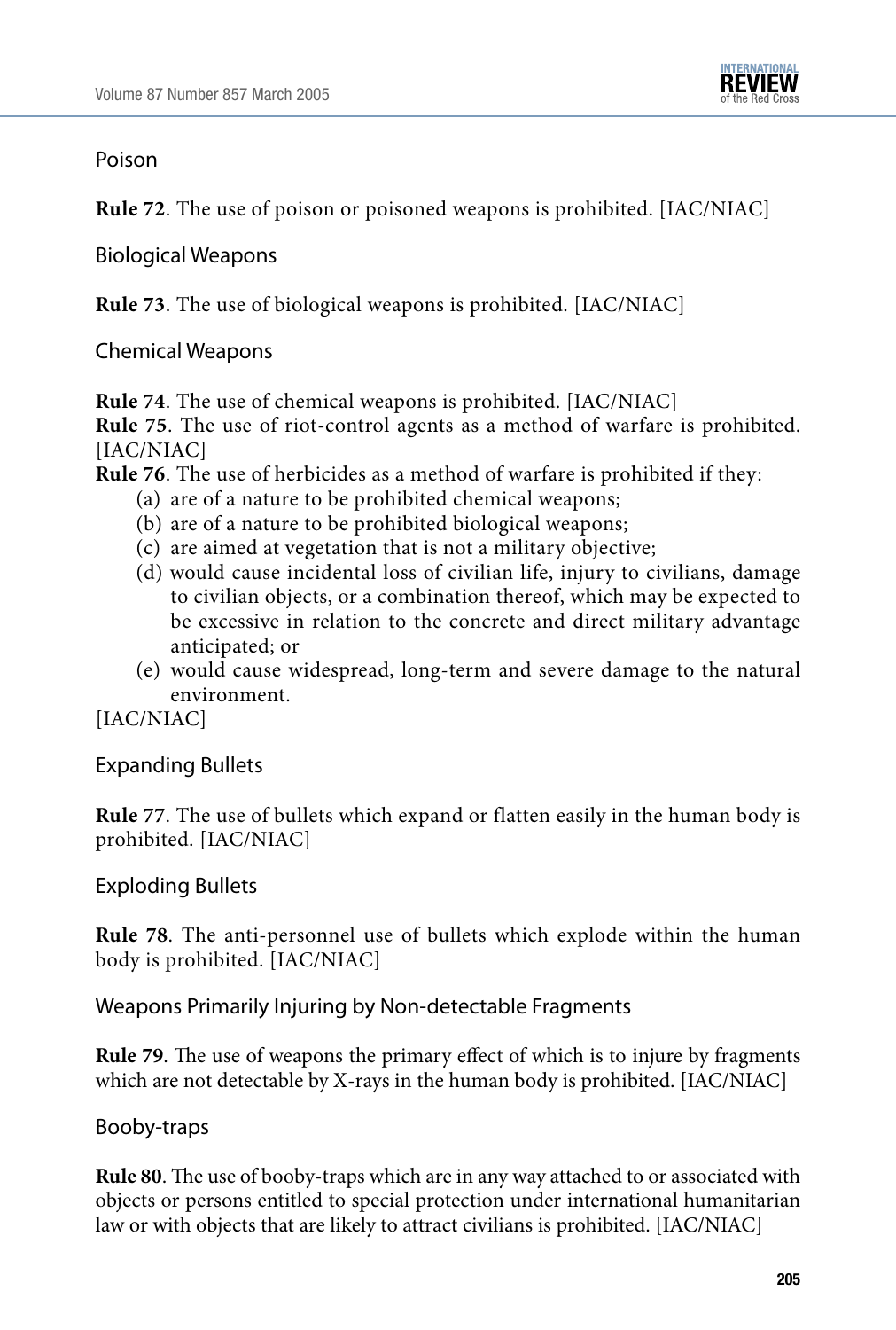### Landmines

**Rule 81**. When landmines are used, particular care must be taken to minimize their indiscriminate effects. [IAC/NIAC]

**Rule 82**. A party to the conflict using landmines must record their placement, as far as possible. [IAC/arguably NIAC]

**Rule 83**. At the end of active hostilities, a party to the conflict which has used landmines must remove or otherwise render them harmless to civilians, or facilitate their removal. [IAC/NIAC]

Incendiary Weapons

**Rule 84**. If incendiary weapons are used, particular care must be taken to avoid, and in any event to minimize, incidental loss of civilian life, injury to civilians and damage to civilian objects. [IAC/NIAC]

**Rule 85**. The anti-personnel use of incendiary weapons is prohibited, unless it is not feasible to use a less harmful weapon to render a person *hors de combat*. [IAC/NIAC]

Blinding Laser Weapons

**Rule 86**. The use of laser weapons that are specifically designed, as their sole combat function or as one of their combat functions, to cause permanent blindness to unenhanced vision is prohibited. [IAC/NIAC]

# **Treatment of Civilians and Persons Hors de Combat**

Fundamental Guarantees

**Rule 87**. Civilians and persons *hors de combat* must be treated humanely. [IAC/NIAC]

**Rule 88**. Adverse distinction in the application of international humanitarian law based on race, colour, sex, language, religion or belief, political or other opinion, national or social origin, wealth, birth or other status, or on any other similar criteria is prohibited. [IAC/NIAC]

**Rule 89**. Murder is prohibited. [IAC/NIAC]

**Rule 90**. Torture, cruel or inhuman treatment and outrages upon personal dignity, in particular humiliating and degrading treatment, are prohibited. [IAC/NIAC] **Rule 91**. Corporal punishment is prohibited. [IAC/NIAC]

**Rule 92**. Mutilation, medical or scientific experiments or any other medical procedure not indicated by the state of health of the person concerned and not consistent with generally accepted medical standards are prohibited. [IAC/NIAC] **Rule 93**. Rape and other forms of sexual violence are prohibited. [IAC/NIAC] **Rule 94**. Slavery and the slave trade in all their forms are prohibited. [IAC/NIAC]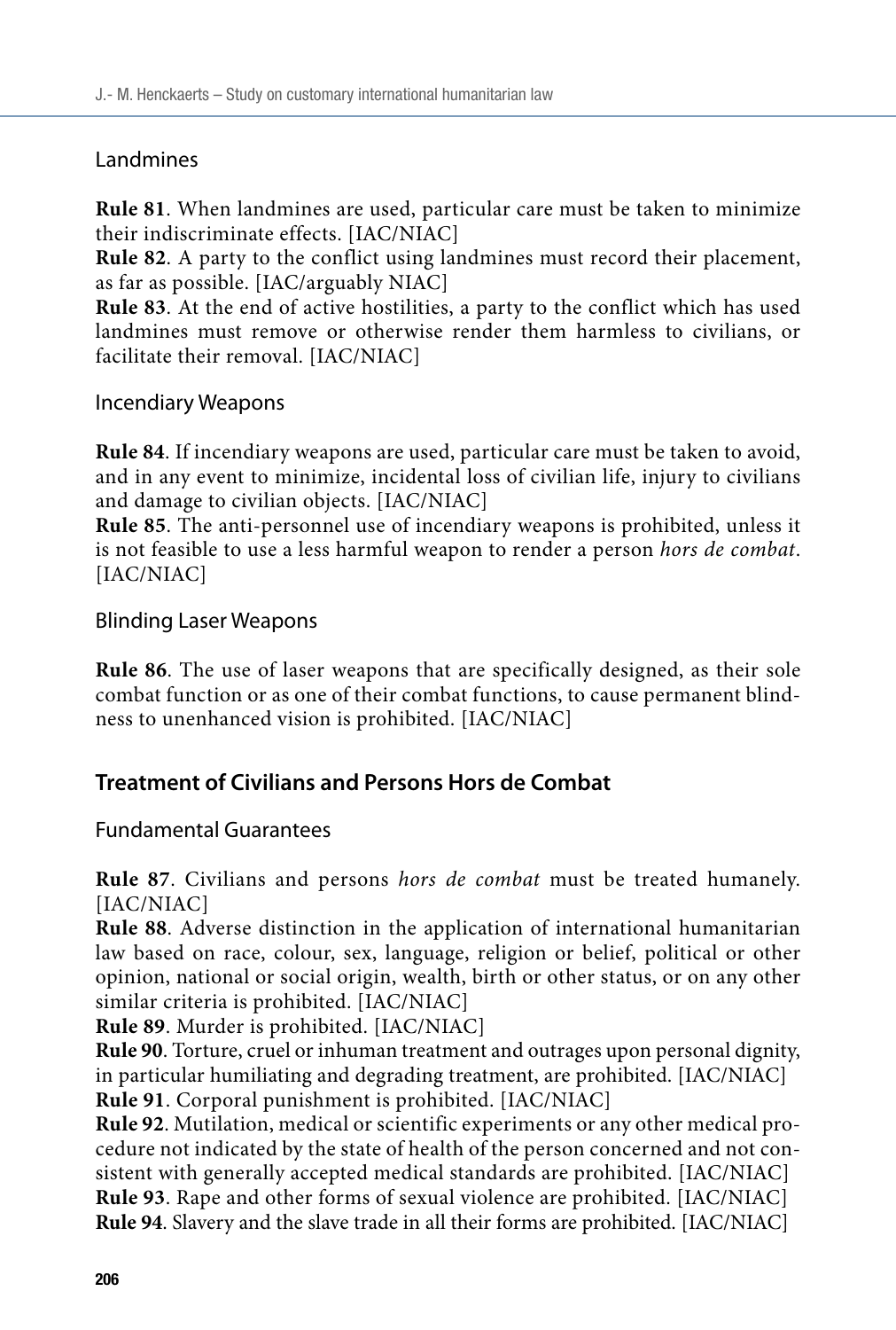

**Rule 95**. Uncompensated or abusive forced labour is prohibited. [IAC/NIAC] **Rule 96**. The taking of hostages is prohibited. [IAC/NIAC]

**Rule 97**. The use of human shields is prohibited. [IAC/NIAC]

**Rule 98**. Enforced disappearance is prohibited. [IAC/NIAC]

**Rule 99**. Arbitrary deprivation of liberty is prohibited. [IAC/NIAC]

**Rule 100**. No one may be convicted or sentenced, except pursuant to a fair trial affording all essential judicial guarantees. [IAC/NIAC]

**Rule 101**. No one may be accused or convicted of a criminal offence on account of any act or omission which did not constitute a criminal offence under national or international law at the time it was committed; nor may a heavier penalty be imposed than that which was applicable at the time the criminal offence was committed. [IAC/NIAC]

**Rule 102**. No one may be convicted of an offence except on the basis of individual criminal responsibility. [IAC/NIAC]

**Rule 103**. Collective punishments are prohibited. [IAC/NIAC]

**Rule 104**. The convictions and religious practices of civilians and persons *hors de combat* must be respected. [IAC/NIAC]

**Rule 105**. Family life must be respected as far as possible. [IAC/NIAC]

Combatants and Prisoner-of-War Status

**Rule 106**. Combatants must distinguish themselves from the civilian population while they are engaged in an attack or in a military operation preparatory to an attack. If they fail to do so, they do not have the right to prisoner-of-war status. [IAC]

**Rule 107**. Combatants who are captured while engaged in espionage do not have the right to prisoner-of-war status. They may not be convicted or sentenced without previous trial. [IAC]

**Rule 108**. Mercenaries, as defined in Additional Protocol I, do not have the right to combatant or prisoner-of-war status. They may not be convicted or sentenced without previous trial. [IAC]

The Wounded, Sick and Shipwrecked

**Rule 109**. Whenever circumstances permit, and particularly after an engagement, each party to the conflict must, without delay, take all possible measures to search for, collect and evacuate the wounded, sick and shipwrecked without adverse distinction. [IAC/NIAC]

**Rule 110**. The wounded, sick and shipwrecked must receive, to the fullest extent practicable and with the least possible delay, the medical care and attention required by their condition. No distinction may be made among them founded on any grounds other than medical ones. [IAC/NIAC]

**Rule 111**. Each party to the conflict must take all possible measures to protect the wounded, sick and shipwrecked against ill-treatment and against pillage of their personal property. [IAC/NIAC]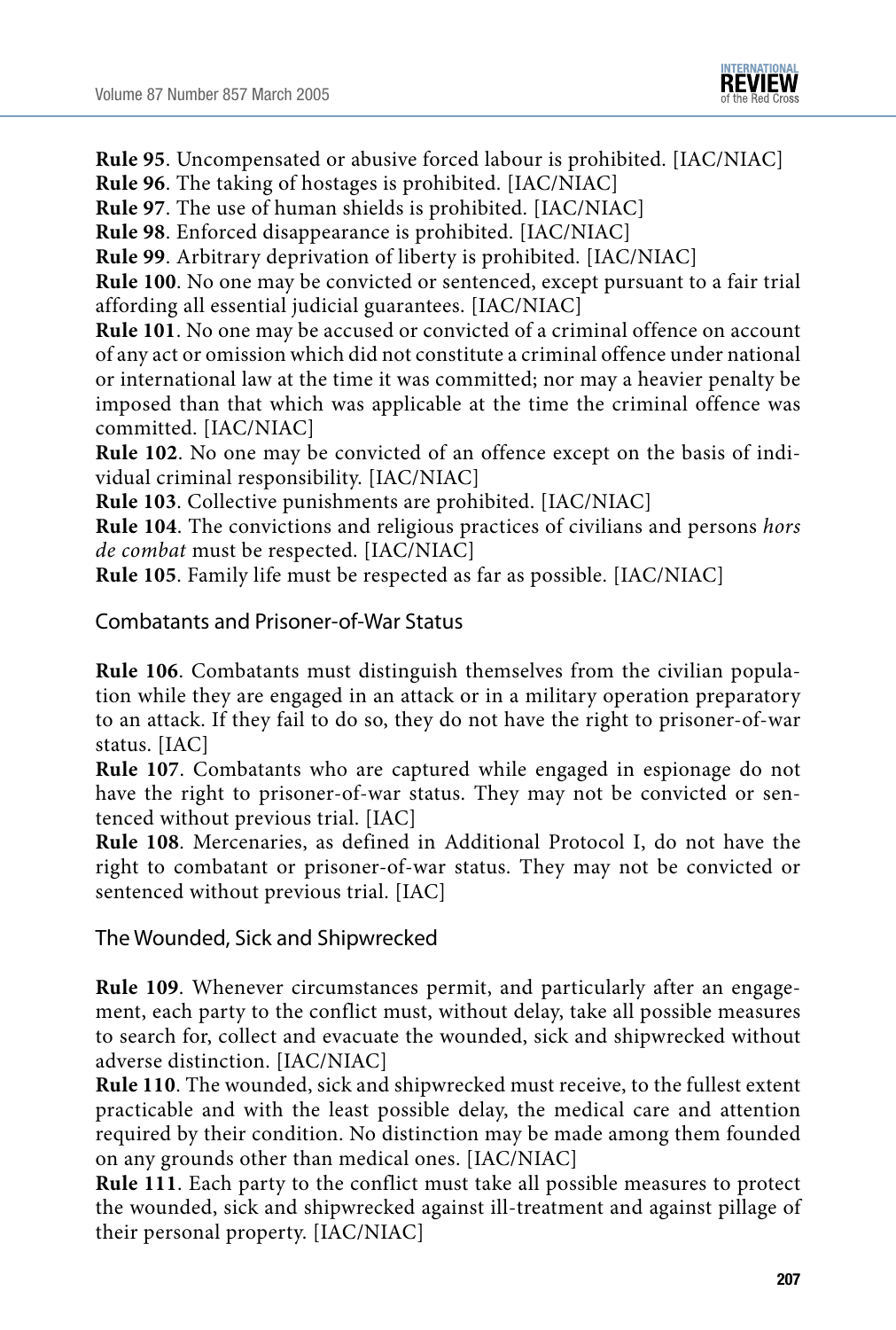# The Dead

**Rule 112**. Whenever circumstances permit, and particularly after an engagement, each party to the conflict must, without delay, take all possible measures to search for, collect and evacuate the dead without adverse distinction. [IAC/NIAC]

**Rule 113**. Each party to the conflict must take all possible measures to prevent the dead from being despoiled. Mutilation of dead bodies is prohibited. [IAC/NIAC]

**Rule 114**. Parties to the conflict must endeavour to facilitate the return of the remains of the deceased upon request of the party to which they belong or upon the request of their next of kin. They must return their personal effects to them. [IAC]

**Rule 115**. The dead must be disposed of in a respectful manner and their graves respected and properly maintained. [IAC/NIAC]

**Rule 116**. With a view to the identification of the dead, each party to the conflict must record all available information prior to disposal and mark the location of the graves. [IAC/NIAC]

# Missing Persons

**Rule 117**. Each party to the conflict must take all feasible measures to account for persons reported missing as a result of armed conflict and must provide their family members with any information it has on their fate. [IAC/NIAC]

Persons Deprived of Their Liberty

**Rule 118**. Persons deprived of their liberty must be provided with adequate food, water, clothing, shelter and medical attention. [IAC/NIAC]

**Rule 119**. Women who are deprived of their liberty must be held in quarters separate from those of men, except where families are accommodated as family units, and must be under the immediate supervision of women. [IAC/NIAC]

**Rule 120**. Children who are deprived of their liberty must be held in quarters separate from those of adults, except where families are accommodated as family units. [IAC/NIAC]

**Rule 121**. Persons deprived of their liberty must be held in premises which are removed from the combat zone and which safeguard their health and hygiene. [IAC/NIAC]

**Rule 122**. Pillage of the personal belongings of persons deprived of their liberty is prohibited. [IAC/NIAC]

**Rule 123**. The personal details of persons deprived of their liberty must be recorded. [IAC/NIAC]

# **Rule 124**.

A. In international armed conflicts, the ICRC must be granted regular access to all persons deprived of their liberty in order to verify the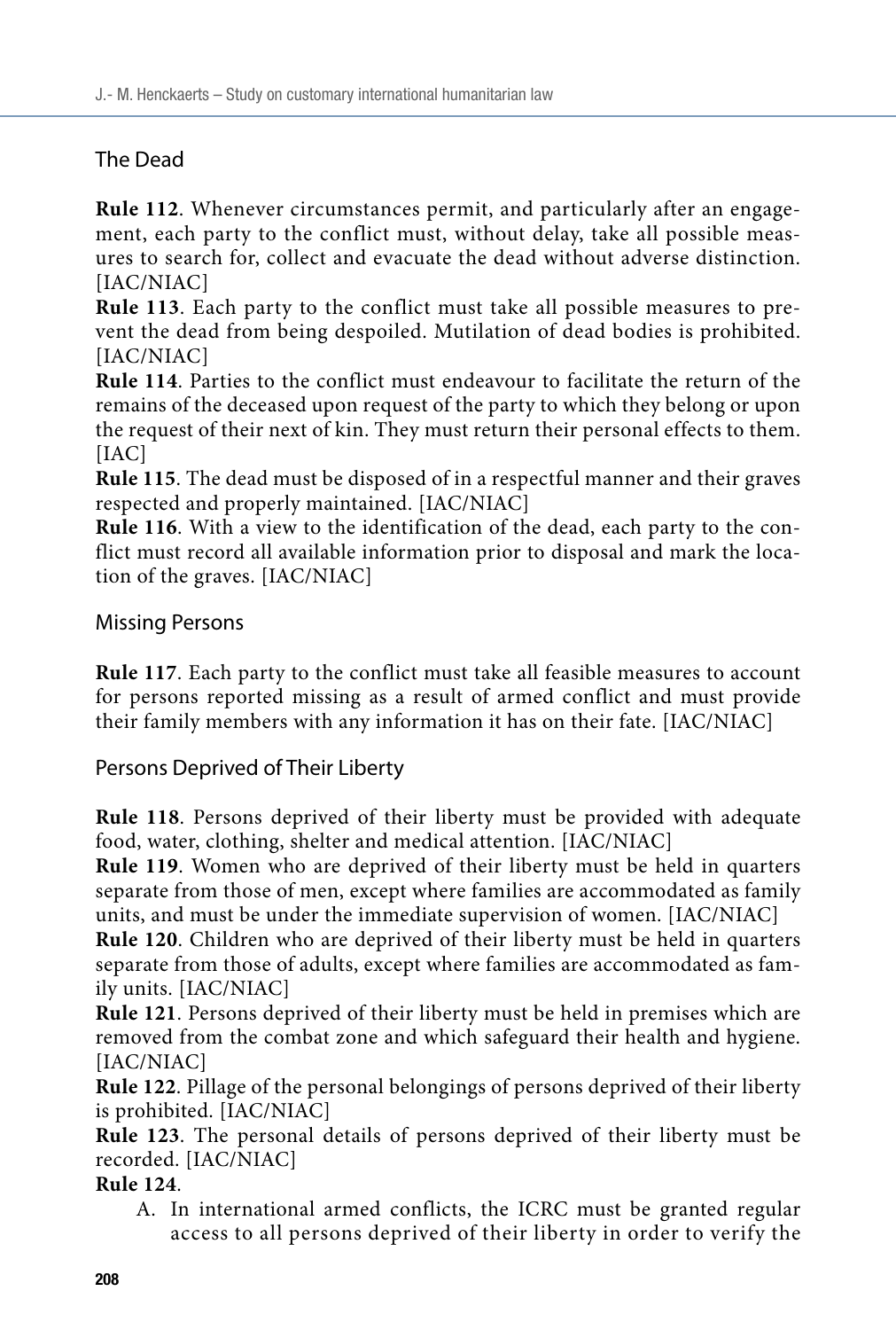

conditions of their detention and to restore contacts between those persons and their families. [IAC]

B. In non-international armed conflicts, the ICRC may offer its services to the parties to the conflict with a view to visiting all persons deprived of their liberty for reasons related to the conflict in order to verify the conditions of their detention and to restore contacts between those persons and their families. [NIAC]

**Rule 125**. Persons deprived of their liberty must be allowed to correspond with their families, subject to reasonable conditions relating to frequency and the need for censorship by the authorities. [IAC/NIAC]

**Rule 126**. Civilian internees and persons deprived of their liberty in connection with a non-international armed conflict must be allowed to receive visitors, especially near relatives, to the degree practicable. [IAC/NIAC]

**Rule 127**. The personal convictions and religious practices of persons deprived of their liberty must be respected. [IAC/NIAC]

### **Rule 128**.

- A. Prisoners of war must be released and repatriated without delay after the cessation of active hostilities. [IAC]
- B. Civilian internees must be released as soon as the reasons which necessitated internment no longer exist, but at the latest as soon as possible after the close of active hostilities. [IAC]
- C. Persons deprived of their liberty in relation to a non-international armed conflict must be released as soon as the reasons for the deprivation of their liberty cease to exist. [NIAC]

The persons referred to may continue to be deprived of their liberty if penal proceedings are pending against them or if they are serving a sentence lawfully imposed.

### Displacement and Displaced Persons

### **Rule 129**.

- A. Parties to an international armed conflict may not deport or forcibly transfer the civilian population of an occupied territory, in whole or in part, unless the security of the civilians involved or imperative military reasons so demand. [IAC]
- B. Parties to a non-international armed conflict may not order the displacement of the civilian population, in whole or in part, for reasons related to the conflict, unless the security of the civilians involved or imperative military reasons so demand. [NIAC]

**Rule 130**. States may not deport or transfer parts of their own civilian population into a territory they occupy. [IAC]

**Rule 131**. In case of displacement, all possible measures must be taken in order that the civilians concerned are received under satisfactory conditions of shelter, hygiene, health, safety and nutrition and that members of the same family are not separated. [IAC/NIAC]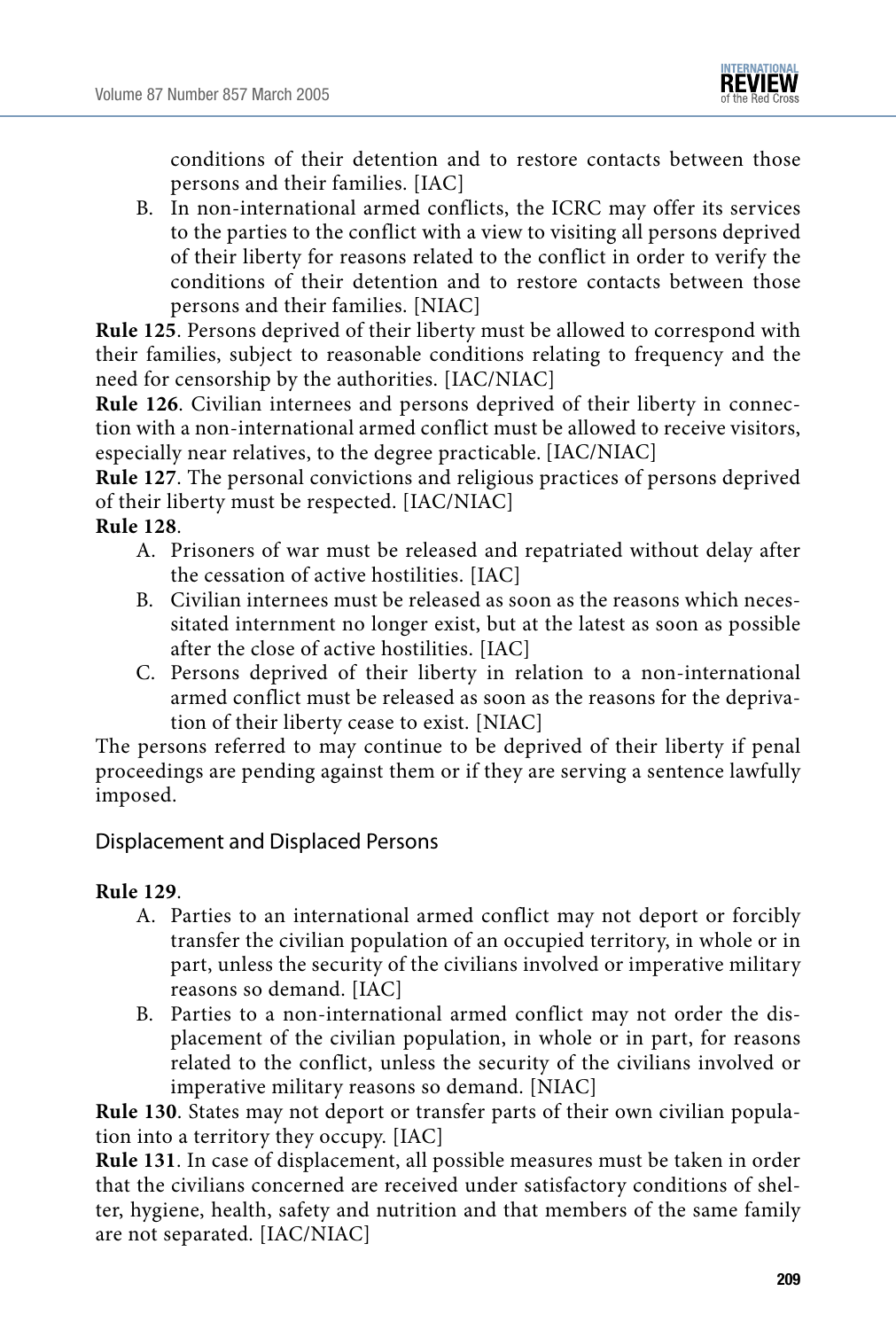**Rule 132**. Displaced persons have a right to voluntary return in safety to their homes or places of habitual residence as soon as the reasons for their displacement cease to exist. [IAC/NIAC]

**Rule 133**. The property rights of displaced persons must be respected. [IAC/NIAC]

Other Persons Afforded Specific Protection

**Rule 134**. The specific protection, health and assistance needs of women affected by armed conflict must be respected. [IAC/NIAC]

**Rule 135**. Children affected by armed conflict are entitled to special respect and protection. [IAC/NIAC]

**Rule 136**. Children must not be recruited into armed forces or armed groups. [IAC/NIAC]

**Rule 137**. Children must not be allowed to take part in hostilities. [IAC/NIAC] **Rule 138**. The elderly, disabled and infirm affected by armed conflict are entitled to special respect and protection. [IAC/NIAC]

# **Implementation**

Compliance with International Humanitarian Law

**Rule 139**. Each party to the conflict must respect and ensure respect for international humanitarian law by its armed forces and other persons or groups acting in fact on its instructions, or under its direction or control. [IAC/NIAC]

**Rule 140**. The obligation to respect and ensure respect for international humanitarian law does not depend on reciprocity. [IAC/NIAC]

**Rule 141**. Each State must make legal advisers available, when necessary, to advise military commanders at the appropriate level on the application of international humanitarian law. [IAC/NIAC]

**Rule 142**. States and parties to the conflict must provide instruction in international humanitarian law to their armed forces. [IAC/NIAC]

**Rule 143**. States must encourage the teaching of international humanitarian law to the civilian population. [IAC/NIAC]

Enforcement of International Humanitarian Law

**Rule 144**. States may not encourage violations of international humanitarian law by parties to an armed conflict. They must exert their influence, to the degree possible, to stop violations of international humanitarian law. [IAC/NIAC]

**Rule 145**. Where not prohibited by international law, belligerent reprisals are subject to stringent conditions. [IAC]

**Rule 146**. Belligerent reprisals against persons protected by the Geneva Conventions are prohibited. [IAC]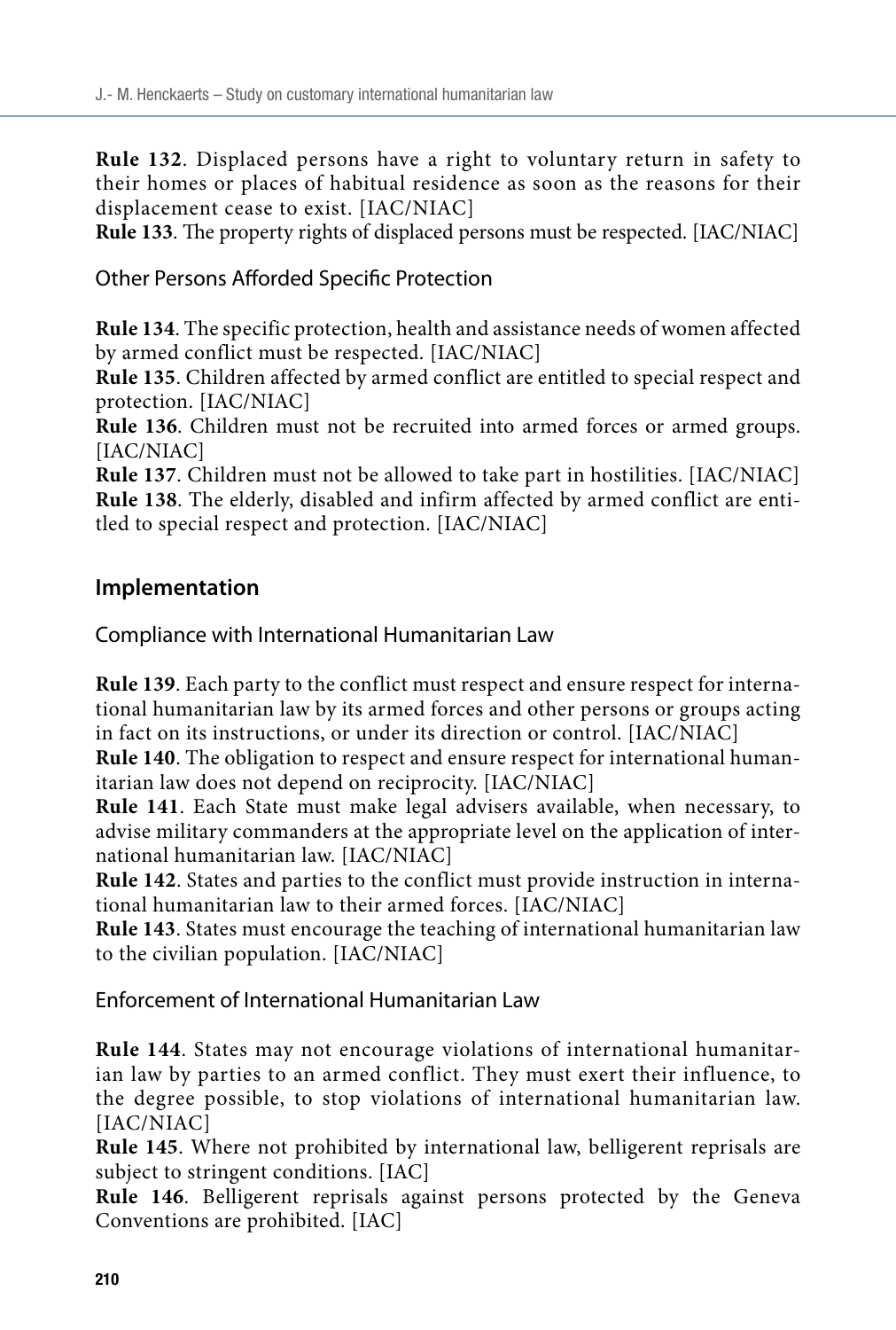

**Rule 147**. Reprisals against objects protected under the Geneva Conventions and Hague Convention for the Protection of Cultural Property are prohibited. [IAC] **Rule 148**. Parties to non-international armed conflicts do not have the right to resort to belligerent reprisals. Other countermeasures against persons who do not or who have ceased to take a direct part in hostilities are prohibited. [NIAC]

Responsibility and Reparation

**Rule 149**. A State is responsible for violations of international humanitarian law attributable to it, including:

- (a) violations committed by its organs, including its armed forces;
- (b) violations committed by persons or entities it empowered to exercise elements of governmental authority;
- (c) violations committed by persons or groups acting in fact on its instructions, or under its direction or control; and
- (d) violations committed by private persons or groups which it acknowledges and adopts as its own conduct.

[IAC/NIAC]

**Rule 150**. A State responsible for violations of international humanitarian law is required to make full reparation for the loss or injury caused. [IAC/NIAC]

Individual Responsibility

**Rule 151**. Individuals are criminally responsible for war crimes they commit. [IAC/NIAC]

**Rule 152**. Commanders and other superiors are criminally responsible for war crimes committed pursuant to their orders. [IAC/NIAC]

**Rule 153**. Commanders and other superiors are criminally responsible for war crimes committed by their subordinates if they knew, or had reason to know, that the subordinates were about to commit or were committing such crimes and did not take all necessary and reasonable measures in their power to prevent their commission, or if such crimes had been committed, to punish the persons responsible. [IAC/NIAC]

**Rule 154**. Every combatant has a duty to disobey a manifestly unlawful order. [IAC/NIAC]

**Rule 155**. Obeying a superior order does not relieve a subordinate of criminal responsibility if the subordinate knew that the act ordered was unlawful or should have known because of the manifestly unlawful nature of the act ordered. [IAC/NIAC]

### War Crimes

**Rule 156**. Serious violations of international humanitarian law constitute war crimes. [IAC/NIAC]